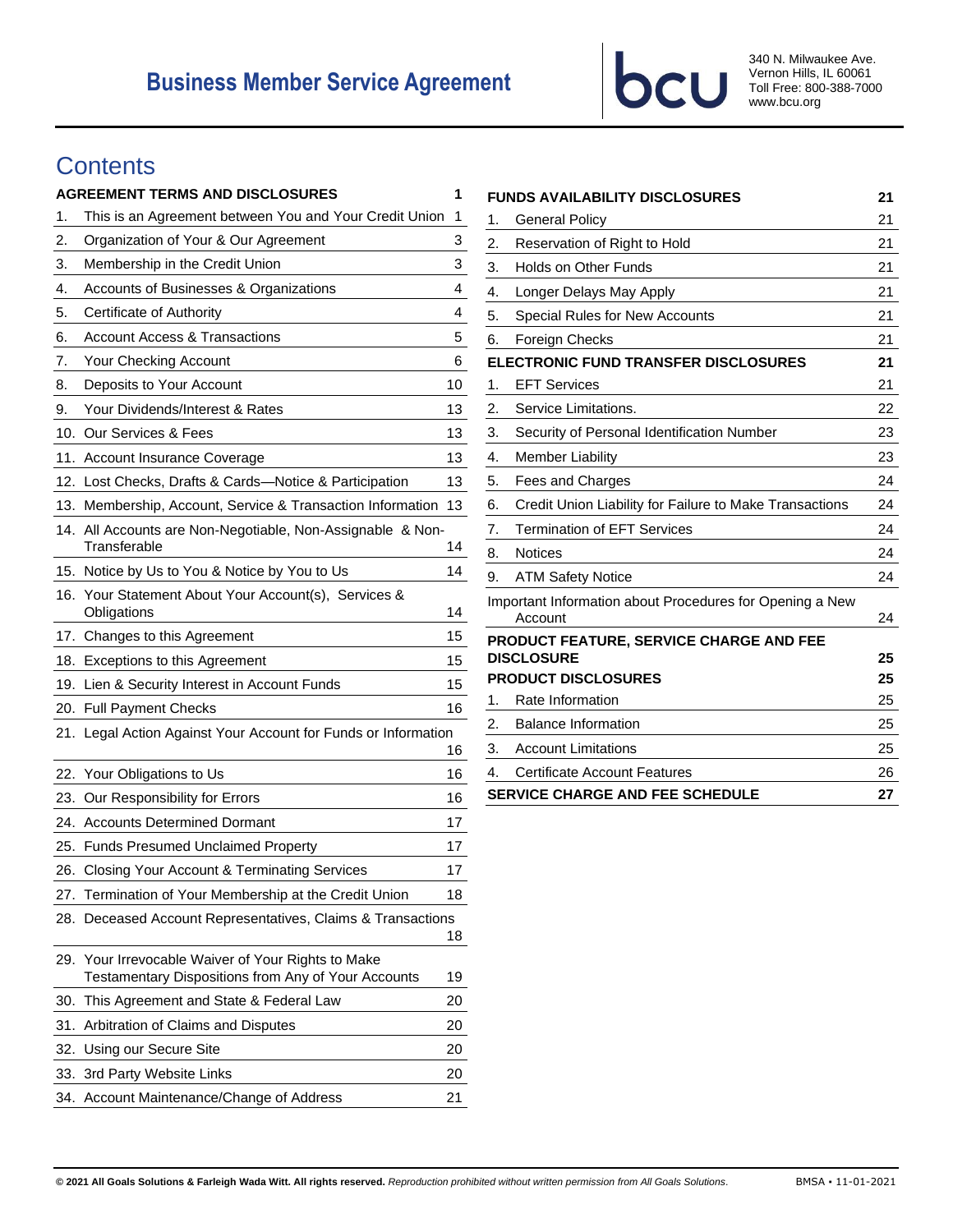# <span id="page-1-0"></span>**Agreement Terms and Disclosures**

## <span id="page-1-1"></span>**1. This is an Agreement between You and Your Credit Union**

## **a. Agreement for Accounts and Services.**

You understand that the Business Member Service Application and the Business Member Service Agreement create a legally binding Business Member Service Agreement ("Agreement") that governs your business or organization accounts and services with Baxter Credit Union ("Credit Union"). This Business Member Service Agreement explains the specific Agreement terms, disclosures, responsibilities and liabilities of membership, account ownership and related services for your accounts with us. By applying for membership, opening an account, initiating a service and signing or otherwise validating the Business Member Service Application of this Agreement (the account form) and/or through the receipt and/or electronic availability of your periodic statement, you and all authorized persons (which includes representatives and signers) signing on your behalf are agreeing to the terms, responsibilities and accompanying liabilities of this Agreement which includes our Funds Availability disclosures, Electronic Fund Transfer disclosures, and Product Feature, Service Charge and Fee disclosures. You promise that all the information provided by you to us in the Business Member Service Application of this Agreement is complete and true, and that the Business Member Service Application has been completed according to your instructions, as confirmed by your signature on or validation of the Business Member Service Application of this Agreement through your use of an account or a service, and/or your receipt and/or electronic availability of your periodic statement. You understand that we may rely exclusively on the terms of the Business Member Service Application and the Business Member Service Agreement of your and our Agreement, and further agree that we have no obligation to rely on any other documents, unless otherwise required. In addition to providing you with excellent service, accounts and services it is the essential purpose of this Agreement to fairly apportion the advantages, responsibilities and liabilities of membership, account ownership and services used by each member between that member and the Credit Union. This enables us to provide the best products and services possible, in the most cost effective manner, for the benefit of all members of our Credit Union.

## **b. Questions? Please Ask Us.**

Please read and keep this Agreement so that you can refer to it anytime you have a question about your membership, an account or a service. You understand and acknowledge that you may contact us anytime we are open for business to obtain additional copies of this Agreement (and the Business Member Service Application (the account form) specifically), and that you can also access the Business Member Service Agreement and all our disclosures anytime on our website at www.bcu.org. As an owner of this Credit Union it is particularly important that you read and follow the terms of this Agreement so that we can meet your account and account related service needs, and in order for you to carry out your responsibilities and avoid any losses or liability. You further understand that this Agreement is written in English, and that it is your responsibility to get help from us and persons of your own choosing (such as family, friends, employers, professional advisors, etc.) should you have any language difficulties in reading and understanding this Agreement. Should you have questions or need an explanation about any matter addressed in this Agreement (the Business Member Service Application and the Business Member Service Agreement), please contact us toll free at 800-388-7000 during business hours and we will be happy to answer your questions.

## **c. Important Definitions for Your and Our Agreement.**

In this Agreement the words "we," "our," and "us" mean the Credit Union, and the words "you" and "your" mean you the business or organization account owner(s) ("member" or "owner"). "You" and "your" also apply to any authorized person, which includes representatives and signers appointed by you or acting on your behalf according to this Agreement.

The word "account" means one of three types of accounts that you can own and/or can access at our Credit Union: a savings account, checking account or certificate account. Though there are a number of titles (names) for your accounts with us, all your accounts will be one of these three account types. A savings account pays dividends, and is subject to limits on certain types of transactions on the account (as further explained in the Product Feature, Service Charge and Fee disclosures). A checking account may or may not pay dividends, and most transactions are conducted by check, debit card, ATM card or by phone or online. A certificate account pays the highest dividends for keeping the funds in the account for a set period of time (a certain number of months), subject to a penalty if withdrawn before that set time period. All accounts that you have with us will be one of these three account types (i.e., will be a savings, checking or certificate account).

The words "add", "adding", "additions" or "additional" mean that the account owner or a representative has added a new account and/or service with us under an existing account number by any means we allow (e.g., in person, by mail, phone or online) according to this Agreement. When you request us to add an account and/or service, you understand that we may use and require you to sign a Business Member Service Application account form to add the account and/or service, and that we may note the added account and/or service on the Business Member Service Application account form by the word "Added" on the form.

The words "affiliated person" or "affiliated organization" means any person or organization employed by or associated with us who we request to assist us in any way with the business and affairs of the Credit Union.

The word "authorized person" is a person designated by the owner as a representative and/or signer by you or acting on your behalf according to this Agreement, who has signed the BMSA Business Member Service Application.

The word "Business" means a corporation, limited liability company, partnership, unincorporated association, sole proprietorship or similar organization, group or entity, whether profit or nonprofit that is eligible for membership at the Credit Union. The word business includes organizations as defined in this Agreement.

The word "change" means to revise any information concerning an account or service, any change to a representative or signer concerning an account or service, or termination of a service with us according to this Agreement. Any representative acting alone may make any change to an account or service which includes adding or removing a representative to or from an account or service. When you request us, or we require you, to make a change to an account or a service, or terminate a service, you understand that we may use and require you to sign an updated (revised) Business Member Service Application account form (or other form we use), on which we may note the change and include the word "Revised" on the updated Business Member Service Application account form.

The word "close" used in connection with an account means to terminate an account (and likely terminate the related service(s)) with us according to this Agreement. Any representative acting alone may close an account (and likely terminate any related service). When you request us, or we require you, to close an account (and likely terminate the related service(s)) you understand that we may use and require you to sign a Business Member Ser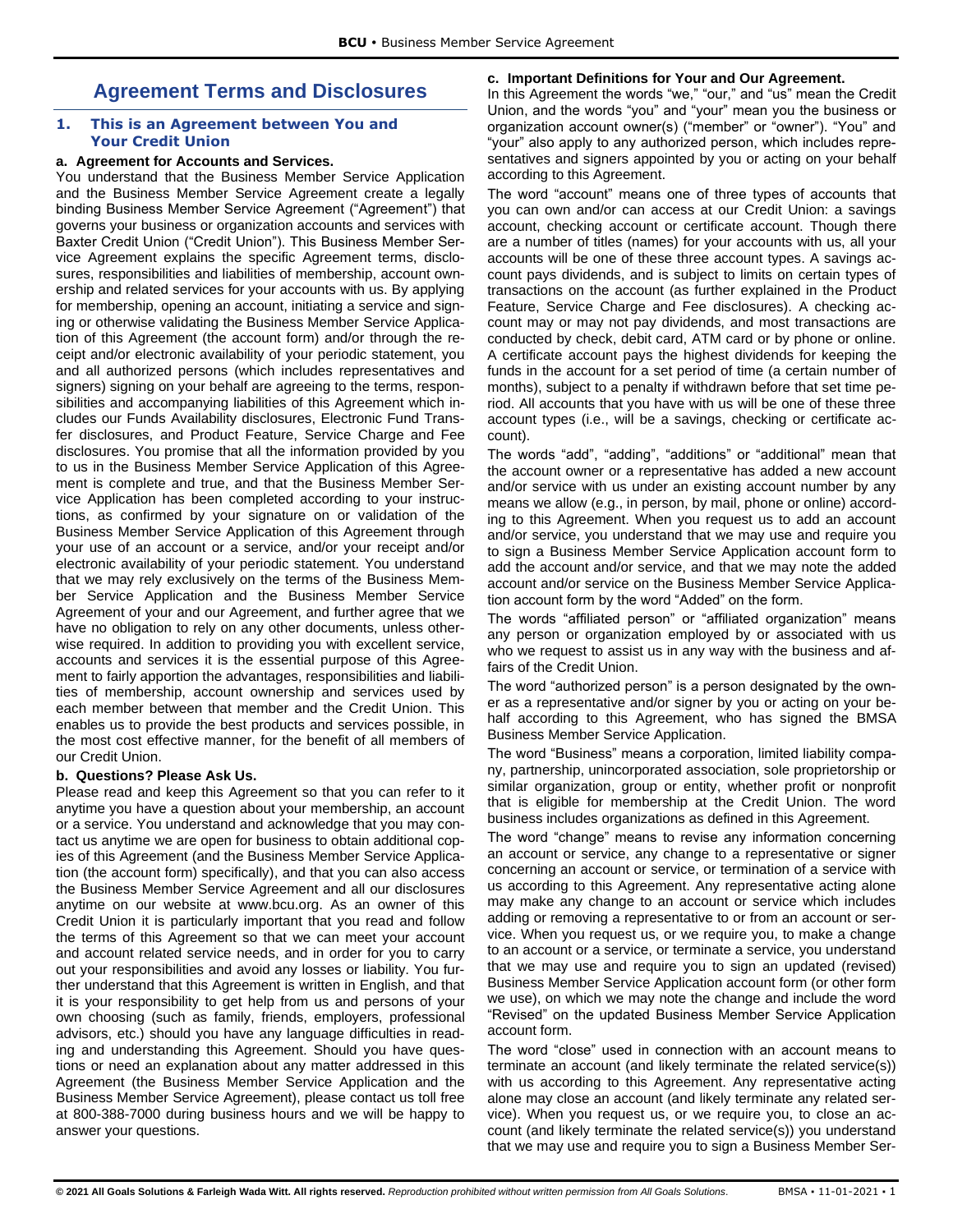vice Application account form (or other form we use), on which we may note the closed account or terminated service and include the word "Closed" on the Business Member Service Application account form.

The word "fiduciary" generally means any relationship where one person has a responsibility to act for the benefit of another person, business or organization.

The words "online", "through the internet", "available to you electronically", "electronic availability" and "electronic notice" mean your ability to access account and service information either at our website or through an internet-based product or service we provide and to which you have agreed (e.g., secure online account and service access solutions).

The word "organization" means a group, association or other private or government entity that is represented by people whether recognized under the law or not.

The word "original" on your Business Member Service Application account form means that you have opened an account and/or initiated a service with us according to this Agreement. When you request us to open an account or initiate a service you understand that we may use and require you to sign a Business Member Service Application account form (or other form we use), on which we may note the new account or service and include the word "Original" on the new Business Member Service Application account form.

The words "Business Member Service Application" mean our account form, which, along with the Business Member Service Agreement (BMSA, this document), creates our complete Agreement with you. The word "Business Member Service Application" also refers to any other signature card, account card or other form that we use or provide and that you signed or otherwise authenticated in order to specify the authorized persons on your account(s).

The words "Business Member Service Agreement or "BMSA" mean this document which, along with the Business Member Service Application (the account form) creates our complete Agreement with you. This BMSA includes our Funds Availability disclosures, Electronic Funds Transfer disclosures, Product Feature, Service Charge and Fee disclosures, and any changes that we make to them from time to time, and along with the Business Member Service Application account form creates the complete Business Member Service Agreement.

The terms "people" or "person" mean human beings.

The word "Provision" refers to the thirty (30) provisions of our Business Member Service Agreement (BMSA, this document), which can be located by page number in the table of contents at the beginning of the BMSA.

The word "representative" means a person who can conduct transactions on an account, and can initiate, change, add, close or terminate an account or service according to this Agreement.

The word "Section" refers to the seven (7) sections of the BMSA Business Member Service Application account form. The identifying number for each section on the BMSA Business Member Service Application can be located at the far right side of each section of the Business Member Service Application account form.

The word "signer" means a person who only has the right to conduct transactions on an account, but cannot initiate, change, add, close or terminate an account or service.

The word "transaction" means 1) any action, instruction, order or request that would increase or decrease the balance in an account, or would impose a lien or security interest on funds in the account, and 2) any other request for use of any service or information in connection with the account. The word "transaction" does not include adding an account or service, changing any information or an representative or signer on an account or service, or closing or terminating an account or service. You may conduct a transaction by any means that we allow, such as in person, by phone, at an Automated Teller Machine (ATM), our services that can be accessed online, or by debit card, ATM card, credit card or mail.

## **d. Right to Rely on this Agreement.**

You acknowledge the receipt of and agree to the terms, responsibilities and liabilities of this Agreement given to you in person, downloaded from our website, and/or mailed or e-mailed to you at the address in the Business Member Service Application, if provided. As explained to you in Provision 1. a., this Agreement includes the Funds Availability disclosures, Electronic Fund Transfer disclosures, Product Feature, Service Charge and Fee disclosures, and any changes that we make to them from time to time. To reduce costs for all members, you agree that we may optically scan, image, film or electronically capture (as technology allows) the image of your original Business Member Service Application and revised Business Member Service Applications as applicable (and all related forms and documents that pertain to your account(s) and services), and agree that the electronic copy of the Business Member Service Application is (and all related forms and documents are) binding on you and us. You may request a copy of your Business Member Service Application(s) and any related form(s) and document(s) anytime we are open for business. You further understand that you may initiate, change, add, close or terminate your accounts, services or membership with us at any time according to terms of this Agreement.

For all transactions on an account or use of a service, and for any initiation, change, addition, closure or termination of an account and/or service, you agree that we may rely exclusively on the terms of the Business Member Service Application and the Business Member Service Agreement, our Bylaws, and any changes we make to these documents from time to time. Further, you understand that any changes you make to your existing account(s) and services and any additional accounts or services that you request will also be governed by the Business Member Service Application and the Business Member Service Agreement, our Bylaws and policies, and any changes we make to them from time to time.

When you open a savings account under an account number assigned to you by us, the representatives (and/or signers, if any) on your savings account apply to all your other accounts opened (added) under that account number (see Provisions 4 and 5 regarding authorized persons on your account(s)). If you would like to open and own one or more accounts with different representatives (and/or signers, if any) than your savings account, please tell us and we will assist you in obtaining an additional account number for the account(s), which may be opened on a new Business Member Service Application account form (or other form we use).

Upon your request, when we allow you to open an account without completing a Business Member Service Application account form (or other form that we use), you agree that the ownership and/or survivorship features of the account are governed by the ownership and/or survivorship features that we have input into our data processing system for the account according to your instructions (see Provision 4,. regarding account ownership and survivorship features), and which can be displayed in a print out of the ownership and survivorship features for the account from our data processing system. You understand that you may reconfirm, and/or obtain a Business Member Service Application account form that substantiates, the ownership and/or survivorship features of the account by contacting us anytime we are open for business.

## **e. Business Member Service Application Controls Who Can Access, Change, Add and Close Accounts.**

Depending on the accounts and related services that you have selected, we may provide you with periodic statements and maturity notices that contain account information. Further, you may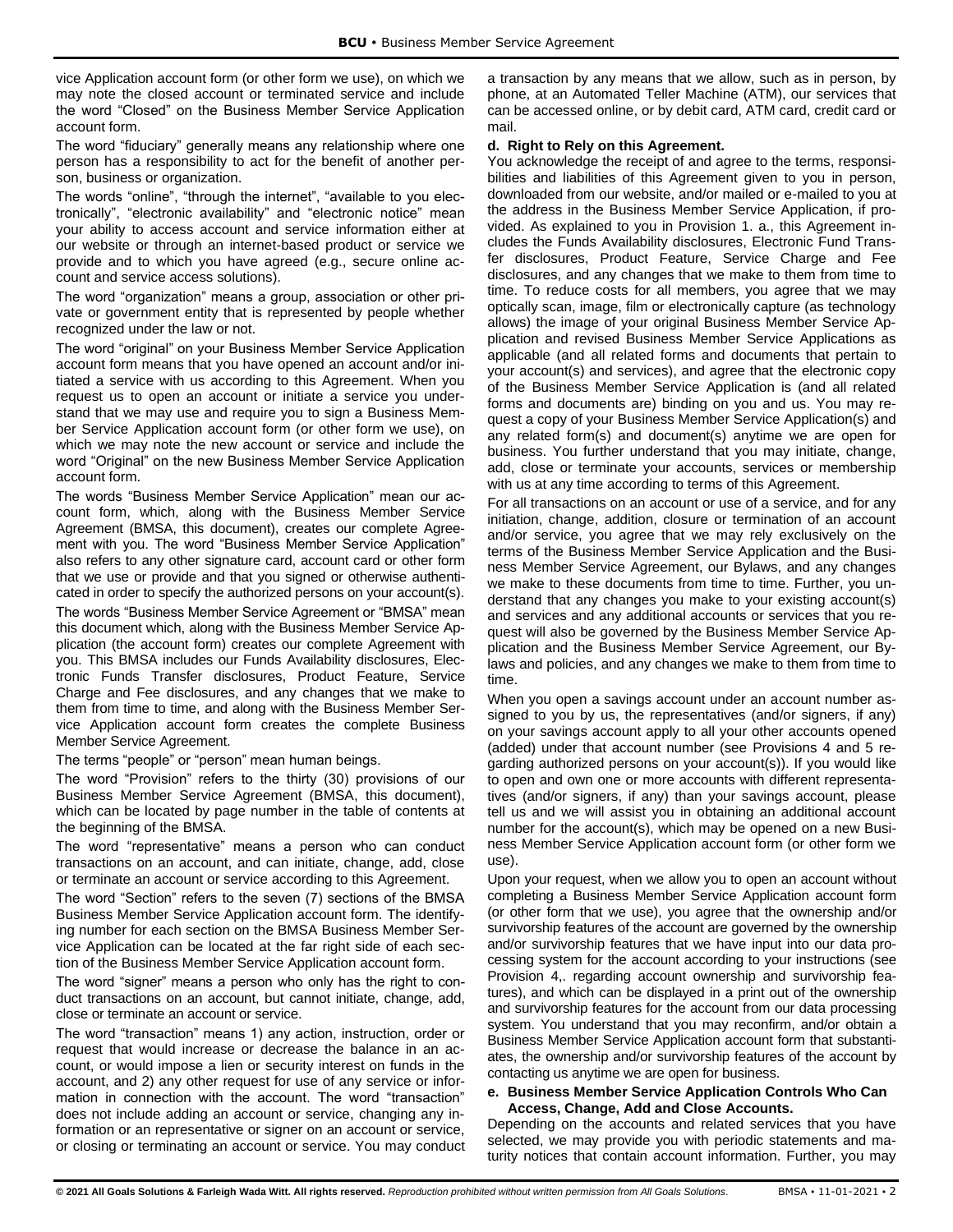call us with questions about your account(s) and services, or be able to access information about your account(s) and services online. You understand that statements, notices, online access and questions based on our data-processing system may not include all the information about your account(s), and do not control the authorized persons who can access, change, add and/or close your account(s). You understand and acknowledge that only your most recently signed and dated Business Member Service Application account form in addition to previously signed and dated Business Member Service Application account form(s) as applicable, controls the number of representatives (and/or signers, if any) on your account(s). Further, you agree that we may rely exclusively on your most recently signed and dated Business Member Service Application account form in addition to previously signed and dated Business Member Service Application account form(s) as applicable, to determine the authorized persons who may access, change, add and/or close your account(s). To confirm the authorized persons who specifically can access, change, add and close any account with us, please request us to refer to and provide you with a copy of your most recently signed and dated Business Member Service Application account form (in addition to previously signed and dated Business Member Service Application account form(s) as applicable) for that account.

In order to reduce costs and expenses for all members of our Credit Union, you agree that if you have updated a fully completed and signed Business Member Service Application that does not require us to refer to prior copies of our Business Member Service Application (or other form that we use) for contract or compliance purposes, we may permanently destroy [i.e. shred and recycle] any prior Business Member Service Applications and/or related documents.

#### **f. How Accounts are Titled.**

Accounts are generally titled so that the name used on the account matches the Social Security Number or Employer Identification Number you have provided for the account in order to satisfy legal and data processing requirements. Upon your request, we can include a full description, explanation or any legal title you need in the Business Member Service Application of the Agreement to explain the purpose of the account and/or the ownership of the funds held in the account.

#### <span id="page-3-0"></span>**2. Organization of Your & Our Agreement**

In the Business Member Service Application of your and our Agreement (the account form), you have provided us with your information to apply for membership, selected the representative(s) (and/or signer(s), if any) for your account(s) and selected services. On the Business Member Service Application you have also certified that the name, Social Security Number (SSN) or Employer Identification Number (EIN) and address that you have provided are correct (or that you are exempt or the number is unnecessary), that you are a U.S. citizen or U.S. person, and whether or not you are subject to backup withholding. To fulfill your account and service requests, we use the Business Member Service Application account form to open, initiate, change (revise), add, close or terminate accounts and/or services, and may require you to sign a Business Member Service Application account form for any of your account and/or service requests.

This Business Member Service Agreement sets forth the specific terms, responsibilities and liabilities of membership, account ownership and related services with us. It is organized chronologically, starting with important terms and definitions that you should know about this Agreement, followed by membership, creation or initiation of accounts and related services, account and service maintenance and change issues, and finally addresses a number of account and service closure and termination issues. The Business Member Service Agreement concludes with six (6) important disclosures that also affect your account and services: the Funds Availability disclosures, Electronic Fund Transfer disclosures, and Product Feature, Service Charge and Fee disclosures. Again, should you have questions or need an explanation about any matter addressed in this Agreement (the Business Member Service Application and the Business Member Service Agreement) please contact us toll free at 800-388-7000 during business hours and we will be happy to answer your questions.

#### <span id="page-3-1"></span>**3. Membership in the Credit Union**

#### **a. Requirements of Membership.**

To become a member of our Credit Union, you (as a person or business or organization) must be in our field of membership as described in our Bylaws or Charter and open and maintain at least one savings account with the minimum required membership or savings amount, as described in the Bylaws (or otherwise required). If you are an owner, partner, principal, shareholder, or member of a business or organization, that business or organization may join as a member of the Credit Union and have its own accounts if it is principally comprised of people who are eligible for membership with us. Before opening the account, we may require any authorized person to provide proof that 1) the business or organization is lawfully formed (e.g., by production of Articles of Incorporation, Operating or Partnership Agreement, registration with the Secretary of State, business license, tax returns and client references from the last three years, etc.), 2) the business or organization wants to join the Credit Union, open accounts and initiate services, and 3) to establish both his or her authority to act as an authorized person for the account or service for the business or organization (e.g., notarized board resolution, partnership letter, business license and driver's license, etc.) and his or her identity as an authorized person.

#### **b. Identification, Tax Identification Number & Backup Withholding.**

To join our Credit Union, open, own, be on an account and apply for or use a service, in addition to providing us with your current name, street (or physical) address (and if different, your mailing address) and phone number, we will require you to provide us with current government issued picture identification and a Social Security Number (SSN) or Employer Identification Number (EIN) (generically referred to as Taxpayer Identification Numbers or TINs). We will further require you to certify (confirm) for Internal Revenue Service (IRS) reporting purposes that the SSN or EIN matches the name and address and indicate whether you are currently subject to backup withholding, and whether you are a U.S. citizen or U.S. person. To provide you with excellent service and for your and our protection, you agree that we may retain a copy or electronic image of your current government issued picture identification for identity verification for any and all transactions or matters related to your account or services. If the IRS indicates that there is a problem with the name and number provided by you for the account on the Business Member Service Application of this Agreement or otherwise notifies us, your account may become subject to backup withholding, which will require us to withhold and pay a portion of the dividends, interest or other payments to the IRS.

#### **c. Authorization to Obtain Information.**

You agree that we may check financial information about you and any authorized person to evaluate account, employment and credit history, which includes obtaining reports from third parties and credit reporting agencies, to confirm your and any authorized person's eligibility for membership, accounts and services we may offer.

#### **d. Denial of Membership.**

You understand that we may deny membership to anyone based on any non-prohibited reason or basis, including but not limited to: 1) that your membership, an account, product or service may be used for a purpose that potentially violates or causes us excessive burdens under Federal or state law 2) having caused us a loss, 3) abuse of our employees, volunteers, members or any af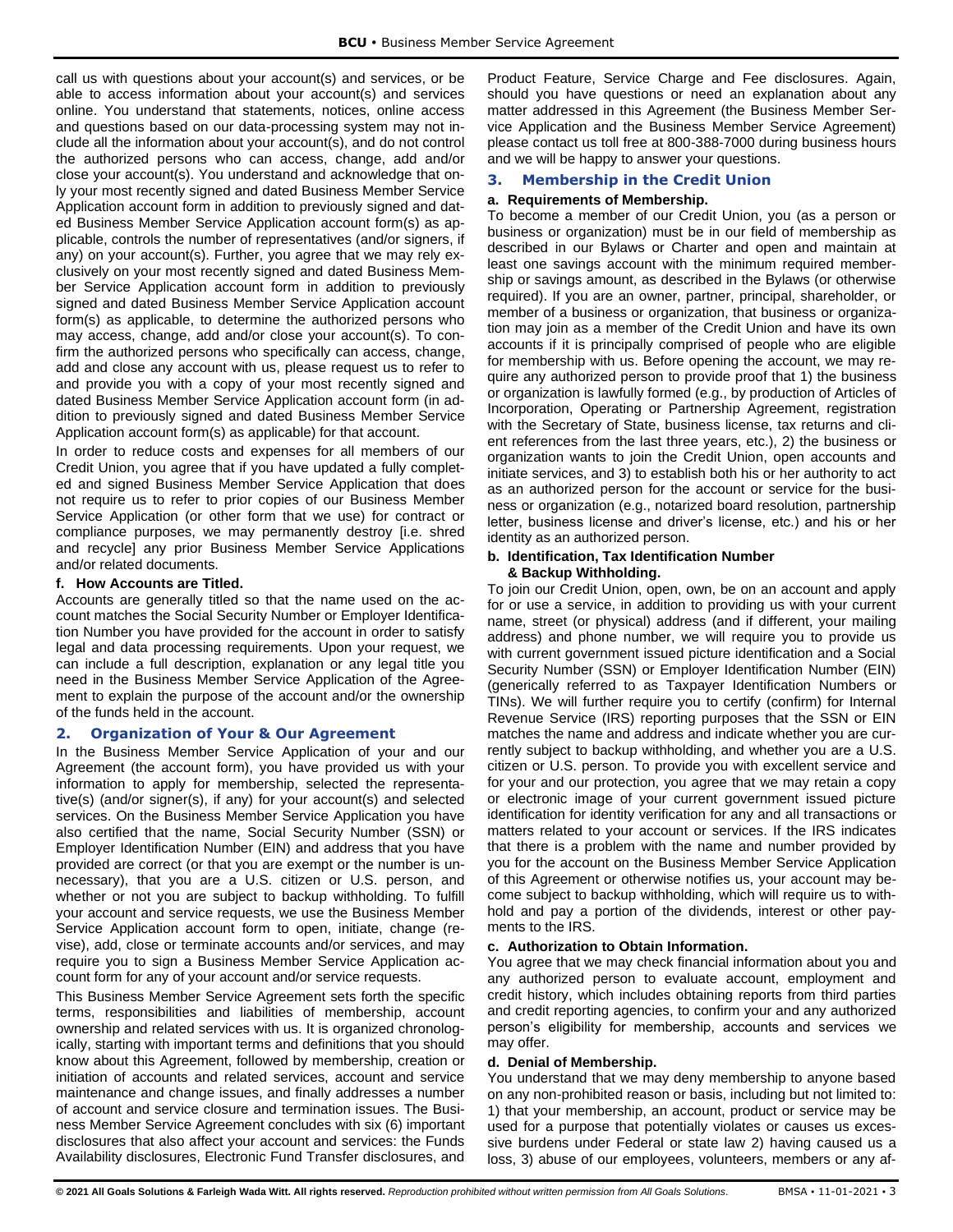filiated person or organization, 4) having not repaid a loss, 5) lack of acceptable identification, 6) previous expulsion, 7) information we obtain about you from your account, employment and credit history, or 8) for your failure to comply with any of your responsibilities under this Agreement.

## <span id="page-4-0"></span>**4. Accounts of Businesses & Organizations**

By signing the Business Member Service Application of this Agreement and/or through the use of an account or service or receipt or electronic availability of a periodic statement, you have acknowledged and informed us of the authorized persons who can act on behalf of the business or organization on its accounts and related services (again referred to as representatives and/or signers). Please be aware that only "sole proprietorship" and "doing business as" accounts may designate beneficiaries/POD payees on those accounts on a form as we require (please see Provision 28.). You agree to notify us in writing of any change in authority of any authorized person. We may rely on the written authorization in the Business Member Service Application until you tell us in writing of any changes and we have had a reasonable time to act on the written notice. By signing the Business Member Service Application of this Agreement, you certify that the business or organization is not engaged in internet gambling, marijuana, money service business (MSB), firearms, private ATM ownership or a virtual currency (including, but not limited to Bitcoin) business, and will notify the Credit Union before engaging in any internet gambling, marijuana, MSB, firearms, private ATM ownership or virtual currency business in the future. You also certify the business is not engaged in any illegal activities. You understand we may terminate your account if you are engaged in any of the aforementioned businesses or any other activity the Credit Union deems a risk to its financial and reputational status.

# <span id="page-4-1"></span>**5. Certificate of Authority**

The business or organization and each corporate, business or organizational officer, partner, director, member, employee, manager, volunteer or fiduciary, as applicable, who signs the Business Member Service Application of this Agreement warrants that the business or organization has been duly formed and currently exists and certifies the following:

## **a. Authorized Persons.**

The authorized person(s) named on the Business Member Service Application of this Agreement is/are authorized to act on your behalf on your account and services based upon the designated authority and Certificate of Authority as stated below.

**i. Representatives.** Representatives are vested with full authority to conduct transactions on and use accounts and are vested with full authority to initiate, change, add, close or terminate services on behalf of the business or organization. The owner and representative(s) understands that any representative acting alone may conduct transactions on the account and initiate, change, add, close or terminate services for the business or organization, and that his or her signature on the Business Member Service Application of this Agreement confirms his or her agreement to any later initiation, change, addition, closure or termination of a service by any other representative on the account. We may require a majority of representatives to jointly request the addition or closure of an account, and the addition or termination of another representative or any signer in writing. The owner and all representatives agree that we have no duty to notify the owner or representatives of the account of any transaction on the account or any initiation, change, addition, closure or termination of a service by any representative acting alone. If you request us to place a representative on an account who has not signed the Business Member Service Application account form (or other form we use), you agree that person is a representative of the account who may conduct transactions on the account and initiate, change, add, close or terminate services according to this Agreement. The representative's authority will continue until we receive written notice that you have terminated the representative's authority and have a reasonable opportunity to act on that notice. If you wish to terminate a representative's authority on the account, you must notify us and change the Business Member Service Application of this Agreement, or close the account. We have no duty to prevent a representative from conducting transactions on the account or initiating, changing, adding, closing or terminating a service until you have made this change or closed the account.

**ii. Designation of Signers.** The owner and**/**or a representative may designate a person or persons to be a signer on the account who will be authorized to conduct transactions on the account. We will require you and your signer(s) to provide information about the signer(s) and will also require each signer to sign the Business Member Service Application of this Agreement (the account form). A signer only has the right to conduct transactions on the account, and cannot initiate, change, add, close or terminate an account or service. If you want to add a person to your account who can initiate, change, add, close and/or terminate an account or service, you may add the person as a representative on the account. If you request us to place a signer on an account who has not signed the Business Member Service Application account form (or other form we use), you agree that person is a signer on the account who may conduct transactions according to this Agreement. Once you have designated a signer on your account, it is your sole responsibility and not our responsibility to monitor a signer's transactions on the account, and you agree that we have no duty or responsibility to monitor, inquire about or notify you of the use and purpose of any transaction conducted by your signer on the account, or assure that any transaction is for your benefit. The signer's authority to conduct transactions will continue until we receive written notice that you have terminated the signer's authority and have a reasonable opportunity to act on that notice. The owner and any representative may remove a signer from an account, though if you wish to terminate a signer's authority to conduct transactions on the account, you must notify us in writing and change the Business Member Service Application of this Agreement, or close the account. We have no duty to prevent a signer from conducting transactions on the account until you have made this change or closed the account.

#### **b. Certificate of Authority.**

Each authorized person named on the Business Member Service Application of this Agreement certifies and agrees that the business's or organization's accounts and services will be governed by the terms stated in this Agreement (Parts 1 & 2), as amended from time to time. You direct us to accept and pay without further inquiry any check, draft or item, bearing the signature of a representative or a signer, drawn against any of your accounts. Any one representative or signer is expressly authorized to endorse all checks, drafts or items payable to or owned by the business or organization for deposit with or collection by us and to perform any other transaction permitted under this Agreement. The authority given to the authorized persons named on the Business Member Service Application of this Agreement will remain in full force until written notice of revocation is delivered to and received by us. Any such notice will not affect any checks, drafts or items in process at the time notice is given. A representative will notify us of any change in the business's or organization's composition, assumed business names, or any aspect of the business or organization affecting the Business Member Service Agreement relationship between you and us before any such change occurs. We have no duty to inquire about the powers and duties of any authorized person and have no notice of any breach of fiduciary duties by any authorized person unless we have actual notice of wrongdoing.

## **c. Liability.**

You agree that we will not be liable for any losses due to your or your representative's failure to notify us of such changes in the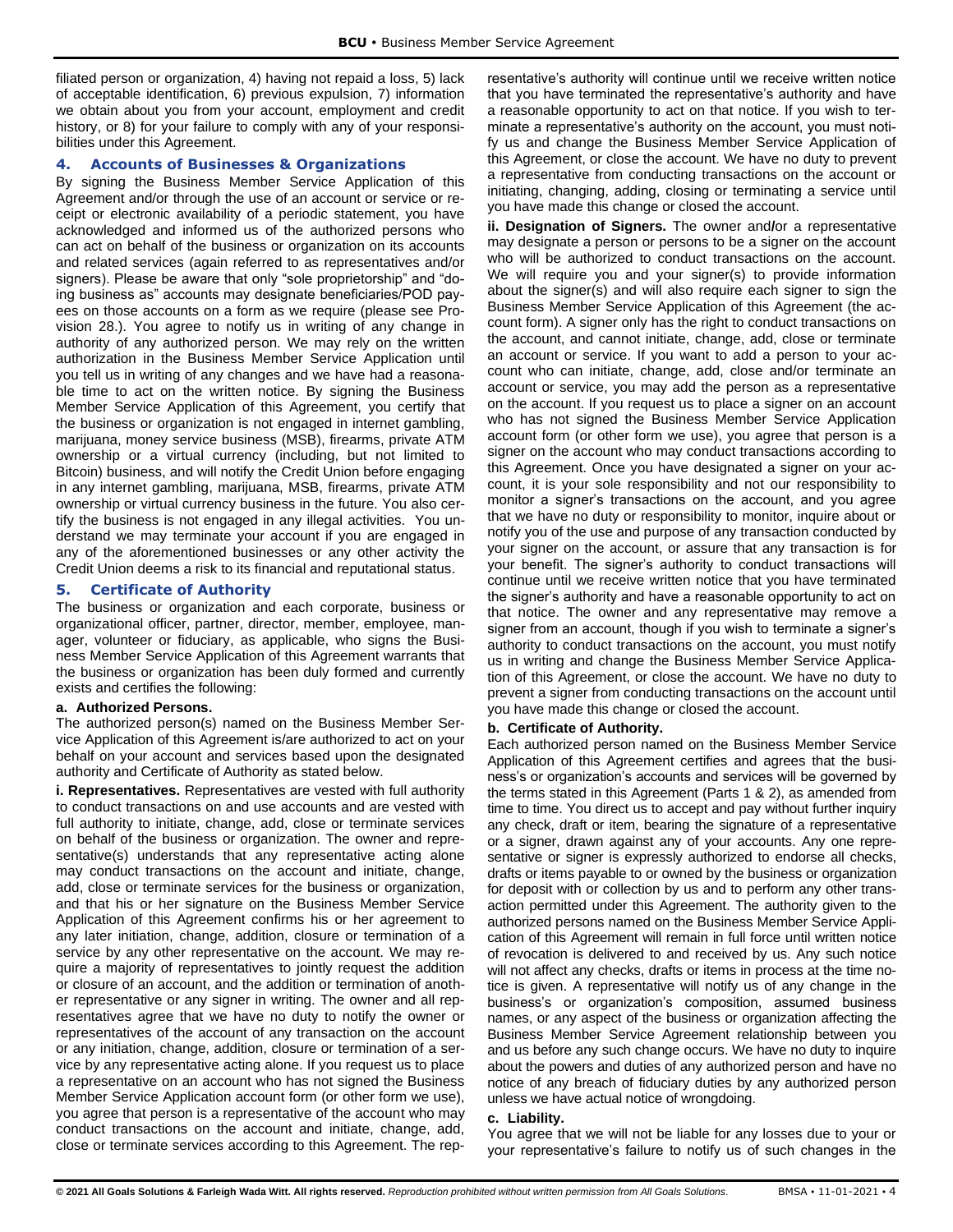business's or organization's composition, assumed business names, or any aspect of the business or organization that affects this Agreement. You and each authorized person signing the Business Member Service Application of this Agreement agree to indemnify and defend us against and hold us harmless from any loss, damage, claim or liability as a result of unauthorized acts of any authorized person or former authorized person or acts of any authorized person upon which we rely before notice of any account change or change of the business or organization.

## <span id="page-5-0"></span>**6. Account Access & Transactions**

## **a. Authorized Signatures.**

You understand that the signature that you provide to us on the Business Member Service Application of this Agreement is essential to us in identifying you and allowing you to access and/or conduct authorized transactions on the account and/or use an account related service. You agree we may require you to provide us with your current government issued picture identification and signature prior to being able to access and/or conduct authorized transactions on the account and/or use an account related service. Any person who signs the Business Member Service Application of this Agreement as a representative or a signer may conduct transactions on the account or use the services provided with the account.

If you authorize the use of any stamp, thumbprint, code or facsimile signature device, you agree that we may pay or honor any check, draft, order or item, or conduct any transaction, that contains what appears to be your authorized stamp, thumbprint, code or facsimile signature, even if the stamp, thumbprint, code or signature is not authorized. If more than one signature or endorsement is required on a check, draft, order or item drawn on or deposited to your account, you agree that we may pay or accept that check, draft, order or item regardless of the number of signatures on it if the check, draft, order or item is issued or deposited by a representative or a signer under this Agreement, or otherwise authorized to issue or deposit checks, drafts, orders or items drawn on or deposited to your account. If we allow you to use or place a two or more signature requirement on your checks (or any other matter pertaining to your account(s), service(s) or transaction(s)) for your own internal control purposes with representatives, signers, employees, family members, friends or other persons you authorize to access your account or services (under this Agreement or otherwise), you agree that it is your responsibility to manage your internal control affairs with all persons you authorize and that we may pay a check (or honor any request pertaining to your account(s), service(s) or transaction(s)) with only one authorized signature or by any person authorized by you under this Agreement. You understand that we have only allowed you to use or place a two or more signature requirement with respect to your checks (or any other matter pertaining to your account(s), service(s) or transaction(s)) because you are in the best position to address your own internal control affairs with the persons you have authorized, and because you have agreed to take responsibility for and address the matter to recover any loss that occurs from a breach of this requirement. If you provide your account information, password, code or Personal Identification Number (PIN) to any person or organization to conduct transactions, you agree that you authorize those transactions and further understand that until you provide us with notice revoking your authorization, all transactions conducted by that person or organization are authorized and genuine, even if they are not conducted for your benefit or according to your instructions. You understand that when you remove a representative or signer it is your responsibility to change (or request our help in changing) any password, code, PIN or other security identifying number for all your accounts and services to prevent a removed representative or signer from accessing an account or service or conducting a transaction. You agree that until you make such change (or request our help in making such a change) all access to an account or service or transactions conducted by that person with the password, code, PIN or other security identifying number is/ are authorized. You agree that we may disregard all information on a check including notes and legends except for your signature, the amount of the check and the information contained in the Magnetic Ink Character Recognition (MICR) line at the bottom of the check, which contains your account number, amount of check and check number.

#### **b. Transaction Options & Required Forms.**

You may conduct transactions on your account by any means we permit, including in person, by check or debit card, telephone, automated teller machines (ATMs), the mail, automatic transfer or our services that can be accessed online. If we require you to use a specific form to conduct and/or complete a transaction and you do not use that form, for both your and our protection you understand that we may refuse to honor, perform or complete the transaction. Whether a transaction is honored, performed or completed or not, you are responsible for any loss or liability incurred by us as a result of your failure to use a required form or adhering to the terms and responsibilities of this Agreement.

#### **c. Account Transfers by Wire or ACH.**

We offer wire transfers or Automated Clearing House (ACH) transfers that allow you to send or receive debits or credits to your account. Wire transfers are governed by Federal Reserve Regulation J if the transfer is cleared through the Federal Reserve. ACH transactions are governed by the rules of the National Automated Clearing House Association (NACHA). Should you use these services and receive funds by wire or ACH transfer you agree to confirm the transfers by reviewing your periodic statement, and understand that (as provided in NACHA rules) we have no duty to notify you when the funds are received. While we may conditionally and provisionally credit your account for an ACH transfer, if we are not finally and ultimately paid (do not receive final settlement) for the transfer we may reverse the credit to your account or alternatively you agree to reimburse us for the amount of the reversed transfer. In such cases, the originator of the ACH transfer will not be considered to have paid you the amount of the transfer. You must review your account daily and notify us before we close on the first business day after any unauthorized ACH debit entry is posted to your account. If you fail to notify us before then, we may refuse to credit your account and you will be required to pursue your claim against the originator. We may require that wire transfers be authorized in writing. When you initiate a wire transfer, you may identify either the recipient or any financial institution by name and by account or identifying number. We and other institutions may rely on the account or other identifying number you give as the proper identification number, even if it identifies a different person or institution. You understand that we may confirm the information on all ACH and wire requests before sending the ACH or wire and that processing the request may be delayed in order to complete Office of Foreign Asset Controls (OFAC) screenings if the initial screenings indicate a possible match. Once we have sent an outgoing wire, the transfer is final and cannot be stopped. If you provide incomplete or inaccurate written or oral transfer instructions, we will not be responsible for any resulting wire transfer losses, delays or failed transactions. You understand international wire transfers may not be completed for up to four weeks or longer.

You acknowledge that processing of international transactions may be delayed if necessary to complete OFAC screening. You must ensure that all international entries you initiate are designated with the appropriate code as required by the Rules. All entries will be credited to or debited from your Account in U.S. Dollars. Currency conversion will be at rates determined by, or available to, us or the ACH. You will bear all currency conversion risk asso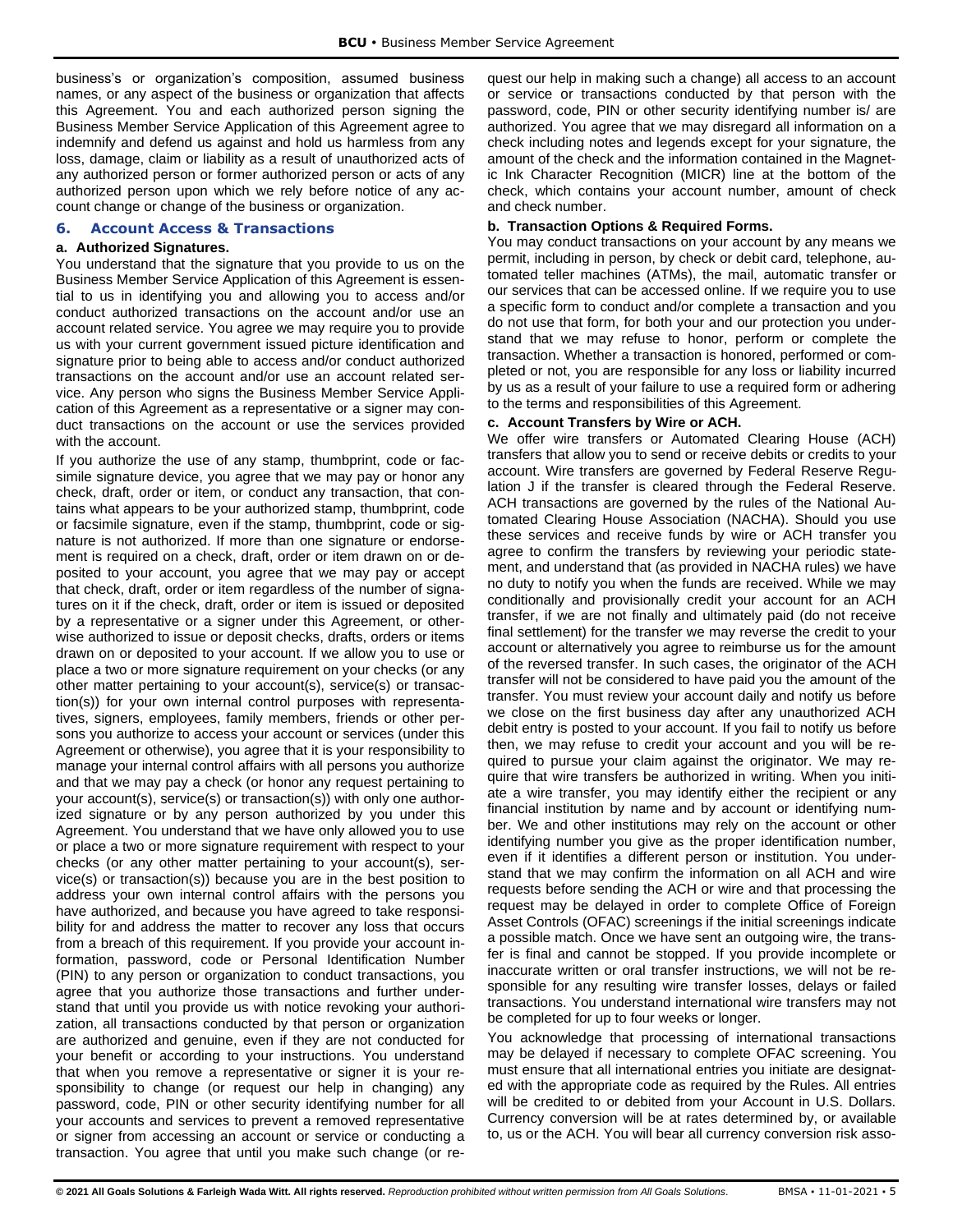ciated with international entries; you will bear all gains or losses associated with currency conversion for international entries.

## **d. Limitations on Account Transactions.**

**i. Account Withdrawal Limitations.** You must have sufficient funds available in your account (or have or be eligible for one of our overdraft programs) to withdraw funds from your account. If a check, draft, item or other transfer or payment order is presented against insufficient funds in your account, you will be charged a fee as stated in the Product Feature, Service Charge and Fee disclosures. If there are sufficient funds to pay some but not all checks, drafts, items or other transfer or payment orders drawn or presented against the account, because you have ordered payment we may pay or allow withdrawals for those checks, drafts, items or other transfer or payment orders for which there are sufficient funds in any order we choose.

There are a number of circumstances where you may not be able to withdraw funds from your account, including but not limited to the following: 1) you try to withdraw or make a transfer request by any method we do not permit; 2) you, a representative, signer or any person fails to present authoritative documentation and/or identification that we require to access the account or make a withdrawal; 3) disputes or uncertainty occur over who owns the account or the funds held in the account (see Provision 21); 4) funds from deposited checks are not yet available for withdrawal or deposited checks have been returned unpaid and we have charged them back against the account; 5) the funds held in the account are held as security (collateral) for an obligation to us; 6) the funds are held or offset under our contractual security interest or statutory lien rights because you owe money to us (see Provision 19); 7) we have been served with a garnishment, levy or other similar legal process or notice by a third party (creditor, IRS, etc.) affecting the account; or 8) for your own protection, should you appear to lack the capacity to conduct a transaction.

For the protection of all members and the Credit Union, you understand that we may require you to provide us with written notice of your intent to make a withdrawal from your account at least seven (7) calendar days and up to sixty (60) calendar days before the time that you would like to make the withdrawal.

**ii. Account Transfer Limitations.** You may make unlimited withdrawals from the checking account(s) you have with us by any method we allow. In addition, you may make unlimited withdrawals or transfers from Regular Savings and Money Market account(s) in-person, by ATM, by mail request or by calling us for one of our checks. However, we may limit the number of certain types of withdrawals from some types of accounts as identified in the Product Feature, Service Charge and Fee disclosures.

**iii. Account Transaction Volume Limitations.** We may limit the number of items deposited and the frequency of deposits and other transactions that you can make each day to your account. The date we use to determine the number of transactions is the date a transaction is completed by us rather than the date you initiate the transaction. Should the transactions on your account exceed the limitations we establish, we may limit your account transaction activity, charge a fee as stated in the Product Feature, Service Charge and Fee disclosures or close your account. You understand that if we allow or honor a transaction that exceeds these restrictions (a nonconforming transaction), we are not required to allow or honor any future transaction that exceeds these restrictions.

**iv. Limits on ATM Transactions.** For your and our protection, we may limit the amount of cash withdrawals at ATMs. Our current limitations on ATM cash withdrawals are stated in the Electronic Funds Transfers portion of this Agreement.

**v. Virtual Currency Limitations.** We may limit the frequency or amount of transactions involving virtual currencies.

## **e. Suspension of Access to Accounts and Information.**

If any account is overdrawn, any loan is past due, or you are otherwise in default under any agreement you have with us, we may without prior notice suspend your access to any of your accounts and services. We may suspend your access to information about your accounts and services as well as your ability to conduct transactions on any accounts and services by any means until the default is cured. This includes, but is not limited to, cashing checks, payment of checks presented, debit cards, ATMs, online banking, mobile banking, telephone banking, or any other means of access to your accounts and services.

## <span id="page-6-0"></span>**7. Your Checking Account**

#### **a. Checks You Write on Your Account, Completion of Checks & Your Check Register.**

When you write a check drawn on your account, in addition to writing in your payee's name and completing the numerical and written amount sections of the check and signing your name, it is also important that you draw a line after both the payee's name and after the written amount sections of the check to protect yourself against alterations or forged endorsements. Also, when completing date, payee and amount lines on your check, always begin by writing the information in at the start of the far left side of these lines to avoid leaving any spaces: this will protect you from your check being altered. Once you have completed a check you should write the check number, amount, date, payee's name and purpose for writing the check in your check register or records. This helps you to keep track of the balance that you have in your account to avoid insufficient funds problems (or overdraft fees), and allows you to detect and report checks with alterations and forged drawer's signatures. Please use dark permanent ink (preferably black ink) to complete and sign your checks. You agree that you are responsible for any losses incurred for your checks because you do not use a dark permanent ink when completing and signing your checks. You should also keep your checks in a secure location and separate from your picture identification where they can easily be accessed by people you live, associate or work with (or stolen by persons unknown). If the account has multiple representatives and/or signers each may sign, issue and endorse checks in the other's or the account owner's name. You understand that if you write a check that you are ordering us to pay that check and that such payment is proper, regardless of whether you completed or signed the check.

To limit your responsibility for losses, you agree that it is your obligation to review your periodic statement and report any unauthorized amounts or unauthorized checks or other transactions on your account. You can determine an unauthorized amount, because the amount of the check on your statement (or if accessing your account online, the amount of the check online) does not match the amount of the check you recorded in your check register or records. Similarly, you can detect forged drawer's signatures on checks, counterfeit checks and unauthorized remotely created checks or drafts, because there is a check number on your statement (or if accessing your account online, a check number for or image of a check on your account online) for a check that you did not write. You understand and agree that you only have thirty (30) calendar days from the mailing date of your statement (or posting of your statement online) to notify us of alterations to the amount of a check, checks with forged drawer's signatures, counterfeit checks or unauthorized remotely created checks, or we will not be able to credit your account for the unauthorized amount of the check.

If we allow you to use or place a two or more signature requirement on your checks for your own internal control purposes with representatives, signers, employees, family members, friends or other persons you authorize to access your account or services (under this Agreement or otherwise), you agree that it is your responsibility to manage your internal control affairs with all persons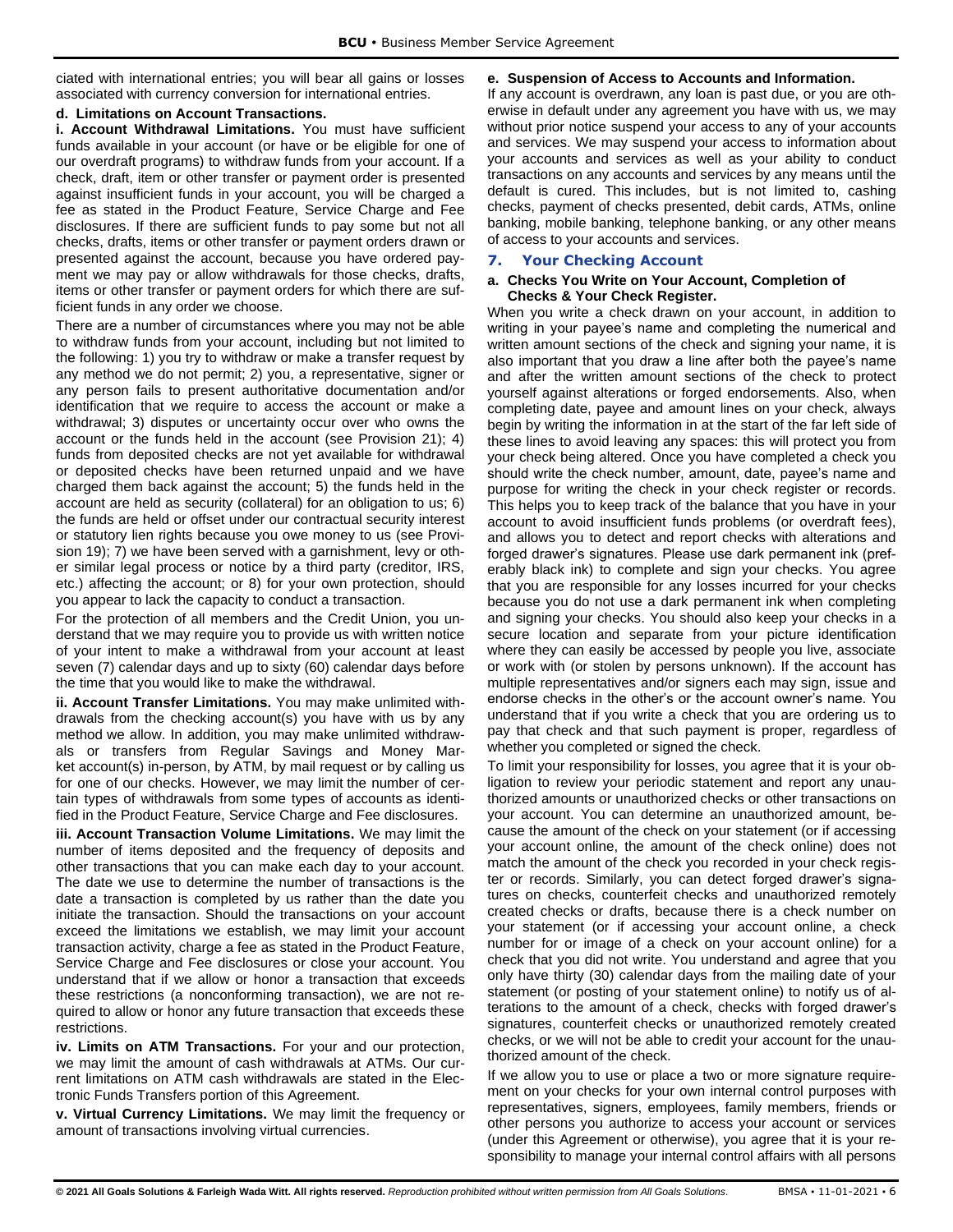you authorize and that we may pay a check with only one authorized signature or by any person authorized by you under this Agreement. You understand that we have only allowed you to use or place a two or more signature requirement with respect to your checks because you are in the best position to address your own internal control affairs with the persons you have authorized, and because you have agreed to take responsibility for and address the matter to recover any loss that occurs from a breach of this requirement.

#### **b. Use of Our Forms.**

For your and our protection, you agree to use our check forms provided by our authorized vendor. You understand that your use of our vendor provided check forms is very important because 1) the security features of the checks help prevent against fraud losses, and 2) the forms assist us in determining that it is your check written by you on presentment of the check for payment. If you use check forms not provided by our authorized vendor, you understand that we may not pay the check and agree that such nonpayment is not wrongful. Alternatively, if you use check forms not provided by our authorized vendor, and we pay a check or draft drawn on your account that is not our check form, you agree to be responsible for any loss and fees incurred as a result of using that check form.

## **c. Lost or Stolen Checks?**

Notify Us Immediately! If your checkbook, a box of checks or any individual check is lost or stolen, contact us immediately toll free at 800-388-7000. The sooner you contact us, the less liability you will have for unauthorized checks, drafts, orders or other items on your account, and the sooner we can provide you with a new account and new checks for that account. In fairness to all members**,** you understand and agree that we may charge you a fee for closing your account and opening a new account when you lose your checks and/or checkbook as stated in the Product Feature, Service Charge and Fee disclosures, though we will not charge you a fee when your checks and/or checkbook are stolen.

## **d. Our Use of Automated Collection & Payment Processes.**

You understand that we use automated collection and payment processes and procedures, so that we can process the greatest volume of checks, drafts, and items in the most cost effective manner for the benefit of all members. These automated processes and procedures rely on and can only recognize information that is written (encoded) in the Magnetic Ink Character Recognition (MICR) line at the bottom of the check, draft or item which contains your account number, amount of check, and check number. So that we may achieve these cost efficiencies for all members, you agree that when we pay or take a check, draft or item for deposit and collection that we may disregard all information on the check, draft or item other than the drawer's signature, the identity of the financial institution that holds the account the check, draft or item is drawn on, the amount of the check, draft or item and the information encoded in the MICR line, whether or not that information is consistent with other information on the check, draft or item. You also agree that we do not fail to use ordinary care in paying any check, draft or item without physically or visually examining checks, drafts or items.

## **e. Signatures by Family Members, Friends & Employees.**

If you report that your check has a forged drawer's signature, and we determine that the check was signed by your family member, friend or employee, and that you were negligent with respect to the check, you understand and agree that you will take responsibility for and address the matter to recover any loss for payment of the check with the family member, friend or employee. You understand and agree that you, like each member of our Credit Union, are in the best position to address the signed check with your family member, friend or employee, rather than imposing the expense of resolving the matter on all members of the Credit Union.

## **f. Conversion of Checks to Electronic Fund Transfers.**

In some circumstances, a person, merchant or other organization can convert your check and check information (your checking account, check routing and serial number) to an electronic fund transfer (EFT) and debit your account. The conversion of your check to an EFT is covered by this Agreement and our Electronic Fund Transfer disclosures, which are part of this Agreement and are provided in this Business Member Service Agreement. You agree that we may honor the EFT and debit your account just as if the original check were presented for payment. Should a person, merchant or other organization convert your check to an EFT, you will have to contact that person, merchant or organization about obtaining a copy of your check. You understand that if we dishonor and return your check to a merchant for insufficient funds, a merchant may try to re-present the check electronically as an EFT. The EFT that represents the dishonored check, will be treated as a re-presented check under this Agreement.

#### **g. Dates on Checks.**

When you write a check, you agree that we may pay the check regardless of the date or language restricting payment to certain periods of time ("stale dated" or "void" check). However, you agree that we are under no obligation to pay a check presented for payment before its date or more than six (6) months after its date. You understand that the reason dates and/or language restricting payment are ineffective is because 1) if your check is presented electronically it will either not contain the date and/or our processing equipment or systems may not allow us to examine your check for the date, and 2) if we do not pay your check generally any person in possession of the check has up to three (3) years or more to sue you for the full amount of the check (which may include interest and expenses). If you do not want us to pay your outstanding check you may notify us and place a stop payment order on that check as explained in Provision 7.h. Similarly, if you notify us not to pay a check before its date (often referred to as a "postdated check") by phone, mail or in person and in a manner we require (which accept oral, may require confirmation in writing), that notice will only be effective if it allows us a reasonable amount of time to act on the notice to not pay and return the check, and you provide us with your name and account number, the check number, the date of the check, the name of the payee and the amount of the check. You understand that failure to provide us with either timely notice or confirmation in the manner required (that allows us a reasonable amount of time to not pay the check) or the complete and accurate information about the check and the account as required, may result in payment of the check. If you provide us with timely notice and complete and accurate information about the check and the account as required, we will return the check as postdated and charge you a fee as stated in the Product Feature, Service Charge and Fee disclosures. If we agree, you may provide us with oral or written notice of the postdated check which will be effective for six (6) months, for the fee as stated in the Product Feature, Service Charge and Fee disclosures. We may require you to provide an oral stop payment in writing. You understand that we have no duty to notify you when your notice will or has expired.

#### **h. Stop Payment Orders on Your Checks.**

You may request us to stop payment on any check drawn on or check drawn on or ACH debit scheduled from your checking account in a manner we required (we accept oral, but may require confirmation in writing). If you notify us to stop payment on a check, that order will be effective only if it allows us a reasonable amount of time to act on the order to not pay and return the check or ACH entry, and you provide us with your name and account number, the check or ACH entry number, the date of the check or ACH entry, the name of the payee and the amount of the check or ACH entry. You understand that failure to provide us with either a timely stop payment order or confirmation in the manner required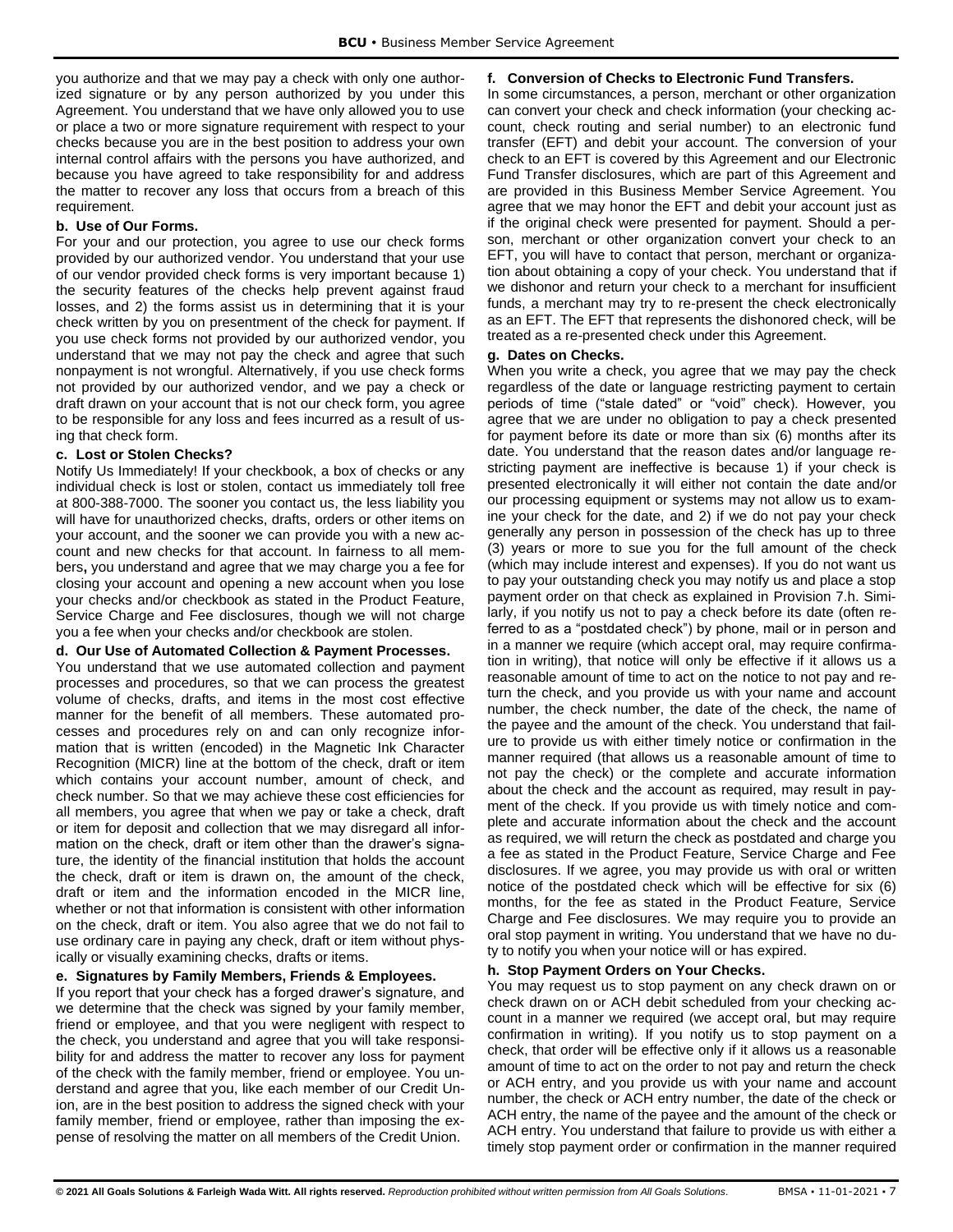(that allows us a reasonable amount of time to not pay the check or ACH entry) or the complete and accurate information about the check or ACH entry and the account as required, may result in payment of the check or ACH entry. If you provide us with a timely stop payment order and complete and accurate information about the check or ACH entry and the account, we will stop payment on and return the check or ACH entry, and charge you a fee as stated in the Product Feature, Service Charge and Fee disclosures. If we agree, you may provide us with an oral or written stop payment order that will be effective for six (6) months, and can be renewed for an additional six (6) months for a fee as stated in the Product Feature, Service Charge and Fee disclosure. We may require you provide an oral stop payment order in writing. A stop payment order on an ACH entry will continue until the entry is returned or until you cancel the stop payment order. You understand that we have no duty to notify you when your stop payment order will or has expired. You further understand that although payment of your check or ACH entry may be stopped, generally any person in possession of the check (or who holds the ACH generated obligation) has up to three (3) years or more to sue you for the full amount of the check or obligation (which may include interest and expenses). In the unlikely event we pay a check or ACH entry over a timely, accurate and complete stop payment order and are required to credit your account, you agree to sign a statement explaining the dispute with your payee, and assist us in taking legal action against any and all persons or organizations to recover our loss. You understand that if you repeatedly place stop payment orders on your checks that would otherwise be returned for insufficient funds, we may consider that account abuse and may close your account under this Agreement.

## **i. Stopping Payment On Unused & Lost or Stolen Credit Union Checks.**

If we give you one of our checks that is either payable to you as the payee or to another person or organization (that you have requested us to make the check payable to as the payee), you understand it is your sole responsibility to ensure that you want the person or organization to receive payment for the check before you sign (endorse) the check over to that person or organization or give the check to the payee. You further understand that once you endorse the check over to a person or organization or give the check to the payee, and afterwards do not want that person or organization to receive payment for the check (because you are displeased with the person, organization or the transaction that you used our check for), we will not be able to stop payment on the check. If you have any doubt about the person, organization, payee or the transaction, do not sign (endorse) the check over to that person or organization or give the check to the payee, since we will not be able to refuse to pay the check. Should you ever change your mind and decide to not use or negotiate one of our checks, you may return our check to us and ask us for a refund for the amount of the check.

If one of our checks in your possession is purportedly lost, stolen or destroyed, you agree to sign a statement or notice and either post a bond, provide us with collateral or a security interest in collateral, or wait ninety-one (91) calendar days from the date of the check, to receive a replacement check for our check that was lost, stolen or destroyed. If you purportedly do not receive one of our checks that was sent or mailed to you, you agree to sign a statement or notice and, at our discretion, either post a bond or provide us with collateral or a security interest in collateral to obtain a replacement check for our check that you claim you did not receive.

# **j. Payment of Checks that Overdraw Your Account.**

**i. Account & Lending Overdraft Payment Programs**. To assist you when you want or need your checks and Electronic Fund Transfers (EFTs) paid we may provide you with check overdraft payment protection programs. If you qualify for one or more of these programs and we agree to provide the service to you, we

will pay your checks or EFTs drawn on your account with insufficient funds by transferring funds from another account or pursuant to a loan agreement to your checking account, and charge you a fee as stated in the Product Feature, Service Charge and Fee disclosures. Transfers from your account(s) to your checking account are covered by this Agreement and our Electronic Fund Transfer disclosures (which are part of this Agreement and are provided in this Business Member Service Agreement), whereas transfers from a loan to your checking account are governed by a separate loan agreement. You agree that we may apply funds deposited to your account(s) to your outstanding overdrafts and fees, regardless of the source, which specifically includes directly deposited government entitlements or benefits such as social security deposits.

**ii. Courtesy Payment Service.** Courtesy Payment is available on Checking and Money Market accounts open at least 30 days and in good standing. To be in good standing requires at a minimum:

- Having a cumulative minimum deposit of at least \$200 made into your account(s),
- Making regular deposits consistent with your past practices,
- Depositing an amount equal to or greater than the amount of discretionary Courtesy Payment extended to your account and bringing your account to a positive balance within a twenty (20) day period,
- You are not in default on any loan or other obligation to BCU,
- You are not subject to any legal or administrative order or levy.

Courtesy Payment may be granted that will allow you to overdraw the available funds in your Account. We pay overdrafts at our discretion, which means we do not guarantee that we will always authorize and pay any type of transaction. Our Courtesy Payment service will attempt to pay, when possible, checks, ACHs, and recurring Debit Card purchases presented against insufficient available funds in your account. Courtesy Payment will allow you to overdraw your account from up to \$200, and in certain cases, up to an absolute maximum of \$1,500 including any service charges. The limit may change from time to time based on your individual BCU account transaction history. If you believe an overdraft situation is likely, you should ask us for your specific limit.

**Please note:** For one time (individual, non-recurring) Debit Card and ATM transactions, you must provide consent (opt-in) to receive the Courtesy Payment service. Otherwise, we will not authorize and pay overdrafts that resulted from one-time Debit Card or ATM transactions. If you wish to opt-in to Courtesy Payment to cover overdrafts from one-time Debit Card or ATM transactions, please visit our web site, visit any of our Service Centers, or call us at 1- 800-388-7000. This consent (opt-in) will apply to all eligible money market and checking accounts under your designated account number. If you desire the service for more than one account number, you will need to provide us with a separate consent (opt-in) for each additional account number.

Our current service charge is \$29 for each overdraft. A Courtesy Payment service charge will not be charged for any transaction that brings the available balance in your account negative by \$100.00 or less. A Courtesy Payment service charge per each occurrence that results in the available balance in your account becoming negative by more than \$100.00 will be charged to your account as stated in the Product Feature, Service Charge and Fee disclosures. There is a limit of three (3) Courtesy Payment Fees that the Credit Union will charge per day per account. We may pay checks, ACH, recurring debit card transactions, as well as one-time individual non-recurring debit card and ATM transactions (if applicable) up to your authorized courtesy payment limit which is based on your individual BCU account transaction history. Transactions in excess of your authorized courtesy payment limit may not be paid and will be assessed an NSF fee. Courtesy Payment may be suspended until your account is brought back to good standing. Transactions may not be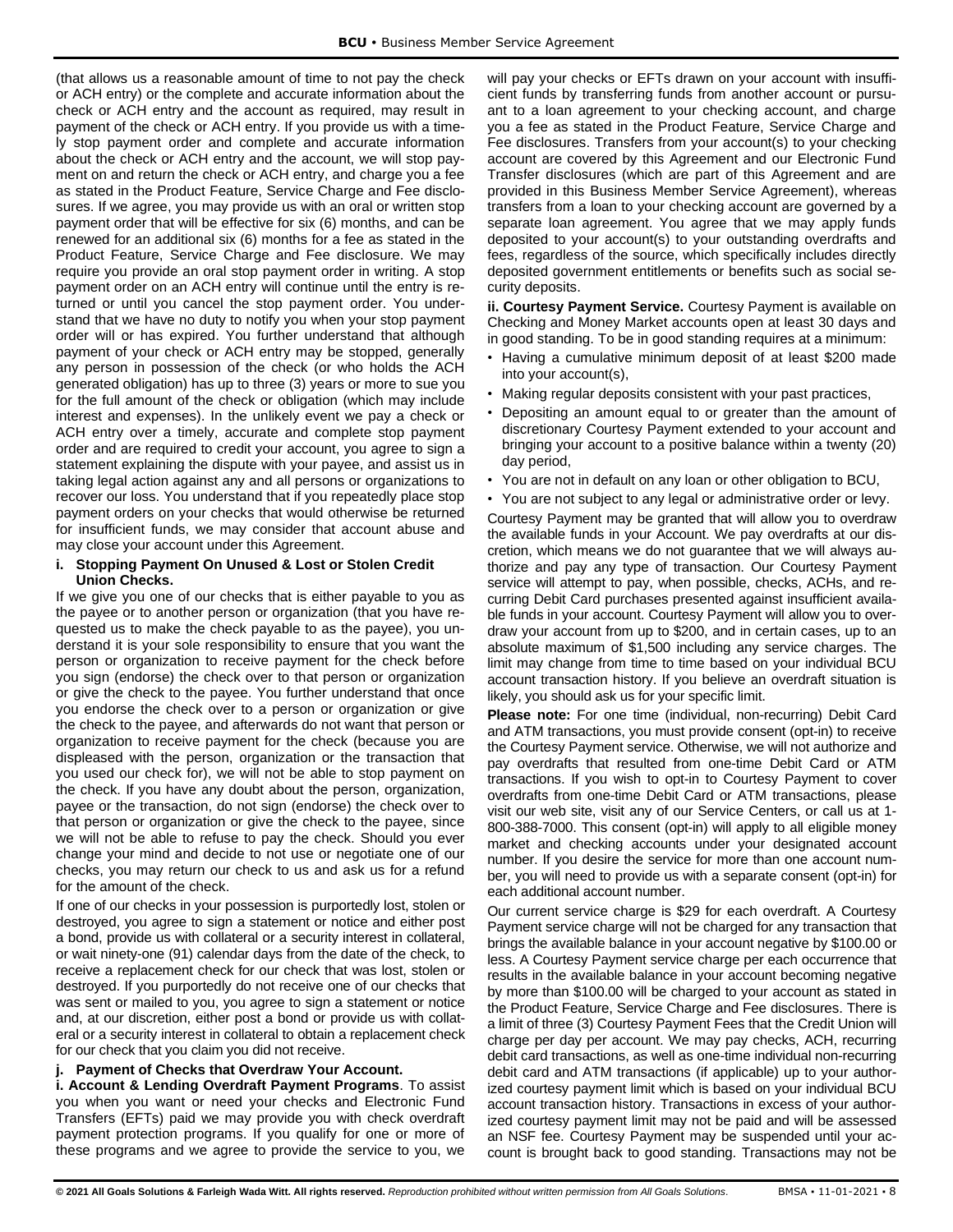processed in the order which they have occurred. This may affect the total amount of service charges incurred. You can opt out of Courtesy Payment either out of one-time (individual, non-recurring) Debit Card and ATM transactions or Courtesy Payment for the account at any time by calling Member Relations or at a BCU Service Center. For more information on this program, contact us at BCU, 340 North Milwaukee Avenue, Vernon Hills, IL 60061.

**k. Disclosure Regarding Balance Calculation and Overdrafts** This disclosure describes how we (the "Credit Union") calculate your balance for determining whether funds in your account are adequate to cover checks, debit card transactions, or other items that are presented for payment from your account. It also describes how transactions are posted to your account. If funds in your account are insufficient to pay any item, we may either pay or return the item(s). In either case, we may charge a fee as set forth in the Service Charge and Fee Schedule. Further information about circumstances under which we may pay overdrafts is included in Section 6.j. of your Business Member Service Agreement. This section includes information about our account and lending overdraft payment programs and Courtesy Payment Service.

The following is important information regarding your account balance, how transactions are posted to your account, and when an overdraft (also known as a Courtesy Payment Fee) or NSF fee will be charged. You should read these disclosures carefully. If you have questions, please see a service center representative or call 800-388-7000.

**i. Your Checking Account Balance.** Your checking account has two kinds of balances: the "actual" balance and the "available" balance. Both can be checked when you review your account online, at an ATM, by calling Member Relations, or by visiting a service center. It is important to understand how the two balances work so that you know how much money is in your account at any given time.

Your *actual* balance is the amount of money that is actually in your account at any given time based on transactions that have "posted" to your account, but *not* transactions that have been authorized and are pending. The "actual" balance disregards any holds that have been placed on your account, and is not the amount is in your account that is available to pay items presented against the account. Any purchases, holds, fees, other charges, or deposits made on your account that have not yet posted will not affect your actual balance. For example, if you have a \$50.00 actual balance, but you just wrote a check for \$40.00 that has not yet been paid, then your actual balance is \$50.00 but it does not reflect a deduction for the check that has not yet been paid.

Your *available* balance is the amount of money in your account that is available to pay items presented against the account without incurring an overdraft or non-sufficient funds fee. The available balance is generally equal to the actual balance, less the amount of any holds placed on recent deposits, holds for other reasons, and holds for pending transactions (such as pending debit card purchases) that the Credit Union has authorized but that have not yet posted to your account. For example, assume you have an actual balance of \$50 and an available balance of \$50. If you were to use your debit card at a restaurant to buy lunch for \$20 (without a tip), then that merchant could ask us to pre-authorize the payment. In that case, we will put a "hold" on your account for \$20. Your actual balance would still be \$50.00 because this transaction has not yet posted, but your available balance would be \$30 because we have been notified that there will be a \$20 charge to the restaurant. When the restaurant submits its charge for payment (which could be a few days later and then include a tip), we will post the transaction to your account and your actual balance will be reduced by the amount of the charge to the restaurant (\$20 plus any tip). The \$20 hold will be released around the same time, but not necessarily at exactly the same time.

Available balance is used to determine when there are insufficient funds to pay an item presented for payment from the account. The following example illustrates how this works:

*Assume your actual and available balances are both \$150, and you swipe your debit card at a restaurant for \$30. A hold is placed on your account, so your available balance is only \$120. Your actual balance is still \$150. Before the restaurant charge is sent to us for processing, a check that you wrote for \$130 clears. Because you have only \$120 available (there is a hold on your account for the pending restaurant charge for \$30), your available balance is -\$10, even though your actual balance is \$150. In this case, we may pay the \$130 check, but you will be charged an overdraft fee. (If we return the check, you would be charged a non-sufficient funds fee.) That fee will be deducted from your account, further reducing the balance.* 

It is very important to understand that you may still overdraw your account even though the available balance appears to show there are sufficient funds to cover a transaction that you want to make. This is because your available balance may not reflect all your outstanding checks, bill payments, or other transactions that you have authorized but have not yet been paid (or pre-authorized) from the account. In the example above, the outstanding check will not reduce your available balance until it is presented to us and paid from your account.

In addition, your available balance may not reflect all of your debit card transactions. For example, if a merchant obtains our prior authorization but does not submit a one-time debit card transaction for payment within three (3) business days of authorization (or for up to thirty (30) business days for certain types of debit card transactions), we must release the authorization hold on the transaction. The available balance would not be reduced by the amount of this transaction from the time the hold has been released until the transaction has been received by us and paid from your account.

**ii. How Transactions Are Posted to Your Account.** There are two types of transactions in your account: credits or deposits of money into your account, and debits or payments out of your account. It is important to understand how each is applied to your account so that you know how much money you have and how much is available to you at any given time. This section explains generally how and when we post transactions to your account.

- **a. Credits**. Most deposits are added to the actual balance of your account on the first business day after we receive them. Funds from your deposits are added to your available balance in accordance with our Funds Availability Policy as set forth in your Business Member Service Agreement. You can view the Business Member Service Agreement online at www.bcu.org/Legal/Terms-of-Use.
- **b. Debits.** There are several types of debit transactions. Each type of debit transaction is described generally below. Keep in mind that there are many ways transactions are presented for payment, and the Credit Union is not necessarily in control of when transactions are received.
	- **Checks.** We receive one or more data files of checks presented for payment each day from the Federal Reserve or other check clearing service providers. Checks contained in a single data file will be posted to your account in check number order. Checks may also be presented for payment at one of our service centers. If a check is paid at a service center, it will be posted to your account when it is paid, or a hold will be placed on the account when it is paid.
	- **ACH Payments.** We receive data files every day from a service provider that include Automated Clearing House or "ACH" debit transactions. These include, for example, automatic bill payments you have signed up for. Each day, ACH transactions for your account are grouped together and paid in random order.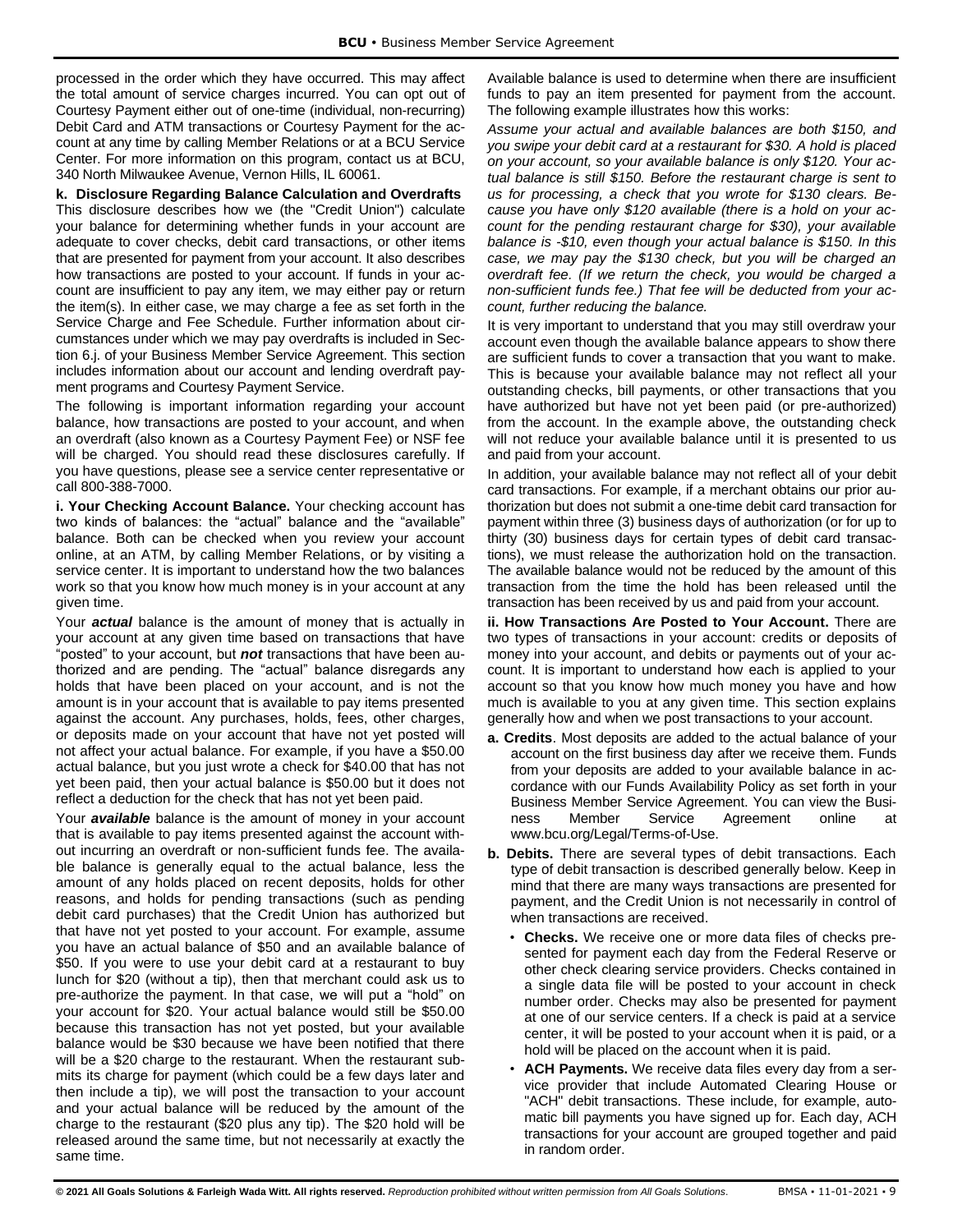- **Point of Sale (POS) Debit Card Transactions.** These are transactions where you use your debit card and you enter your PIN number at the time of the sale. We pay these transactions as they are transmitted to us. Most are transmitted immediately; others may be delayed for one or more days.
- **Signature Debit Card Transactions.** These are transactions where you make a purchase with your debit card and you do not enter your PIN but you are instead asked to sign for (or otherwise authorize) the purchase. As described above, in these situations, the merchant may seek prior authorization for the transaction. When that happens, we generally place a temporary hold against the available funds in your account. We refer to this temporary hold as an "authorization hold," and the amount of the authorization hold will be subtracted from your available balance. Authorizations are deducted from your available balance but not your actual balance as they are received by us throughout each day. At some point after you sign for the transaction, it is processed by the merchant and submitted to us for payment. This can happen hours or sometimes days after you signed for it, depending on the merchant and its processing company. These payment requests are received in real time throughout the day and are posted to your account as they are received. **Please note:** the amount of an authorization hold may differ from the actual payment because the final transaction amount may not yet be known to the merchant when the authorization request is submitted. For example, if you use your card at a restaurant, a hold will be placed in the amount of the bill presented to you, but when the transaction posts it will include any tip that you may have added to the bill. This may also be the case when you swipe your debit card at gas stations and hotels and other retail establishments. We cannot control how much a merchant asks us to authorize, or when a merchant submits a transaction for payment.

Our general practice is to post deposits and ACH credits to your account before debits. In general, we post ACH payments to your account before checks. POS transactions and Signature Debit Card transactions are posted as they are received and processed. This is a general description of how certain types of transactions are posted. These practices may change and we reserve the right to pay items in any order we choose as permitted by law.

We may receive multiple deposit and withdrawal transactions on your account in many different forms throughout each business day. This means that you may be charged more than one fee if we pay multiple transactions when your account is overdrawn.

#### *The best way to know how much money you have and avoid paying overdraft fees is to record and track all of your transactions closely.*

## **IF YOU DO NOT UNDERSTAND THIS DISCLOSURE OR HAVE ANY QUESTIONS, PLEASE CONTACT US AT (800) 388-7000.**

#### **l. Checks are Paid in Any Order.**

You understand that when you write or order checks, drafts or items drawn on your account, we may pay those checks, drafts or items in any order. If you write or otherwise order multiple checks, drafts or items drawn on your account, you should be certain there are enough funds in your account at all times to pay those checks, drafts or items or those checks, drafts or items will be handled according to the overdraft and insufficient funds terms of this Agreement, or paid under one of our check overdraft programs if applicable.

#### **m. Insufficient Funds to Pay a Check.**

If the funds in your checking account are not sufficient to pay checks, drafts or other items presented and drawn on your account, those checks, drafts and items will be covered by our overdraft procedures and any overdraft service or agreement you have with us. You understand that we have no duty to notify you if there are insufficient funds to pay your check, draft or item. If we pay a check, draft, item or transfer that would overdraw your account beyond an agreement or service we have agreed to provide you, it does not mean that we will pay a check, draft, item or transfer that will overdraw your account in the future. If we pay a check, draft, item or transfer that would overdraw your account, you agree to repay us the amount of that paid check, draft, item or transfer and any fee for that service immediately or at the latest pursuant to any agreement or service we have agreed to provide you. Should we dishonor and return a check, draft or item drawn on an account with insufficient funds, your account will be charged a fee for the dishonored and returned check, draft or item as stated in the Product Feature, Service Charge and Fee disclosures. You also understand and agree that we are not liable if we refuse to pay a check, draft or item drawn on your account and return it when non-payment occurs as result of our charging your account for any obligation you owe us. Finally, if we are repeatedly presented with checks, drafts, items or transfers drawn on your account for insufficient funds, we may consider that account abuse and may close your account under this Agreement.

#### **n. Non-Member Presenters of Checks.**

For both your and our protection and to cover costs incurred by all members for the presentment of checks over-the-counter by nonmembers, you understand that we may require any non-member presenting a check drawn on your account to provide both his or her current government issued picture identification and, at our option, sign a statement of receipt and/or place his or her thumbprint on your check, and to pay any fee we may require as disclosed in the Product Feature, Service Charge and Fee disclosures. You agree that if a non-member presenting your check declines to carry out any of these requirements upon presenting the check for payment, we are not liable for refusing to pay the check and that such non-payment is not wrongful. For both your and our protection, checks presented after our 3:00 p.m. cut off hour (local time where the service center is located) may be treated as if presented on the next business day that we are open.

#### **o. Right to Refuse Payment for Fraud or Illegibility.**

For your and our protection, you agree that we may refuse to honor any check, draft, order, item or instruction if we believe any signature, instruction, provision, term or the form itself is not genuine or is altered or that is illegible or written in a language other than English. You acknowledge that our non-payment or non-action under any of these circumstances is not only beneficial to you because it protects your funds and reduces your liability, but also is not wrongful. Alternatively, if we believe that your check is subject to fraud and that the presenter is the perpetrator of the fraud, you agree that for your and our protection we may retain the check to determine if the check is fraudulent, and if so the identity of the perpetrator of the fraud. Further, you agree that such retention protects you and us from incurring a loss on your account and that such retention is not wrongful. Finally, if we believe that your check is subject to fraud and that the presenter is not the perpetrator of the fraud, you agree that for your and our protection we may note on the check the type of fraud before returning the check to the presenter.

#### <span id="page-10-0"></span>**8. Deposits to Your Account**

#### **a. Summary of Our Service.**

You understand that when we take checks, drafts or items that you wish to deposit that are not drawn on us, we are providing you a service in that we are saving you the time and expense of having to take the checks, drafts or items to the institution they are drawn on and present them in person for payment. In return for this service, you understand and agree that we may hold the funds represented by your deposit for a period of time, as explained in our Funds Availability disclosures in this Agreement and that are provided in this Business Member Service Agree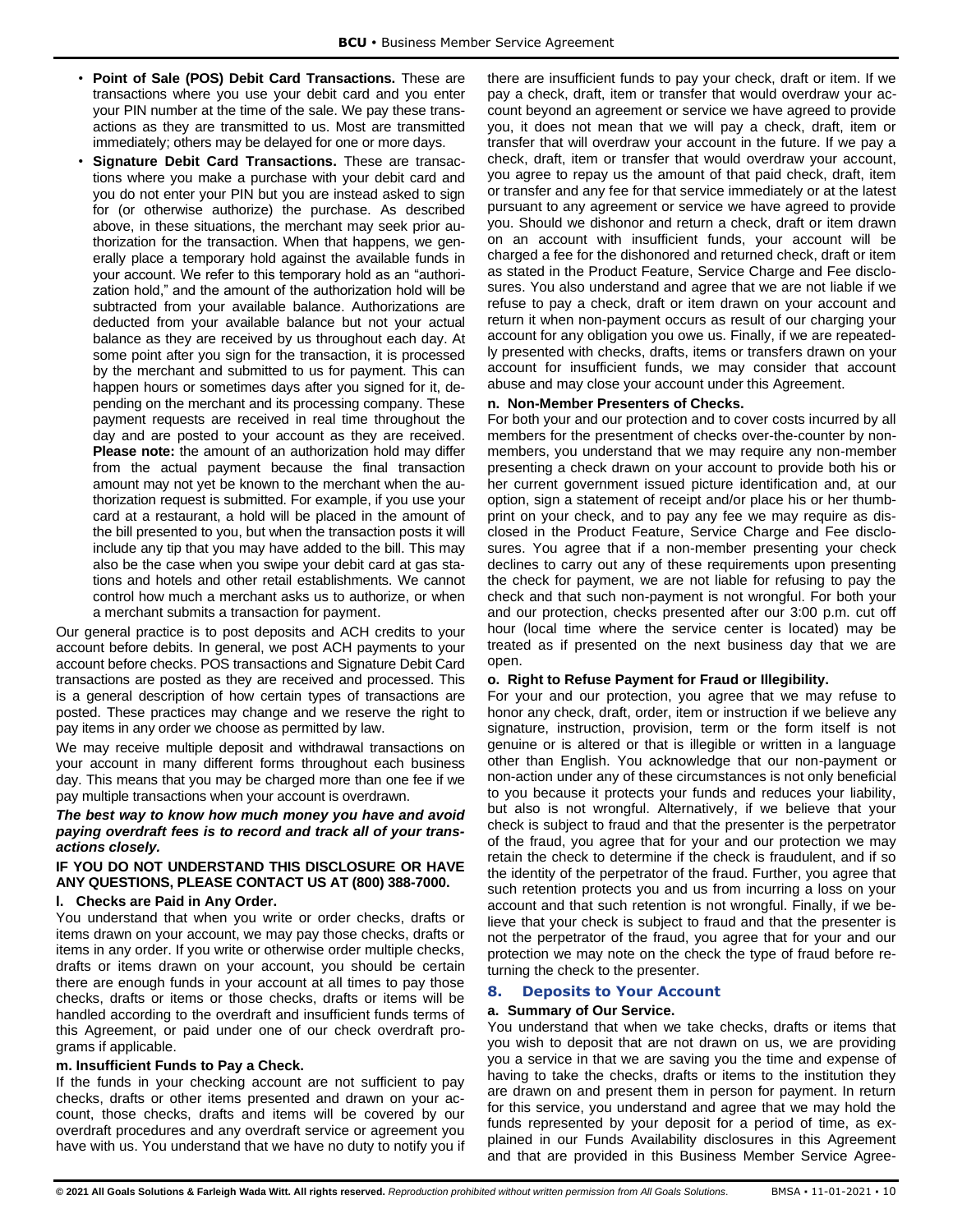ment. Additionally, if the hold on your deposited funds is for an extensive period of time, we will provide you with notice of the status of your deposit and when the funds' availability will be determined. Alternatively, we may require that a check, draft or item be deposited into your savings account subject to a hold for an indefinite period of time until we can determine if the check, draft or item will be finally paid and not returned or is subject to a claim. We may (though are not required to) provide you with notice of the status of your deposit and when the funds will be available. While we want to provide you with the service of taking deposits, you understand that we place holds on funds represented by your deposit so that you do not become indebted to us for the amount of the deposit if a check, draft or item is dishonored, returned or a claim is made on the deposited funds. If you do not want us to provide this service and place a hold on the funds represented by your deposit, please tell us before we have processed the check, draft or item and we will return it to you so that you can obtain payment elsewhere. You also agree that before you deposit a check, draft or item you will inform us of any facts, circumstances and information that you are aware of that may indicate that the check, draft or item may not be paid, may be fraudulent and/or may be issued in connection with an illegitimate, an unlawful and/or a fictitious transaction or enterprise. You understand and agree that your failure to disclose any and all facts, circumstances or information about the check, draft or item to our employee (or affiliated person or organization) prior to the deposit makes you completely financially responsible for the check, draft or item if it is dishonored, returned or a claim is made. Further, you understand for your and our protection that, following your deposit and before processing the check, draft or item, we may return the deposited check, draft or item to you so that you can obtain or recover payment elsewhere. Finally, you agree that whenever you make a deposit with us and the deposit is dishonored, returned or a claim is made on the deposited funds, you are obligated to reimburse us for the amount of the deposit and any costs and fees as stated in this Agreement in general and the Product Feature, Service Charge and Fee disclosures specifically.

#### **b. How You Can Deposit Funds.**

You may deposit funds to your account by any means we permit, including in person, by check, telephone, automated teller machines (ATMs), the mail, automatic transfer, or our services that can be accessed online.

## **c. Our Rights Upon Your Deposit.**

You understand that by offering to accept your deposits, we are providing a service to you and that we may accept, provide credit for, hold funds related to the amount of the deposit, refuse, reject or return the deposit as we believe necessary for your and our protection. The availability of funds from your deposit may be held for a period of time depending on the type of deposit (cash, check, wire, etc.) and circumstances surrounding the deposit (the amount of the deposit, the source of the funds, etc.) (please see our Funds Availability disclosures in this Agreement for information about our hold policy for checking accounts). Alternatively, we may require that a check, draft or item be deposited into your savings account where a hold will be placed on the funds in the savings account for an indefinite period of time until we can determine if the check, draft or item will be finally paid and not returned or subject to a claim. If we elect to have a check, draft or item deposited into your savings account you understand that we may (though are not required to) provide you with notice of the status of your deposit and when the funds will be available**.** You also agree that before you deposit a check, draft or item you will inform us of any facts, circumstances and information that you are aware of that may indicate that the check, draft or item may not be paid, may be fraudulent and/or may be issued in connection with illegitimate, unlawful and/or fictitious transaction or enterprise. You understand and agree that your failure to disclose any

and all facts, circumstances or information about the check, draft or item to our employee (or affiliated person or organization) prior to the deposit makes you completely financially responsible for the check, draft or item if it is dishonored, returned or a claim is made. Following your deposit and before processing the check, draft or item for collection and payment, should we believe that the deposited check, draft or item may be dishonored, returned or subject to a claim, you understand that we may return the deposited check, draft or item to you so that you can obtain or recover payment elsewhere. Alternatively, if you request us to take a check, draft or item for deposit and we believe that the check, draft or item is subject to fraud, for your and our protection you agree that we may retain the check, draft or item to determine if the check, draft or item is fraudulent, and if so the identity of the perpetrator of the fraud. Further, you agree that such retention protects you and us from incurring a loss on the check, draft or item and that such retention does not convert the check, draft or item. Finally, if we believe that a check offered for deposit is subject to fraud and we elect to return the check to you, you agree that for your and our protection we may note on the check the type of fraud before returning the check to you.

## **d. Authority to Negotiate Checks & Endorsements.**

We may accept checks, drafts and other items for deposit into any of your accounts. Checks deposited should be endorsed by you for your protection, though we may allow you to deposit them without your endorsement. If there are multiple representatives or signers on an account each representative and signer may endorse checks for one another. For your and our protection, you agree that we may confirm the endorsement on any check that we take for deposit, and may require you to carry out specific endorsement requirements for business, insurance or government checks before taking those checks for deposit. For checks that are not made payable to you, we may require proof of your authority to endorse any check on behalf of another person or organization before taking the check for deposit, or require proof that any endorsement on a check prior to your endorsement is authentic and authorized. For your protection and to assure that you are ultimately not held financially responsible for a check, you understand that we may require any check payable to two or more persons that you wish to deposit to be endorsed in person by everyone required to endorse the check at our branch or we may not be able to accept the check for deposit.

#### **e. How to Endorse Your Check.**

When you receive a check made payable to you and wish to deposit that check in your account with us, we recommend that you endorse (sign) the back of check with the words "For Deposit" and then sign with the name of your business or organization as it appears on your statement, and beneath your signature write your account number. Alternatively, you may use the endorsement stamp provided to you by the Credit Union. Endorsing the check in any other manner may risk your account not being credited for the check. You understand that you may not deposit any substitute check or similar item that you have created or for which no financial institution has provided any substitute check warranties and indemnity. If you do so, you agree to indemnify us for all losses that we incur in connection with the substitute check or item. You further agree not to deposit any substitute check without our consent.

When you endorse a check please make sure that your signature goes on the back of the check at the top edge (and must be no more than one and one-half (1½) inches from the back top edge of the check). Typically you will see a pre-printed space at the top of the back of the check with lines where you should sign your name (endorsement). You agree that we may ignore any other language or markings within or outside of your endorsement space on the check or draft, and that you will be responsible for any loss that results due to a delay or error in processing the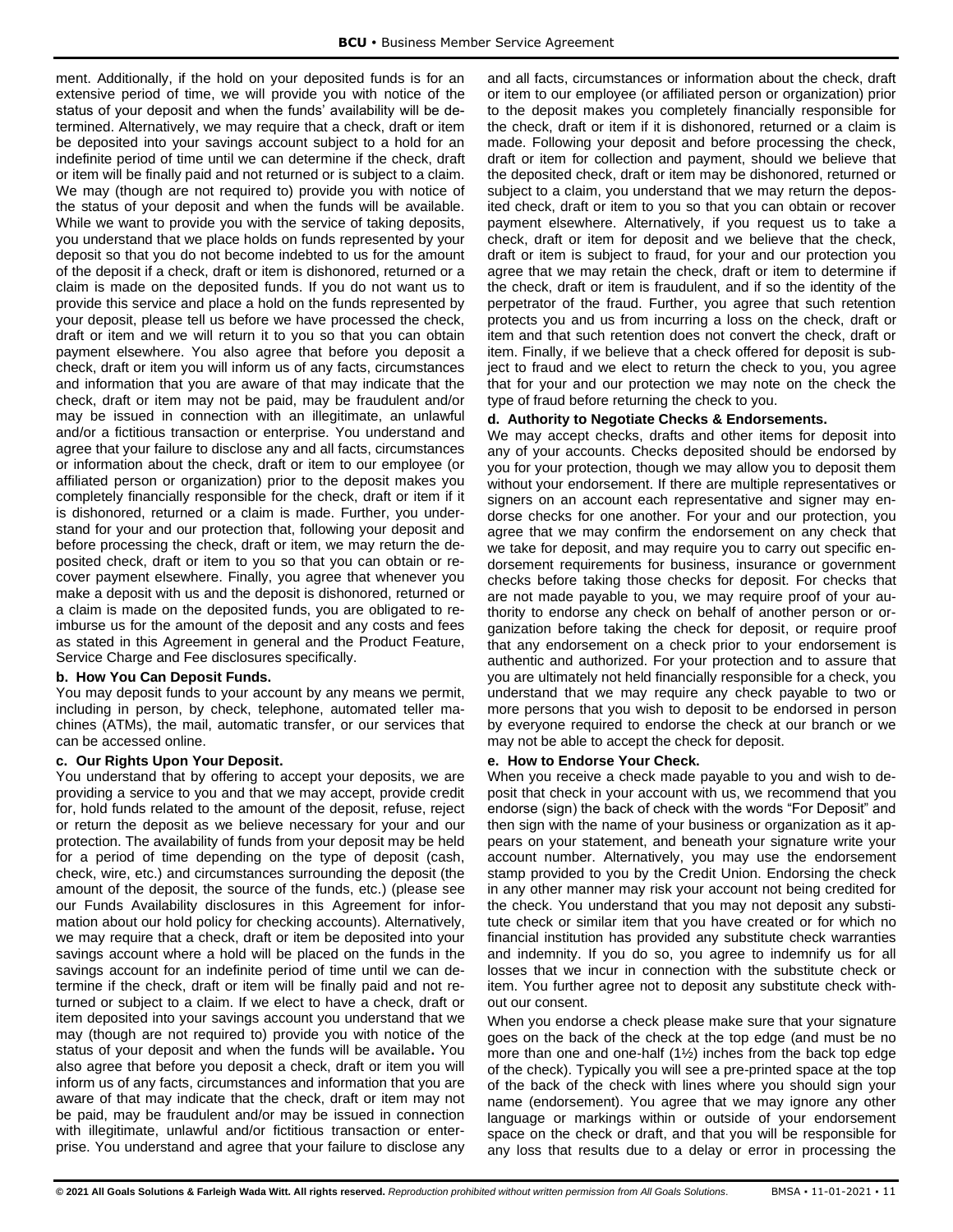check or draft for payment caused by endorsements, language or markings inside or outside of the designated endorsement space. Please use dark permanent ink (preferably blue or black ink) to endorse your checks. You should also write your account number below the endorsement, and if available use our deposit slips and envelopes when making your deposit. You agree that you are responsible for any losses for a check deposited by you in event you do not use a dark permanent ink when endorsing the check.

## **f. Acceptance of Checks for Deposit is a Service to You.**

In handling checks, drafts, items or money for deposit or collection, you understand that we are providing you a service in that we are saving you the time and expense of having to take the checks, drafts or items to the institution they are drawn on and present them in person for payment. While we are pleased to provide you with the service of assisting you in collecting payment for the deposited check, draft or item, you understand and agree that we act only as your agent, and assume no responsibility for the check, draft or item beyond that of the use of ordinary care. We are not responsible for any deposit sent by mail or made at an unstaffed facility (for example, an automated teller machine that is not at a branch) until we actually receive the deposited item or money. We are not responsible for the negligence or default of any correspondent or for loss in transit, and each correspondent will only be liable for its own negligence. You agree that we have the right to send any deposited check, draft or item for collection, which means we will hold the funds represented by the check, draft or item until the check, draft or item is finally paid and we are certain that a claim will not be made on the check, draft or item. You further understand and agree that we have the right to charge your account for any check, draft or item taken for deposit should it become lost in the collection process.

## **g. Your Options for Direct Deposit.**

We offer direct deposit options that allow you to preauthorize deposits to your accounts (such as payroll, Social Security, retirement or other government deposits) or preauthorize transfers from your accounts with us. You must initiate direct deposits on a direct deposit authorization form acceptable to the initiator of the deposit. You agree that we may refuse and return any or all funds transfers for any lawful reason. Should we be required to reimburse the federal or state government for any benefit payment directly deposited into your account, unless otherwise prohibited, you agree that we may deduct the reimbursed amount from your account, and may recover any amount owed according to the terms of this Agreement. If you file for bankruptcy and do not cancel any direct deposit authorization to your accounts, you agree that your employer should continue to make and that we should continue to apply your direct deposits according to the instructions you have given to us.

## **h. When Your Deposits will be Credited to Your Account.**

Deposits to your account will generally be credited on the business day of the deposit, unless the deposit is made after our 3:00 p.m. cut off hour (local time where the service center is located) or on a Saturday, Sunday or holiday, whereupon your deposit will be credited to your account on the next business day we are open. Deposits made by you at unstaffed facilities (for example, an automated teller machine that is not at a branch) will be credited to your account on the day funds are removed and processed by us. Deposits of coin or currency will not be finally credited until we have counted the deposit and confirmed the amount. If there is a discrepancy between the amount shown on the deposit slip and the amount we count, we will notify you of the discrepancy. Credit to your account for funds deposited is conditional (provisional) until we are finally and ultimately paid (i.e., when we receive final payment). Checks, drafts or items drawn on an institution or organization located outside the United States are handled on a collection basis only and, if accepted for deposit, the deposited funds will likely be held for an extended period of time.

You understand that we have a 3:00 p.m. cut off hour (local time where the service center is located) to accept deposits. This means that all deposits received after our 3:00 p.m. cut off hour on a day that we are open for business, will be treated as if received on the next business day that we are open. Additionally you should be aware that all deposits received on a Saturday, Sunday or holiday or any day that we are not open for business will be treated as if received on the next business day that we are open.

## **i. Deposits Made at a Night Depository.**

You will be liable for any damage to the night depository or delay in crediting deposits due to the use of containers or bags other than the envelopes that we supply. You understand that night depositories are only accessed once on each business day that we are open for business. Envelopes placed into the night depository before we access it are processed on that business day. Envelopes placed into the night depository after we access it are processed on the next business day. Night depositories are opened and items placed in the depository are removed and logged in the presence of two of our employees or affiliated persons. The contents of each envelope are counted, and we will issue a credit to the account specified on the deposit ticket accompanying the deposit for the amount of the deposit as indicated by our count. You agree that we are a bailee of items placed in the night depository (simply in possession of the envelope) until we have opened the envelopes, verified the contents and credited the contents to your account. You acknowledge that our count of any deposit placed into the night depository is the final determination of the contents of an envelope placed in the depository. We will use reasonable efforts to notify you of any difference in the amount of the deposit as we counted it and the amount shown on the deposit ticket. However, we will not be liable for any delay or failure to notify you of any difference in the amount counted and that shown on the deposit ticket. No deposit is considered to have been made until we have removed it and processed it as explained in this Agreement, and a credit has been issued to your account. You understand and agree that the procedures explained in this Agreement are commercially reasonable, and that if we follow these procedures, we are not negligent in handling items placed into the night depository.

## **j. Erroneous Deposits to Your Account.**

If a deposit or other credit is made in error to your account that you are not entitled to (whether by check, cash, automated clearing house transfer, wire transfer or otherwise), you understand that we may debit your account for the amount of the erroneous deposit, and may do so without notice to you, regardless of when the original deposit took place. If you withdraw any or all of the funds erroneously deposited to your account, you agree that you are obligated to reimburse us for the amount of the erroneous deposit or credit, and any costs and fees as stated in this Agreement and its Product Feature, Service Charge and Fee disclosures.

## **k. Deposits Not Paid and Returned & Claims on Deposits.**

All deposits or other credits (including checks, drafts items, Automated Clearing House ("ACH") transfers, wire transfers, etc.) credited to your account are conditioned upon being paid (that is to say, are "provisional"). This means that if we do not receive final payment on any deposit, we will charge your account for the amount of the item and a return fee as stated in the Product Feature, Service Charge and Fee disclosures. Further, if we incur a fee or any expense to collect any item, we may charge that fee or expense to your account (and you understand that you would be responsible for any additional amount thereafter according to the terms of this Agreement). After we have received final payment, we refer to these deposits as collected items. If any check, draft or item deposited to your account is returned to us unpaid, we have the right to charge back against your account the amount of the unpaid check, draft or item in addition to any fee incurred as stated in the Product Feature, Service Charge and Fee disclo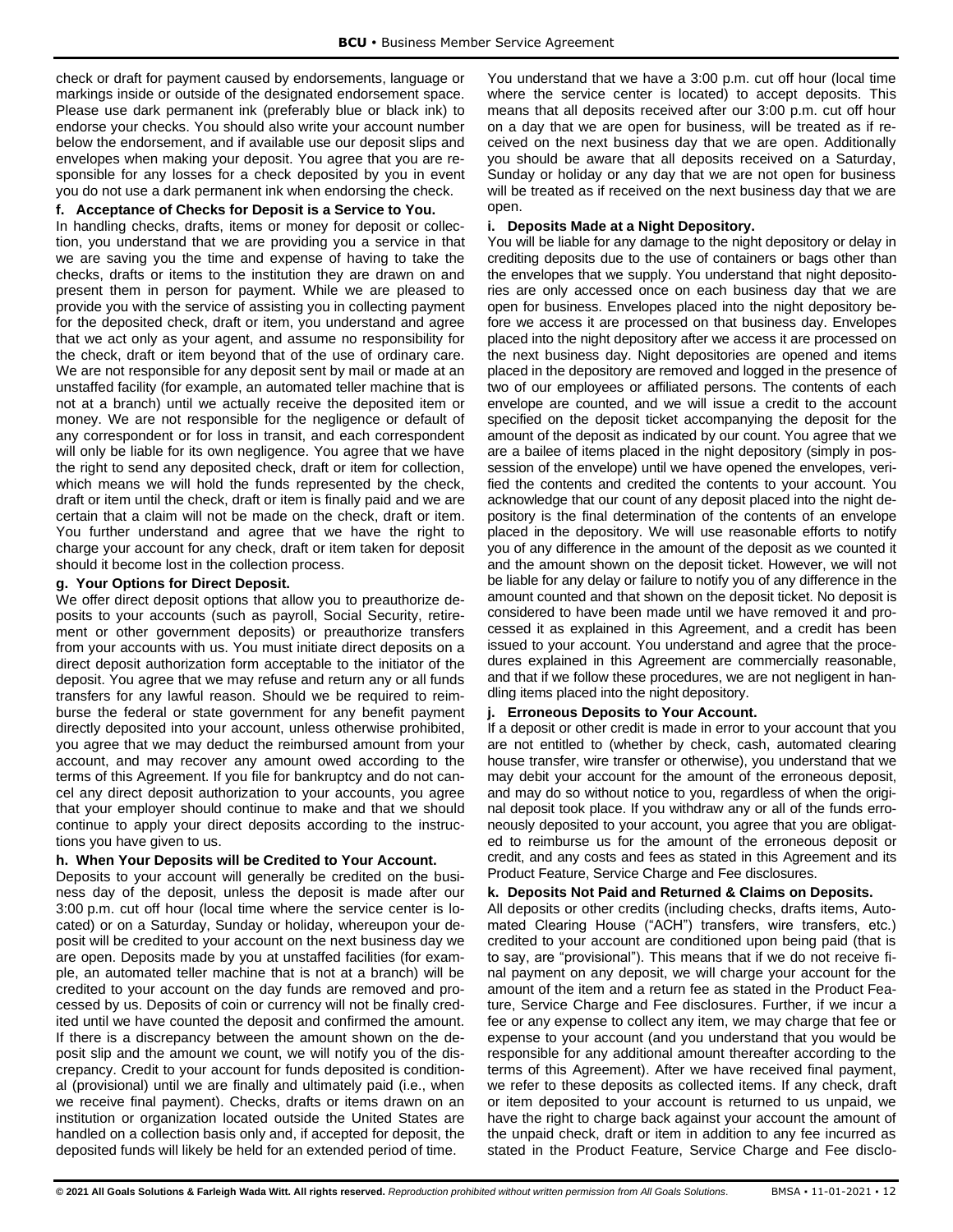sures, whether the amount of the check, draft or item was available for your use or not (and you understand that you would be responsible for any additional amount thereafter according to the terms of this Agreement). If any check, draft or item you deposit in your account is returned to us for any reason, you waive your right to any notice of nonpayment or dishonor for the check, draft or item. For both your benefit and ours, you understand that we may pursue payment of a previously dishonored or not paid check, draft or item at any time, including giving the financial institution the check, draft or item is drawn on extra time beyond any midnight deadline limits.

Additionally, if anyone else makes a claim against us based on a check, draft or item you have deposited (including but not limited to, claims for breach of warranty based on forged or missing endorsements, for alteration or for conversion), we may charge your account for the amount of the check, draft or item and any fees, expenses and costs even if you have already received final credit and have already withdrawn the funds. You further understand and agree that you would be responsible for any additional amount owed thereafter according to the terms of this Agreement.

**l. Endorsements by Family Members, Friends & Employees.**  If you report that your check has a forged endorsement, and we determine that the check was endorsed by your family member, friend or employee, and that you were negligent with respect to the check, you understand and agree that you will take responsibility for and address the matter to recover any loss for the endorsement of the check with the family member, friend or employee. You understand and agree that you, like each member of our Credit Union, are in the best position to address the endorsement with your family member, friend or employee, rather than imposing the expense of resolving the matter on all members of the Credit Union.

#### <span id="page-13-0"></span>**9. Your Dividends/Interest & Rates**

The dividends/interest earned on your account(s), the dividend/interest rates, balance requirements, annual percentage yields, compounding, crediting and terms are provided to you in this Agreement in the Product Feature, Service Charge and Fee disclosures and your periodic statement. For the benefit and in the interests of you and all members of our Credit Union, you understand and agree that we may change the account dividend/interest rates and annual percentage yields from time to time as explained in the Product Feature, Service Charge and Fee disclosures.

#### <span id="page-13-1"></span>**10. Our Services & Fees**

All fees charged against you or your account are for services we provide to you, or as a result of actions you take or transactions you conduct under this Agreement, or third person's or private or government organization's actions against you or your account(s) with us. The purpose and amount of each fee is provided to you in the Product Feature, Service Charge and Fee disclosures and noted in your periodic statement. We charge fees so that each member is responsible for the expense of each service or transaction used or incurred by that member, rather than imposing that cost on all members of the Credit Union. In the interests of you and all members of our Credit Union, you understand and agree that we may change account fees from time to time and that we will notify you of such changes as required.

#### <span id="page-13-2"></span>**11. Account Insurance Coverage**

We are committed to providing a safe and sound capital structure through the retention of earnings to assure the protection of our members' savings and deposits. In addition to the strength of our capital, members' funds are insured at a minimum of \$250,000 per member-depositor by the National Credit Union Share Insurance Fund (NCUSIF). Our employees are available to discuss your federal account insurance needs, and quite often we can assist you in establishing your accounts to obtain millions of dollars

in National Credit Union Share Insurance Fund account insurance coverage through the use of one owner and multiple owner accounts, beneficiary/POD payee designations, accounts for you**r** living trust and other fiduciary relationship accounts.

#### <span id="page-13-3"></span>**12. Lost Checks, Drafts & Cards—Notice & Participation**

If a check, one of our checks, your checkbook, a box of checks, credit card, debit card, ATM card or your personal identification number (PIN) is lost or stolen call us immediately toll free at 800- 388-7000. The sooner you contact us, the less liability you will have for unauthorized transactions on your account, and the sooner we can provide you with new checks, accounts, cards and PINs. In the event we incur a loss on and/or a crime or potential crime is committed concerning your account(s), service(s) or transaction(s), you agree to cooperate with any person and/or organization with a business or law enforcement interest in the loss and/or crime or potential crime in the enforcement of rights or the prosecution associated with the loss and/or crime or potential crime. You further understand and agree that your rights to continue to use your account(s), service(s) and retain your membership are conditioned upon your cooperation with any person and/or organization with a business or law enforcement interest in the loss and/or crime or potential crime, unless otherwise required. For the beneficial interests of you and all members of the Credit Union, if a crime or potential crime is committed against you and/or us pertaining to your accounts, loans or any related account or loan service you have with us, upon our request you specifically agree to file a police report and assist with the arrest and prosecution of anyone associated with the crime or potential crime. You acknowledge that your rights to use your account(s) and service(s) and retain your membership with us are conditioned upon your fulfilling these requirements.

#### <span id="page-13-4"></span>**13. Membership, Account, Service & Transaction Information**

Only an owner, representative or signer specifically named on an account is entitled and can have access to information concerning membership, the account, a service or a transaction related to the account. If there are multiple representatives or signers on an account, any representative or signer may obtain or consent to the release of all information about membership, the account, a service or a transaction pertaining to that account. You understand and agree that you will be charged a research fee for any time spent by us addressing your information request concerning your account or related services, as stated in the Product Feature, Service Charge and Fee disclosures.

We will not release your information to anyone without your consent unless they present us with a valid subpoena, summons, search warrant or court order (and potentially for the Federal Government a certificate of compliance), or can satisfactorily prove to us that the disclosure of your information is permissible under federal and state law. You understand and agree that you may be charged a research fee for any time spent by us addressing a third party's or government's authorized demand or request for your information, as stated in the Product Feature, Service Charge and Fee disclosures, rather than imposing that cost on all members of the Credit Union. To protect your and our interests, if we need to seek legal or other professional advice to review any documentation presented to us in connection with a third party's or government's authorized demand or request for your information, you agree to pay all costs and expenses, including reasonable attorney fees, incurred for the review of that documentation. You further agree that all costs and expenses of such review may be deducted from your account, and that you will be responsible for any additional amount owed according to the terms of this Agreement.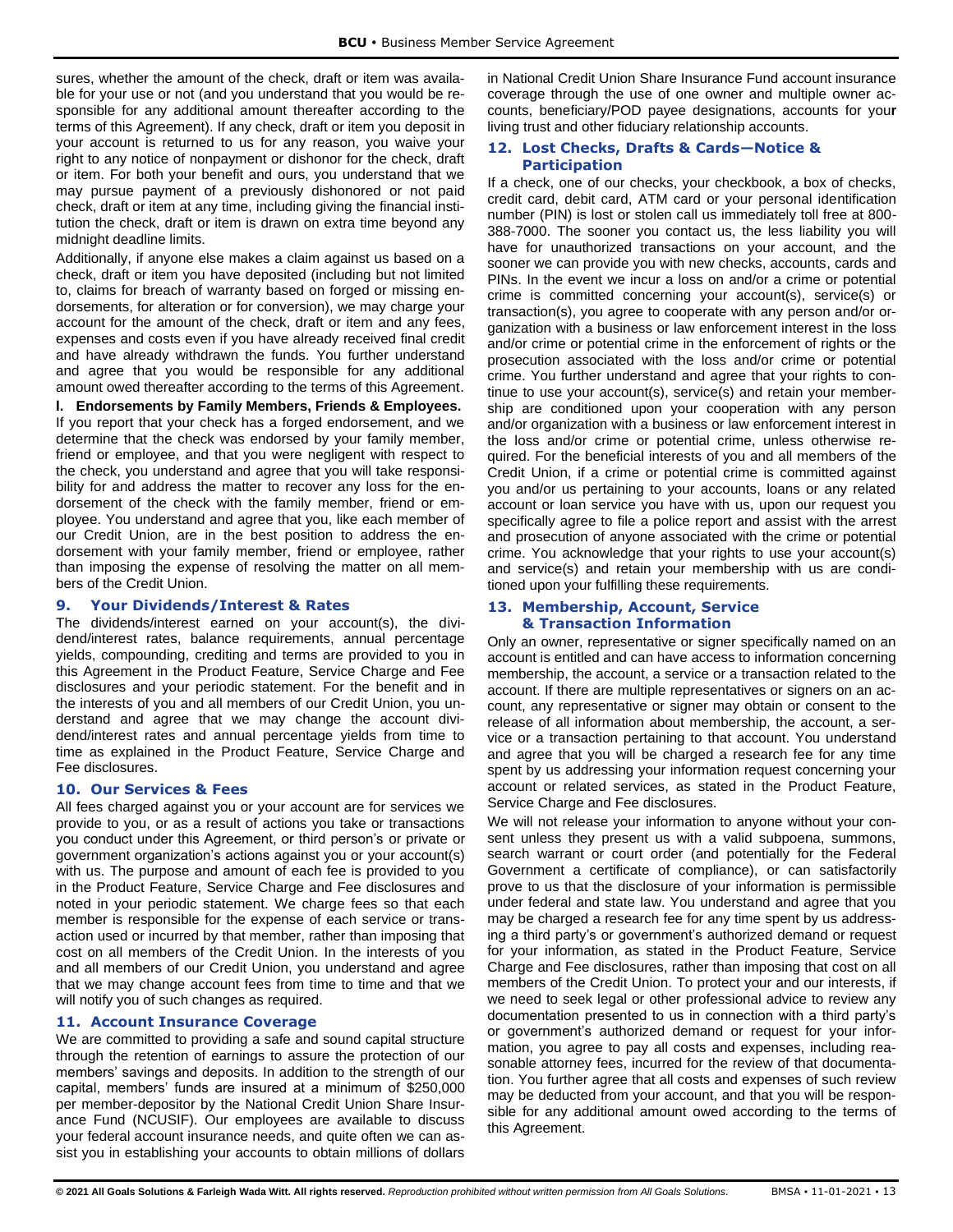In the event we incur a loss on and/or a crime or potential crime is committed concerning your account(s), service(s) or transaction(s), you agree to cooperate with any person and/or organization with a business or law enforcement interest in the loss and/or crime or potential crime in the enforcement of rights or the prosecution associated with the loss and/or crime or potential crime. You further understand and agree that your rights to continue to use your account(s), service(s) and retain your membership are conditioned upon your cooperation with any person and/or organization with a business or law enforcement interest in the loss and/or crime or potential crime, unless otherwise required. For the beneficial interests of you and all members of the Credit Union, if a crime or potential crime is committed against you and/or us pertaining to your accounts, loans or any related account or loan service you have with us, upon our request you specifically agree to file a police report and assist with the arrest and prosecution of anyone associated with the crime or potential crime. You acknowledge that your rights to use your account(s) and service(s) and retain your membership with us are conditioned upon your fulfilling these requirements.

Finally, you understand and agree that if you are ever obligated to repay us for any loss, expenses, fees, charges and/or liability in connection with your accounts, loans or any related account or loan service you have or had with us, that we may share your information with any affiliated person or organization (including collection agencies or attorneys) assisting us with the collection of your obligation, whether or not you are still a member of the Credit Union.

#### **a. Business Member Service Application Controls Who Can Access,**

#### **Change, Add and Close Accounts.**

Depending on the accounts and related services that you have selected, we may provide you with periodic statements and maturity notices that contain account information. Further, you may call us with questions about your account(s) and services, or be able to access information about your account(s) and services online. You understand that statements, notices, online access and questions based on our data-processing system may not include all the information about your account(s), and do not control the authorized persons who can access, change, add and/or close your account(s). You understand and acknowledge that only your most recently signed and dated Business Member Service Application account form in addition to previously signed and dated Business Member Service Application account form(s) as applicable, controls the number of representatives (and/or signers, if any) on your account(s). Further, you agree that we may rely exclusively on your most recently signed and dated Business Member Service Application account form in addition to previously signed and dated Business Member Service Application account form(s) as applicable, to determine the authorized persons who may access, change, add and/or close your account(s). To confirm the authorized persons who specifically can access, change, add and close any account with us, please request us to refer to and provide you with a copy of your most recently signed and dated Business Member Service Application account form (in addition to previously signed and dated Business Member Service Application account form(s) as applicable) for that account.

#### <span id="page-14-0"></span>**14. All Accounts are Non-Negotiable, Non-Assignable & Non-Transferable**

Your accounts with us are non-negotiable, non-assignable and non-transferable to another person or organization, which means that you may not endorse, negotiate, transfer, secure or pledge any of your accounts to a person or organization other than us for any reason. Unless a person's name appears on the Business Member Service Application of this Agreement (the account form), he or she will be denied access to the account unless otherwise required.

#### <span id="page-14-1"></span>**15. Notice by Us to You & Notice by You to Us**

For the benefit of all our members and the Credit Union in general, you understand and agree that the terms of this Agreement may be changed from time to time. We will notify you of any changes to terms, rates and fees that affect your accounts and services as required, though you understand and acknowledge that you can obtain the most recent version of the Business Member Service Agreement and all our disclosures by contacting us during business hours or at anytime from our website at www.bcu.org. Written notice that we provide to you is effective when sent to you at the address provided by you in the Business Member Service Application (or any updated address reflected in our records) or any electronic notice to which you have consented. We rely on the information that you provide to us in the Business Member Service Application of this Agreement for all your transactions and actions taken on your account, and you agree that we may communicate with and contact you at all addresses, phone numbers and e-mail addresses provided by you in the Business Member Service Application of this Agreement or as updated in our records. It is your responsibility to notify us of any changes to this information, and if accepted those changes are incorporated into this Agreement by reference. If we try to locate or contact you we may charge you a fee as stated in the Product Feature, Service Charge and Fee disclosures. For your account you agree that notice to you, a representative or signer is notice to the account owner, the business or organization and all representatives and signers. Any notice that you provide to us is effective only when actually received and confirmed in writing at 340 North Milwaukee Avenue, Vernon Hills, IL 60061. You understand and acknowledge that you may contact us anytime we are open for business to obtain additional copies of this Agreement (and the Business Member Service Application (the account form) specifically), and again that you can also access the Business Member Service Agreement and all our disclosures anytime on our website at www.bcu.org. Should you have questions or need an explanation about any matter addressed in this Agreement (the Business Member Service Application and the Business Member Service Agreement), please contact us toll free at 800- 388-7000 during business hours and we will be happy to answer your questions. Though all changes we make to this Agreement are beneficial to and/or are in the best interests of all members of the Credit Union, in the event you do not want to be obligated to any change we make to the Agreement, you understand that you may always close your accounts and/or terminate your membership with us at anytime we are open for business.

#### <span id="page-14-2"></span>**16. Your Statement About Your Account(s), Services & Obligations**

#### **a. Purpose and Receipt of Statement & Copies of Checks.**

We will provide you with a periodic statement that shows all transactions and activity that occurred on your account(s) during the statement period. For your account with multiple representatives and/or signers you agree that the provision of one statement mailed or e-mailed to an address provided in the Business Member Service Application account form (or other form we use), or downloaded, accessed and/or available to you online as requested, is sufficient for you and all representatives of the account. For convenience, security, loss prevention and expense reduction purposes for you and all members of our Credit Union, we encourage you to use electronic periodic statements which can be accessed and reviewed online, and which you can sign up for by contacting us during business hours toll free at 800-388-7000 or going to our website at www.bcu.org. If you do not receive or cannot access your periodic statement you agree to notify us within fourteen (14) calendar days of the time you regularly receive or access your statement to allow both you and us to avoid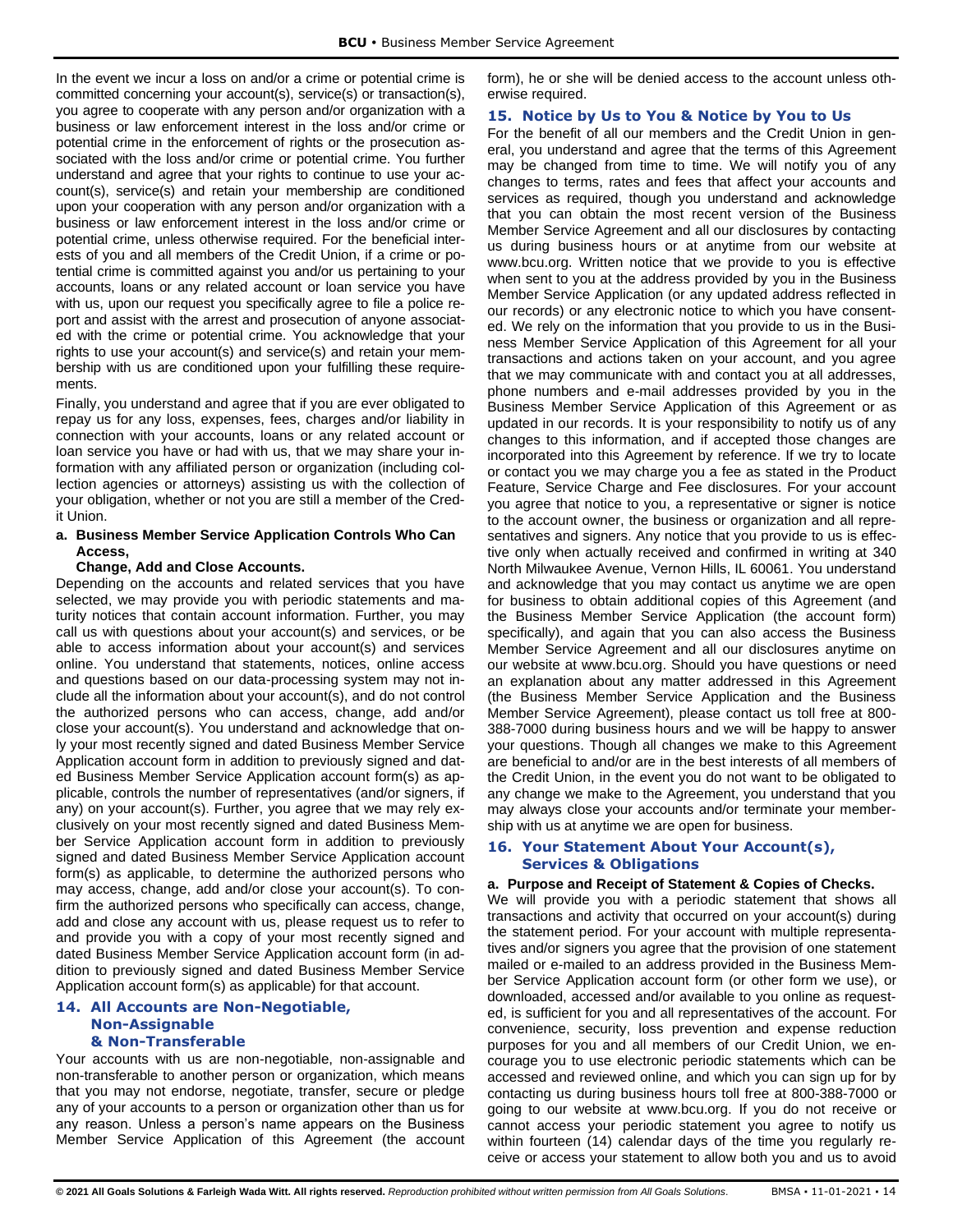and reduce losses on your account(s). You further agree that your statement is correct for all purposes and that we have no liability to you for any transaction on your account(s) unless you notify us within the time periods for unauthorized transactions, errors or irregularities as explained in this Agreement.

When you write a check drawn on your account and the check is paid, we own and retain the original of the check, though we will make a copy of the check available to you upon request for a fee as stated in the Product Feature, Service Charge and Fee disclosures. You acknowledge that both your statements and copies of your checks are made available to you on the date the statement is mailed to you at the address provided by you or, if you have so requested, when we make the statement available to you electronically online. You agree to keep a copy of your original check in order to verify its validity when it is paid. If you request us to provide you with an original check or sufficient copy, you agree that we may provide an electronic image of the original check, sufficient copy or substitute check.

#### **b. Your Responsibility to Look at Your Statement for Errors & Fraud.**

It is your responsibility to look at every statement and notify us of any and all unauthorized transactions, errors or irregularities as soon as possible. We may require you to confirm your notification in writing and assist us in addressing the transaction, error or problem. You must review your account daily and notify us before we close on the first business day after any unauthorized ACH debit entry is posted to your account. If you fail to notify us before then, we may refuse to credit your account and you will be required to pursue your claim against the originator. You are liable for any altered, forged, unauthorized or unsigned check, draft or item drawn on your account if: 1) you do not notify us within thirty (30) calendar days of the mailing or electronically sending or posting of the statement containing the notice of any altered, forged, unauthorized or unsigned check, draft or item; or 2) someone could not reasonably detect the alteration or forgery, such as the unauthorized use of facsimile signatures. You assume this liability because you, as the owner of the account and drawer (or as a representative or signer) of the check, draft or item are in the best position to detect any altered, forged, unauthorized signature or unsigned check, draft or item drawn on your account. As explained in Provision 7.a., you can determine an unauthorized amount, because the amount of the check on your statement (or if accessing your account online, the amount of the check online) does not match the amount of the check you recorded in your check register or records. Similarly, you can identify forged drawer's signature on checks, counterfeit checks or unauthorized remotely created checks, because there is a check number on your statement (or if accessing your account online, a check number or an image of the check drawn on your account online) for a check that you did not write. Only you will know the checks, drafts or items that you have authorized as well as the amount you authorized and can compare the information provided on your statement with your register or records. You agree that our retention of your checks, drafts or items does not affect your responsibility to look at your statements and notify us of any and all unauthorized transactions, errors or irregularities within the time limits explained in this Agreement or as otherwise required.

#### <span id="page-15-0"></span>**17. Changes to this Agreement**

You as the owner or any representative may change and/or add to your account and related services at any time by contacting us and upon our request completing a new Business Member Service Application of this Agreement. For accounts with multiple representatives, the owner and each representative understands that any representative acting alone may initiate, change, add, close or terminate an account or service, and add or remove any representative (or signer) to or from an account or service, and that his or her signature on the Business Member Service Application of this Agreement or continued use of an account or service, confirms his or her agreement to any later initiation, change, addition, closure or termination of an account or service by the owner or any representative on the account. For your account(s) you agree that we may require any representative requesting a change to show us authority for the change from the business's or organization's governing body (e.g., a resolution by the board of directors, certified partnership letter, etc.), and each representative's authority as a representative to make the requested change to the account. You understand that when you remove a representative or signer it is your responsibility to change (or request our help in changing) any password, code, PIN or other security identifying number for all your accounts and services to prevent a removed representative or signer from accessing an account or service or conducting a transaction. You agree that until you make such change (or request our help in making such a change) all access to an account or service or transactions conducted by that person with the password, code, PIN or other security identifying number is or are authorized. When you request us, or we require you, to make a change to an account or a service, or terminate a service, you understand that we may use and require you to sign an updated (revised) Business Member Service Application account form (or other form we use), on which we may note the change and include the word "Revised" on the updated Business Member Service Application account form. We may charge you a fee per change for multiple changes to accounts and/or services in a calendar year as stated in the Product Feature, Service Charge and Fee disclosures.

For the benefit of all our members and the Credit Union in general, you understand and agree that we may change the terms of this Agreement from time to time, and that we will notify you of any changes we make to terms, disclosures, rates and fees that affect your accounts and services with us, as required. You agree that such changes are binding on you, your accounts and services, and understand that you may obtain additional copies of this Agreement by contacting us during business hours, and that you can access the Business Member Service Agreement (including all disclosures) anytime on our website at www.bcu.org. Should you have questions or need an explanation about any matter addressed in this Agreement (the Business Member Service Application and the Business Member Service Agreement), please contact us toll free at 800-388-7000 during business hours and we will be happy to answer your questions. Though all changes we make to this Agreement are beneficial to and/or are in the best interests of all members of the Credit Union, in the event you do not want to be obligated to any change we make to the Agreement, you understand that you may always close your accounts and/or terminate your membership with us at anytime we are open for business.

#### <span id="page-15-1"></span>**18. Exceptions to this Agreement**

To provide you with the best service possible, and when it serves the best interests of all members of our Credit Union, you agree that we may make exceptions to (waive) any term of this Agreement. You further understand and agree that if we make an exception to this Agreement it does not affect our right to rely on and/or use (apply) any term of this Agreement in the future.

#### <span id="page-15-2"></span>**19. Lien & Security Interest in Account Funds**

You understand and agree that if you owe us money as a member, owner, representative, signer, fiduciary, drawer, endorser, borrower, guarantor or any other capacity, we may have a lien on your account as permitted by applicable law and you grant us a contractual security interest in any and all funds in all accounts that you are an owner, representative or fiduciary of or have an ownership or fiduciary interest in no matter what the source of funds in the account, including directly deposited government entitlements or benefits such as social security deposits. However, our security interest, any right of set off and any lien rights do not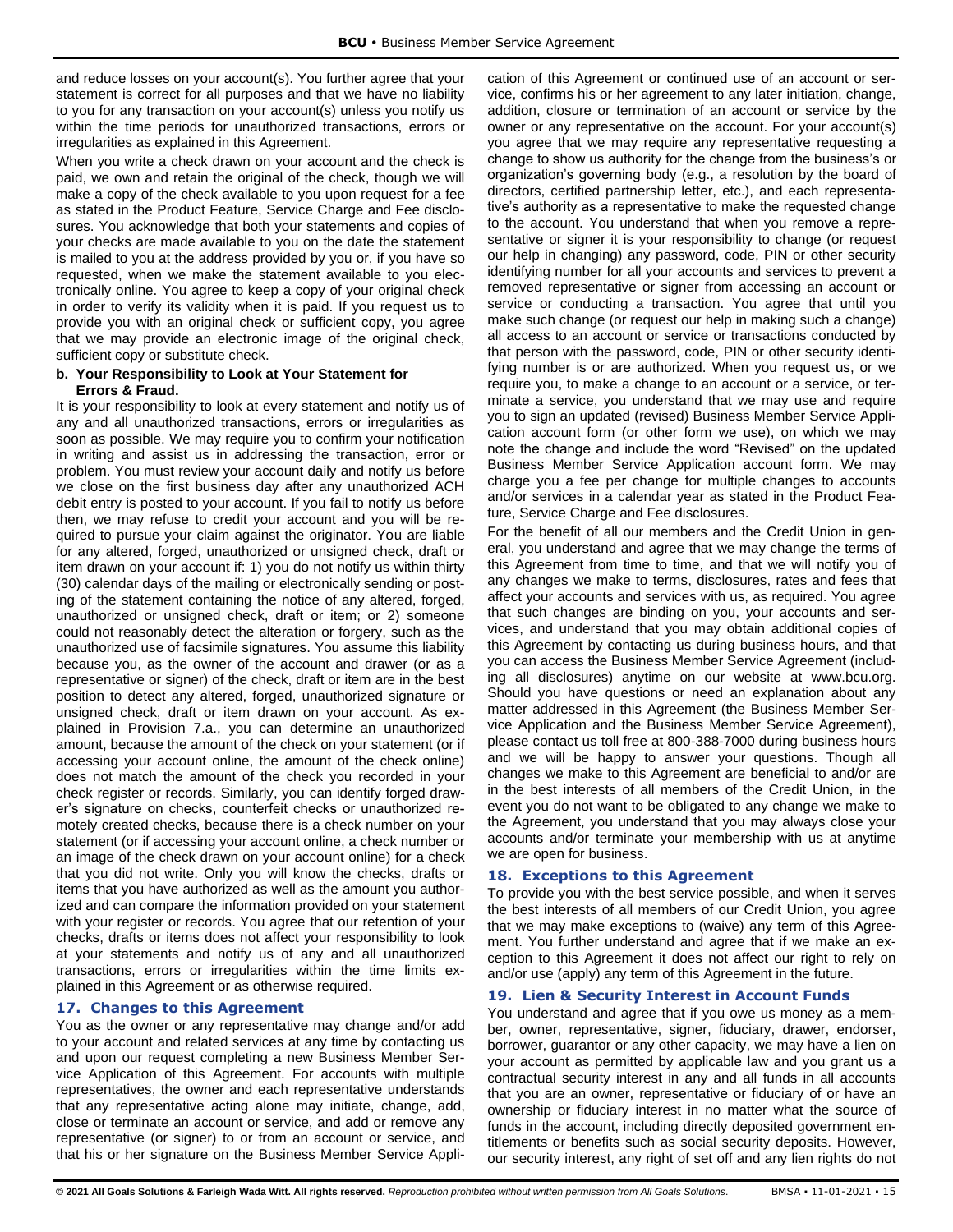apply to retirement accounts. At our discretion, we may apply the funds from any account you are an owner, representative or fiduciary of or have any ownership or fiduciary interest in to pay off your obligations to us without notice to you at any time. If we choose not to enforce our lien or contractual security interest our non-action is not a waiver of our rights to enforce our rights at a later time. You agree that a security interest granted by one owner, representative or fiduciary of an account will continue to secure that owner's, representative's or fiduciary's obligation to us even after that owner dies.

## <span id="page-16-0"></span>**20. Full Payment Checks**

If you are repaying or making a payment on a loan or other obligation that you owe to us, please direct that payment according to our loan agreement or to the person at the Credit Union who contacted you about the obligation. You agree that any check that you try to write or negotiate to us that has a "full payment" legend (such as "Paid in Full") or other language intended to repay in full any of your outstanding obligations to us must be presented by you in person to an officer of our Credit Union and must be for the full balance you are obligated to repay us including principal, interest, fees, costs and expenses. Otherwise, any payment is accepted with full reservation of rights against you to recover any and all outstanding obligations or indebtedness owed to us.

## <span id="page-16-1"></span>**21. Legal Action Against Your Account for Funds or Information**

If your account is subject to legal action, such as levy, garnishment, attachment or other court order, we may pay out funds from your account according to that legal action or alternatively place a hold on the funds in the account until the matter is resolved. Unless otherwise prohibited, all legal actions are secondary to our contractual security interest and statutory lien rights in your account. You understand and agree that you will be charged a research fee for any time spent by our employees (or any affiliated person or organization) addressing: 1) any legal, regulatory or governmental action initiated by any person and/or private or government organization against you or your account(s) or for information concerning you or the account(s); or 2) any claim made by you for any transaction that is determined to be authorized, as stated in the Product Feature, Service Charge and Fee disclosures. To protect your and our interests, if we need to seek legal or other professional advice to review a levy, garnishment, attachment or other court order that affects your account, a service or a transaction, you agree to pay all costs and expenses, including reasonable attorney fees, incurred for the review of that levy, garnishment, attachment or court order. You further agree that all costs and expenses of such review may be deducted from your account, and that you will be responsible for any additional amount owed according to the terms of this Agreement.

#### **a. Disputes Over or Uncertainty About an Account or Funds in an Account.**

If there is a dispute between any person and/or private or government organization over an account or the funds in an account, or we are uncertain who is entitled to access an account or the funds in an account, you agree that we may hold the funds in the account and may not release the funds in the account until all persons or organizations affected by the dispute or uncertainty agree in writing what should be done with the account and/or the funds in the account or until we receive a court order instructing us what to do. You understand and agree that such a hold is beneficial to both you and us to assure that only a person who or organization that is entitled to access the account and/or the funds in the account actually obtains access to the account and/or the funds held in an account. To protect your and our interests, if we need to seek legal or other professional advice to review a written agreement or court order that affects your account, service or a transaction, you agree to pay all costs and expenses, including reasonable attorney fees, incurred for the review of that agreement or court order. You further agree that all costs and expenses of such review may be deducted from your account, and that you will be responsible for any additional amount owed according to the terms of this Agreement. Alternatively, in the event of a dispute or uncertainty over who is entitled to access an account or the funds in an account, at our discretion we may deposit the funds in an account with a court and ask the court to resolve the dispute or uncertainty over who is entitled to the funds. In such instances, we may deduct our attorney fees and court costs from the funds in the account to be deposited with the court.

## <span id="page-16-2"></span>**22. Your Obligations to Us**

If we incur any loss, related expenses, fees, charges, interest and/or liability (including reasonable attorney fees) on an account or service we have provided to you, or as a result of any transaction, dispute, uncertainty or membership matter concerning you, the owner, a representative, signer, or fiduciary, you agree that you are jointly and individually liable to us for the full repayment of that loss and related expenses, fees, charges, interest and liability (including reasonable attorney fees), whether you are still a member or not. You agree that we may contact you about that loss, expenses, fees, charges, interest, liability and/or any obligation (including reasonable attorney fees) that you owe to us at all addresses, phone numbers and e-mail addresses provided in the Business Member Service Application of this Agreement or any updated address reflected in our records. You understand and agree that if you are ever obligated to repay us for any loss, expenses, fees, charges and/or liability in connection with your accounts, loans or any related account or loan service you have or had with us, that we may share your information with any affiliated person or organization (including collection agencies or attorneys) assisting us with the collection of your obligation, whether or not you are still a member of the Credit Union. You agree that we may deduct any loss, expenses, fees, charges, interest and/or liability (including reasonable attorney fees) from your account(s) without notice to you regardless of the source of those funds, including directly deposited government entitlements or benefits such as social security deposits. However, our security interest, any right of set off and any lien rights do not apply to retirement accounts. Additionally, you also agree to pay any other reasonable charges, fees, interest and/or expenses (including reasonable attorney fees) we may incur in providing you membership, an account or any transaction or related service that are not covered by this Agreement. If either you or the Credit Union is required to initiate legal action to enforce or interpret any of the terms, responsibilities or liabilities of this Agreement, you and the Credit Union agree that the successful party is entitled to payment by the losing party for any collection costs incurred by either party or collection agency, and to reasonable attorney fees and costs, including those incurred on any appeal, bankruptcy proceeding and postjudgment action, unless otherwise limited or prohibited. You and your estate agree to indemnify and defend us against and hold us harmless from any loss, damage, claim, liability or legal action arising from our right to recover for any loss, expense, fees, charges, interest and liability (including reasonable attorney fees) we incur as a result of your account and any transaction on your account. If you cause us a loss, you understand and acknowledge that we may deny you accounts and services, close or terminate your accounts and services, and even expel you from membership, as addressed in this Agreement, our policies or as otherwise allowed.

## <span id="page-16-3"></span>**23. Our Responsibility for Errors**

If we do not properly perform a transaction according to the terms of this Agreement, we may be liable to you for losses up to the amount of the transaction (unless otherwise required). We will not be liable for: 1) your account having insufficient funds to complete a transaction; 2) losses that result from your negligence or the negligence of others; 3) your failure to follow any time limits as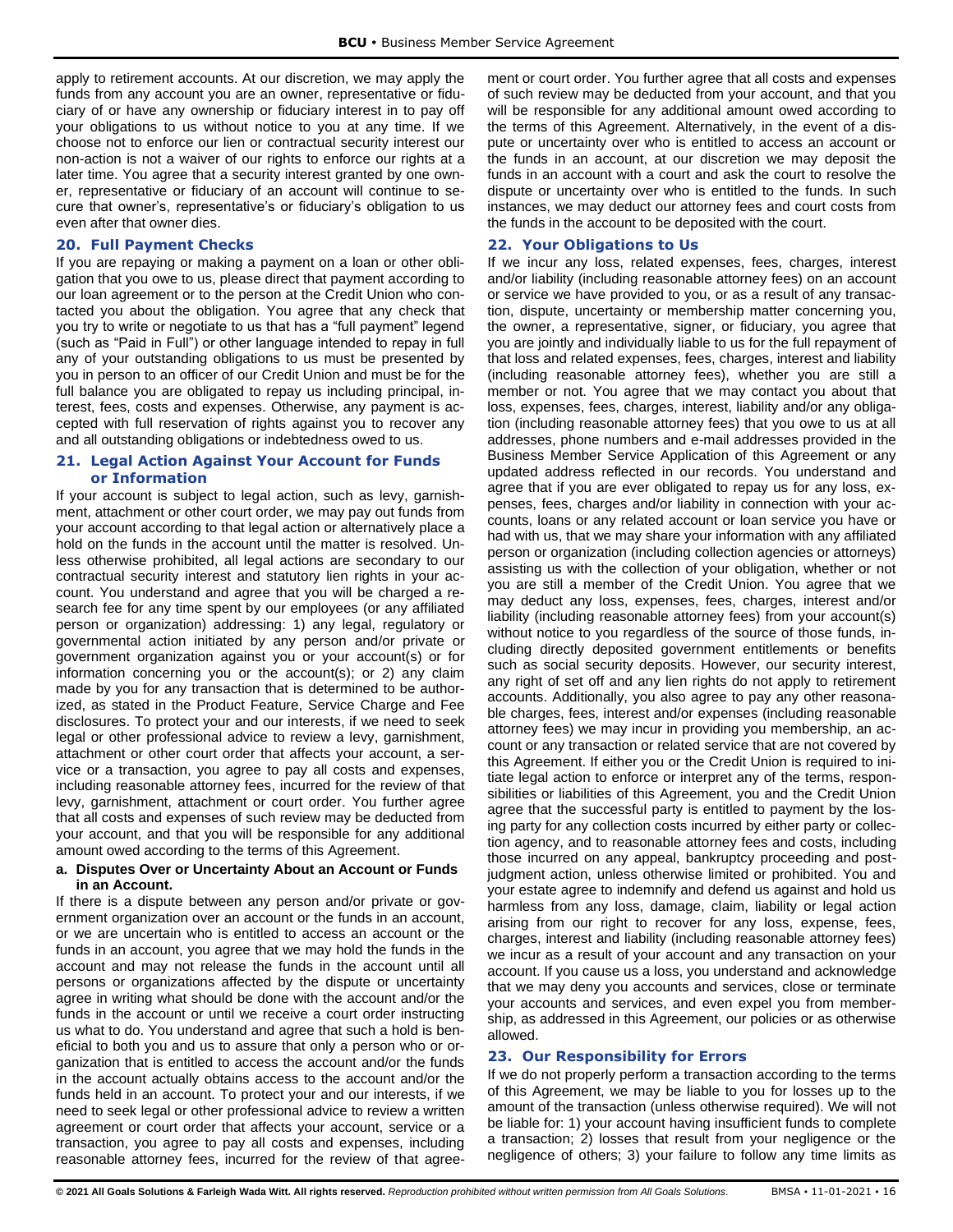explained in this Agreement; 4) circumstances beyond our control that prevent us from performing the transaction (such as power failures, closures due to storms or other emergencies); or 5) any losses caused by your failure to follow any term of this Agreement. Our actions will constitute the use of ordinary care if such actions or non-actions are consistent with applicable state law, Federal Reserve regulations and operating letters, clearing house rules and general banking practices followed in the area serviced by us. As a result of a request or an order by you, should we ever disburse a greater amount of funds based on your request or order to any person or organization that you know (e.g., relative, friend, employee, business associate, creditor, authorized person, etc.), you agree to assist us in recovering our funds, including participation in litigation and prosecution.

Finally, if you report that any transaction on an account or loan is erroneous or unauthorized, and we determine that the transaction on the account or loan was conducted by your family member, friend or employee, and that you were negligent with respect to the transaction, you understand and agree that you will take responsibility for and address the matter to recover any loss for the transaction with the family member, friend or employee. You understand and agree that you, like each member of our Credit Union, are in the best position to control, prevent and subsequently address the transaction with your family member, friend or employee, rather than imposing the expense of resolving the matter on all members of the Credit Union.

## <span id="page-17-0"></span>**24. Accounts Determined Dormant**

Should any of your accounts have a balance less than the minimum balance required by this Agreement and specifically explained in the Product Feature, Service Charge and Fee disclosures, and you have not used our products or services that would exempt your account from our dormant account procedures, we may consider your account to be dormant. Should we consider your account dormant, we may charge an account dormancy fee as stated in the Product Feature, Service Charge and Fee disclosures. We charge fees on a member's dormant account because of the expense incurred by all members in maintaining accounts that are not being used by a particular member who additionally is not using our products or services that would otherwise justify us incurring the expense of maintaining the account.

#### <span id="page-17-1"></span>**25. Funds Presumed Unclaimed Property**

If there has been no activity on your account(s) such as deposits and withdrawals and we have not been able to contact you for a number of years, the state requires that the funds in your account(s) be presumed abandoned and sent to the state as unclaimed property. Upon remittance of the funds in your account(s) to the state, your accounts will be closed and you will need to reclaim the funds by contacting the appropriate state agency.

#### <span id="page-17-2"></span>**26. Closing Your Account & Terminating Services**

You may close your one representative or trustee account and terminate services, and any representative or trustee alone may close a multiple representative or multiple trustee account and terminate services, at any time by notifying us in writing, according to the terms of this Agreement. In the interests of all members, you agree that we may require you to sign a Membership Application (or other form we use) acknowledging that you requested that the account be closed and services be terminated, on which we may note the closed account and terminated services and include the word "Closed" on the Membership Application. We are not responsible for any transactions that were initiated by you or other representatives, agents or trustees that occur on your account until the account is closed and the service is terminated by you with us. You agree that if we pay any check, draft, item or transfer on your account after the account is closed and the service is terminated, you will reimburse us for the amount of the check, draft, item or transfer including any fee as stated in the

Product Feature, Service Charge and Fee disclosures. If you ask us to add to and/or change an existing account or service, you agree that we may require you to close your account and open a new account, and may require you to sign a new Membership Application (or other form we use). We may charge you a fee per account closure and opening or service termination and initiation for multiple closures, openings, terminations and initiations to accounts and/or services in a calendar year as stated in the Product Feature, Service Charge and Fee disclosures.

We may terminate accounts, products, services or your number with us at any time and, without notice for any reason allowed by law, including but not limited to, 1) the product or service has been discontinued, 2) a request to change a product or service, 3) we are unable to contact you, 4) failure to provide required documentation, information or ID, 5) failure to meet a minimum balance for thirty (30) days, 6) exceeding a limit or an amount set by us, 7) inactive or abandoned products or services, 8) failure to use products or services to justify membership, 9) any lost or stolen check, card or access device, 10) a breach of or unauthorized access to a product or service, 11) overuse of actions on our products or services, 12) business or compliance purposes, 13) to stop or prevent a loss, 14) potential lack of capacity or victim of undue influence, 15) failure to comply with any term of a contract, 16) funds held or offset per a security interest or lien, 17) account and/or funds held for a dispute or uncertainty, 18) unpaid check(s) or EFT(s) for insufficient funds or stop payment orders, 19) deposited item(s) charged back for nonpayment or a claim, 20) a garnishment, levy or similar legal claim or notice, 21) default on any obligation, 22) chronic dissatisfaction with us, 23) disparaging our reputation, 24) limited to a savings account and voting by mail, 25) ineligibility for membership, 26) membership terminated, 27) notification of death, 28) the owner for IRS reporting is removed or deceased, 29) causing us a loss, 30) not voluntarily repaying a loss, 31) anything unethical or unlawful concerning you or your or our business, 32) our belief that an action or transaction may be fraudulent, 33) any alteration, forgery or fraud concerning you or your or our business, 34) any falsification or misrepresentation concerning you or your or our business, 35) any alleged crime concerning you or your or our business, 36) abuse of or threats to anyone associated with us, or 37) any other reason to manage the business of our Credit Union. We may terminate accounts, products, services or your number with us at any time and, without notice for any reason allowed by law, in order to *manage* the business of our Credit Union.

We may close your account at any time and without notice if: 1) we are dishonoring a number of checks, drafts or items for insufficient funds, if a number of checks, drafts or items taken for deposit are returned unpaid or you stop payment on a check, draft or item that would otherwise be returned for insufficient funds; 2) a number of checks have been lost or stolen; 3) any alteration, forgery or other fraud has occurred involving you or your account; 4) there has been any falsification, misrepresentation or any other abuse by you or involving any of your accounts; 5) the balance of the account does not meet our minimum balance requirements for thirty (30) calendar days; 6) we determine it is necessary either to stop or prevent a loss to us; 7) you have or are making multiple additions or changes to an account and/or services; or 8) if you ever become abusive with or threaten the safety of an employee, volunteer, member or affiliated person or organization with us. Further, you acknowledge that for your and our protection we may close your account anytime to avoid a loss or potential loss to you or us (such as when your checks become lost or stolen).

You understand that whether your account and service is closed and terminated by you or us that all transactions on the account will be dishonored, not paid or rejected and returned because the account is closed. You agree that whether your account and service is closed and terminated by you or us that closure and termination does not release you or any representative, trustee, agent,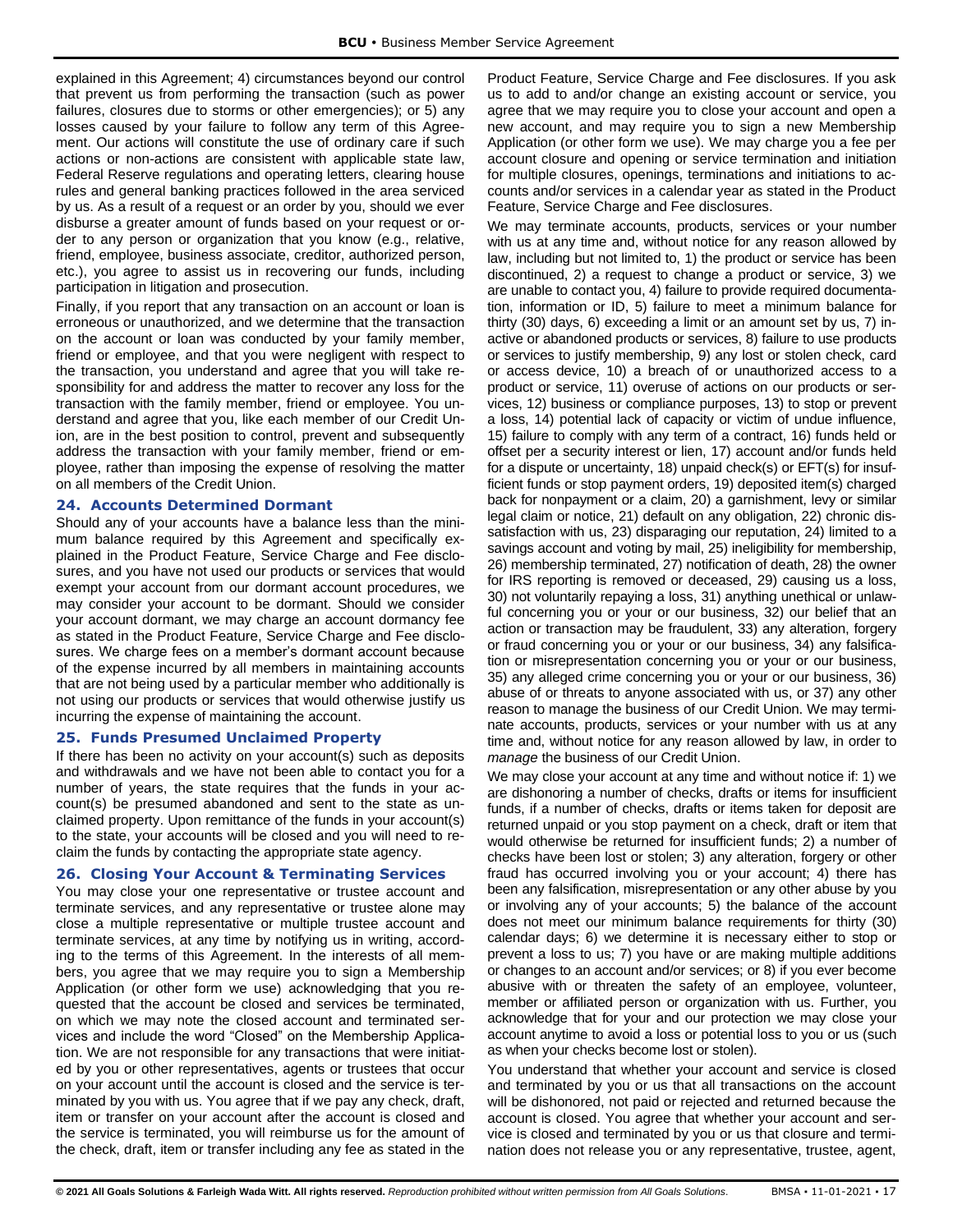beneficiary/POD payee, successor trustee or fiduciary from any fees, obligations or other liabilities incurred on the account or service before, in the process of, or after the account is closed and the service is terminated.

## **a. Non-Member Account Representatives.**

In the event that there is no representative who is a member of our Credit Union on an account, you agree that we may close the account and issue a check for the balance of the funds in the account (as of the date at our election to close the account) to any remaining non-member account representative.

## <span id="page-18-0"></span>**27. Termination of Your Membership at the Credit Union**

Membership at our Credit Union is a privilege granted to you by our members under State law. However, you may end your membership with the Credit Union at any time by providing us with written notice of your desire to end your membership, according to the terms of this Agreement. You understand that ending your membership does not release you of your responsibilities, obligations and liabilities to us under this Agreement.

In the interest of protecting the assets of the Credit Union and maximizing dividends to members, the board of directors adopts the following policy. This policy provides for expulsion of members who have caused a loss to the Credit Union or who have engaged in actions that put the Credit Union at risk of loss or liability. Expulsion may result, upon board action, in the situations described below.

## **a**. **Expulsion Criteria.**

*1. Member-caused loss that may subject the member to expulsion action by the board includes the following:*

- **i.** Member's failure to pay amounts due under a loan. "Amounts due" includes, without limitation: principal; interest; fees and charges; financed insurance premiums; collection agency charges or attorneys' fees incurred in collecting amounts due under a note or guarantee, in repossessing and liquidating collateral under a security agreement, or in obtaining a deficiency judgment.
- **ii.** Member's failure to provide collected funds to cover account withdrawals or to cover personal checks.
- **iii.** Member's failure to provide collected funds to cover Credit Union checks purchased by the member.
- **iv.** Member's failure to pay fees or charges due the Credit Union for any reason.
- **v.** Notwithstanding the foregoing, a member who has caused a loss but, in the sole discretion of the Credit Union, the loss was unavoidable and the result of extraordinary hardship resulting from loss of job, serious family illness, dissolution of marriage, or death in the immediate family may remain eligible for membership.

#### *2. Member action or inaction that put the Credit Union at risk of loss or liability that may subject the member to expulsion action by the board includes the following:*

- **i.** Members who engage in check kiting, attempted or actual deposits of counterfeit checks or other nonnegotiable items, foreign ATM transfers between checking and savings accounts which result in overdrafts of both accounts, attempted or actual theft of Credit Union or other member's funds, or similar activities whereby the member illegally attempts to obtain funds not due the member.
- **ii.** Members who do not, or are otherwise unwilling to fully comply with all applicable laws and regulations, including, but not limited to, providing appropriate documentation as to the nature and purpose of their account(s) as required under the USA Patriot Act.
- **iii.** Members threatening staff who deny loan applications or other services, members who engage in inappropriate conduct or

language directed at staff based on sex, race, national origin, marital status, sexual orientation, physical or mental impairment, age, or membership in the uniformed services, or similar activity whereby staff are subjected to verbal or physical abuse.

- **iv.** Members who fail to protect blank personal checks as evidenced by repeated claims of lost checks and unauthorized transactions (particularly when the forgeries are committed by persons living in the member's household), or fail to protect access cards and security information such as personal identification numbers as evidenced by repeated claims of unauthorized transactions (particularly when the unauthorized transactions are committed by persons living in the member's household), or engage in similar activities resulting from repeated failure to keep their accounts and records secure.
- **v.** Members who use or attempt to use false or forged documents or false information to obtain credit or access to an account.
- **vi.** Members who use or attempt to use false identities.

## **b. Notice to Current Members.**

The expulsion criteria will be communicated to all current members.

## **c. Notice to New Members.**

The expulsion criteria will be communicated to new members at the time of application, as of the date of mailing the notice to current members. Members who do not apply in person will be mailed the notice as soon as possible but no later than twenty (20) days after applying for membership.

## **d. Expulsion Procedure.**

In the event a member causes a loss to the Credit Union or engages in activities that meet the expulsion criteria, the Board of Directors may expel the member in accordance with the following procedure:

*1. The matter of expulsion will be placed on the agenda for the next regularly or specially scheduled meeting of the Board of Directors;*

*2. If the Board votes to expel the member:*

- **i.** The Credit Union will apply any member shares available to cover any loss or amounts due the Credit Union;
- **ii** The member will be sent a letter, notifying the member of his or her expulsion;
- **iii.** Any shares remaining, after the Credit Union exercises its right to apply shares to offset amounts due, will be sent to the member with the expulsion letter.

*3. In the case that a Suspicious Activity Report is filed in connection with the member being expelled, under no circumstances may any Credit Union officer, director, employee, or agent notify any person involved in a reported transaction that a SAR has been filed.* 

*4. In the case that law enforcement (federal, state or local) requests that an account relationship be maintained, the Credit Union will comply and allow the account to remain open for the duration of the request, not to exceed six months. Such requests will be required to be in writing and issued by an appropriate supervisory agent or attorney representing the law enforcement agency. Upon expiration of the request, the member may be expelled in accordance with this policy.* 

## **e. Effective Date of Expulsion Policy.**

This policy will become effective thirty (30) days after the policy is sent to all current members.

# <span id="page-18-1"></span>**28. Deceased Account Representatives, Claims & Transactions**

**Important Note:** Please be aware that only "sole proprietorship" and "doing business as" accounts may designate beneficiaries/POD payees on those accounts on a form as we require.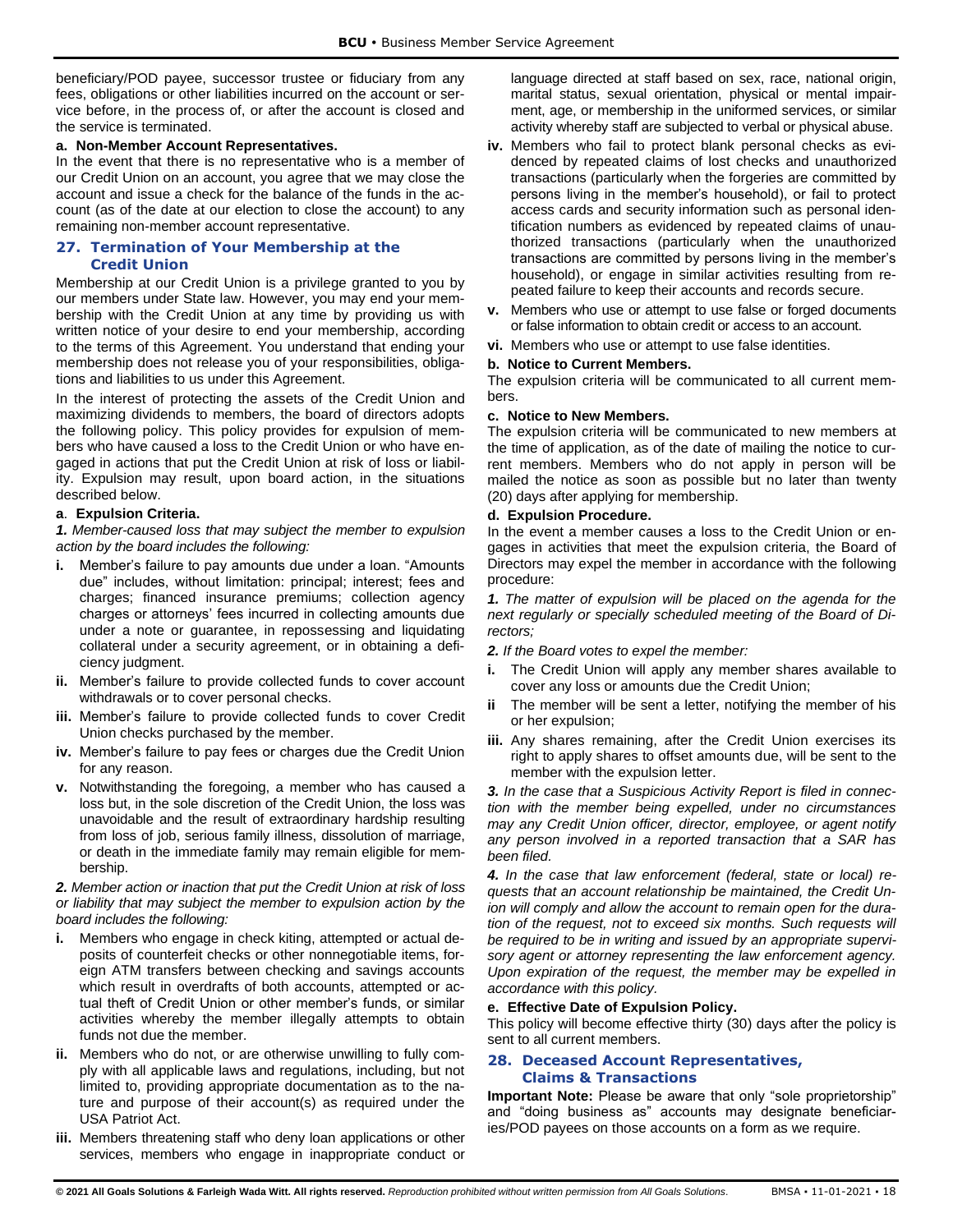#### **a. Disbursal of Funds to Representative or Claimant.**

If you own a one representative account and have not designated any beneficiaries/POD payees on the account, upon your death the funds in the account will go to your estate and can be claimed by your legal representative or claimant (generally a creditor) subject to the terms of this Agreement. If you own a multiple representative account and have not designated any beneficiaries/POD payees on the account, upon your death your interest in the account and the funds in the account are owned by any surviving representative or representatives of the account (subject to the terms of this Agreement), and upon the death of the final representative the funds in the account will go to the final deceased representative's estate and can be claimed by that representative's legal representative or claimant (generally a creditor) subject to the terms of this Agreement. You understand that it is your responsibility (and not ours) to inform your legal representative(s) about your account(s) at our Credit Union. You agree that any representative or claimant of your estate is bound by the terms of this Agreement. Upon an representative's death, we may require any estate representative or other claimant of the funds held in a deceased representative's account(s) to prove his or her authority as the representative of the estate or claimant of the funds and identification as the estate representative or claimant before we will release any funds held in any account. We may require an estate representative or claimant or anyone who claims an interest in funds held in a deceased representative's account to indemnify and defend us against and hold us harmless from any loss, damage, claim or liability before we will release the funds to the estate representative or claimant or other person. We may continue to honor all deposits, withdrawals, transfers and transactions on the account until we receive a certified copy of an representative's death certificate, along with proof of the representative's, claimant's or third person's authority as the representative, claimant or creditor of the estate and identification as the estate representative, claimant or creditor. To assure that we carry out your wishes, if we need to seek legal or other professional advice to review any documentation provided by a representative or claimant that affects your account, a service or a transaction, you agree that we may deduct all costs and expenses, including reasonable attorney fees, incurred for the review of that documentation from your account. Alternatively, if there is a dispute between purported representatives and/or claimants, and/or there is uncertainty about who is entitled to the funds in the account that we cannot resolve by referring to this Agreement, you agree that we may deposit the funds in an account with a court and ask the court to resolve the dispute or uncertainty over who is entitled to the funds. If we elect to deposit the funds with a court we may deduct our attorney fees and court costs from the funds in the account to be deposited with the court. If the funds are deposited with a court, you agree that the account may be closed and that all purported representatives and/or claimants will need to claim the funds by contacting the court.

#### **b. Disbursal of Funds to Beneficiary(s) or POD Payee(s).**

If you own a one representative account and have designated a Beneficiary(s)/POD payee(s) in The Membership Application on the account, upon your death the beneficiary(s)/POD payee(s) will be entitled to the funds in the account (subject to the terms of this Agreement) upon proof of your death and the beneficiary's/POD payee's identification. If you designate more than one beneficiary/POD payee on the account, upon your death each beneficiary/POD payee will be entitled to his or her (or its) equal share of the funds in the account, which will be determined by dividing the amount of the funds in the account by the number of beneficiaries/POD payees designated on the account, and will own those funds without right of survivorship (which means that the deceased beneficiary's/POD payee's share of the funds would go to his or her estate). You understand that it is your responsibility (and not ours) to inform any person or organization that he, she or it is a beneficiary/POD payee on your account(s). If a beneficiary/POD payee on the account dies before you, it is your responsibility to notify us and change the account accordingly.

If you own a multiple representative account and have designated a beneficiary(s)/POD payee(s) in The Membership Application on the account, upon your death, your interest in the account and the funds in the account are owned by any surviving representative or representatives of the account (subject to the terms of this Agreement), and upon the death of the final representative the beneficiary(s)/POD payee(s) will be entitled to the funds in the account (subject to the terms of this Agreement) upon proof that all representatives are deceased and the beneficiary's/POD payee's identification. If you designate more than one beneficiary/POD payee on the account, upon the death of the final representative on the account each beneficiary/POD payee will be entitled to his or her (or its) equal share of the funds in the account, which will be determined by dividing the amount of the funds in the account by the number of beneficiaries/POD payees designated on the account, and will own those funds without right of survivorship (which means that the deceased beneficiary's/POD payee's share of the funds would go to his or her estate). You understand that it is your responsibility (and not ours) to inform any person or organization that he, she or it is a beneficiary/POD payee on your account(s). If a beneficiary/POD payee on the account dies before you, it is your responsibility to notify us and make any changes to the account. To assure that we carry out your wishes, if we need to seek legal or other professional advice to review any documentation provided by a beneficiary's/POD payee's representative or claimant that affects your account, you agree that we may deduct all costs and expenses, including reasonable attorney fees, incurred for the review of that documentation from your account.

## <span id="page-19-0"></span>**29. Your Irrevocable Waiver of Your Rights to Make Testamentary Dispositions from Any of Your Accounts**

You understand that it is your sole responsibility and not our responsibility to assure that the ownership and survivorship features of your accounts and services, as designated by you in the Membership Application, accurately reflect and take into consideration your personal, domestic, business and estate planning needs (such as, but not limited to, those created, changed or terminated by marriage, children, adoption, separation, divorce, remarriage, death or as a result of any agency, guardianship, conservatorship, trusts, wills, incorporations, partnership agreements, contracts, indebtedness, etc.). If permitted by applicable state law, you irrevocably waive your rights to make testamentary dispositions from any account, and do so with the understanding that the ownership and survivorship features of an account (such as "multiple/joint account ownership with right of survivorship" and "beneficiary/POD payee" designations) control and supersede any inconsistent testamentary disposition. Because it is your responsibility to assure that the ownership and survivorship features of your account(s) and services accurately reflect and take into consideration your personal, domestic, business and estate planning needs, and because you can change, add or close or terminate an account or service at any time, you irrevocably waive your right to make a testamentary disposition from any account at the Credit Union, both now and in the future. As important, because you are in complete control of the ownership and survivorship features of your account(s) and services, and can change, add, close or terminate the account(s) and services at any time, and have agreed that we may rely exclusively on the terms of the Membership Application and this Business Member Service Agreement, upon your death we may rely exclusively on the terms of the Membership Application and this Business Member Service Agreement concerning all matters that affect your account(s) and services.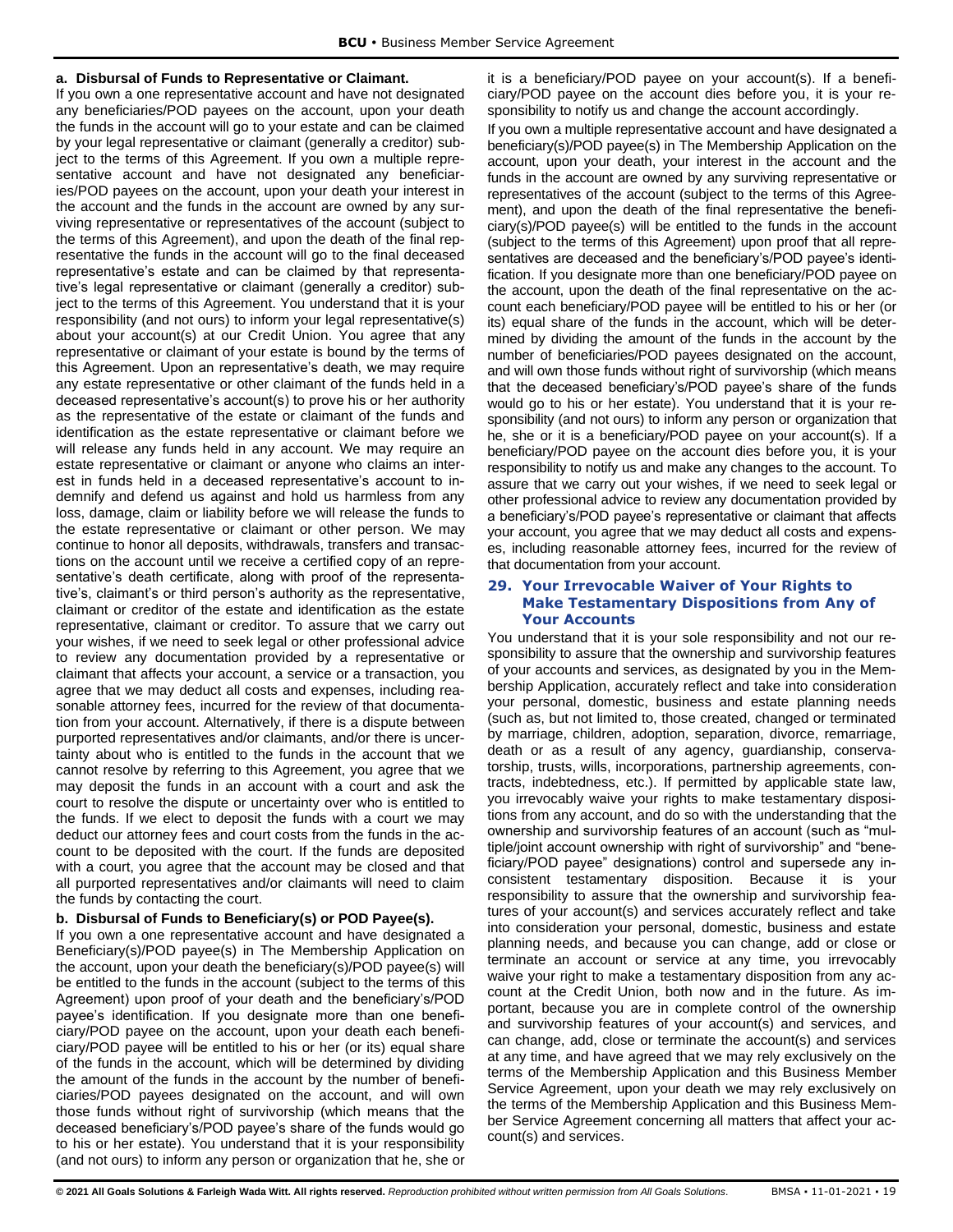#### <span id="page-20-0"></span>**30. This Agreement and State & Federal Law**

While your membership, accounts and services are primarily governed by the Membership Application and this Business Member Service Agreement, they are also governed by the applicable law of the state in which the branch or service center where you opened your account is located, or if you opened your account by mail, or our services that can be accessed online, the law of the State of Illinois, federal law, federal reserve regulations and operating letters, clearing house rules and the recognized Credit Union practices used in the areas our Credit Union serves, as amended from time to time. If any term of this Agreement is in conflict with the applicable law, that term will be nullified to the extent that it is inconsistent with the law and the law will govern. Should any term of this Agreement be declared invalid, unenforceable or unlawful by a court, that term will not affect the validity of any other terms of this Agreement, which will continue in full force and effect.

#### <span id="page-20-1"></span>**31. Arbitration of Claims and Disputes**

## **PLEASE REVIEW THIS PROVISION CAREFULLY: IT AFFECTS YOUR LEGAL RIGHTS.**

**Arbitration of a dispute will result in the loss of any right to participate in a class action lawsuit related to the claim arbitrated.**

## **a. Arbitration Procedures.**

**1. Electing Arbitration.** Except if you opt out as provided below, you or we may elect to arbitrate any claim or dispute between you and us arising from or related in any way to this Agreement or to any account, product, or service you have or have had with us. This arbitration provision applies regardless if the claim or dispute is based in contract, tort, or otherwise. If arbitration is elected, any claim or dispute will be resolved by individual (and not class-wide) binding arbitration instead of a lawsuit or other resolution in court. This arbitration provision does not apply to any individual action brought in small claims court (or your state court equivalent). Any arbitration hearing will be within 50 miles of your residence at the time the arbitration is commenced, unless otherwise mutually agreed.

**2. Arbitration Costs.** We will reimburse the amount of filing, case management, administration, and arbitrator fees you're required to pay. Notwithstanding the foregoing, we will not reimburse you for any fees if the arbitrators determine that your claim or dispute was frivolous or baseless. Each party will be responsible for its own fees, including attorneys' fees in any arbitration, except that the arbitrator is permitted to award attorneys' fees to the prevailing party under applicable law or agreement.

**3. Arbitrators and Arbitration Rules.** The party electing arbitration must choose between one of two organizations: the American Arbitration Association ("AAA"); or Judicial Arbitration and Mediation Services ("JAMS"). The rules and codes of procedure of the chosen organization in effect when arbitration is elected will apply. Arbitration will be conducted by a panel of three arbitrators. Each party will select an arbitrator within ten days of the filing of the arbitration, with such selected arbitrators selecting the third arbitrator within twenty days of their appointment who will serve as chair of the panel. The arbitrators are bound by the terms of this Agreement and each will be a retired judge or attorney with experience in financial institutions.

**4. Effect of Arbitration Award.** The arbitrators' decision and award will be final and binding on all parties, except for any right to appeal provided by the Federal Arbitration Act, and may be entered in any court, state or federal, having jurisdiction. Any relief available in a court of law can be awarded by the arbitrators.

## **b. Federal Arbitration Act.**

This Agreement is considered a transaction in interstate commerce. As such, the Federal Arbitration Act (Title 9 of the U.S. Code) governs the interpretation and enforcement of this arbitration provision. Any issue concerning the validity or enforcement of this arbitration provision, or whether it applies to any specific claim or dispute will be determined by the arbitrators.

#### **c. CLASS ACTION WAIVER.**

**Unless prohibited by applicable law, arbitration will be solely brought in your individual capacity and be solely between you and us. Neither you nor we have the right to participate in a class action in court or arbitration, either as a class representative or class member. No arbitration between you and us may be joined or consolidated with any other arbitration. Under no circumstances shall there be any class action in arbitration.**

#### **d. General.**

**1. Severability; Survival.** Except as provided in the Class Action Waiver above, if any term of this arbitration provision is found unenforceable for any reason, it shall be severed and the remaining terms shall be enforced without regard to the invalid or unenforceable provisions. This arbitration provision shall survive termination of the Agreement.

**2. Available Relief.** This arbitration provision does not preclude you from informing any federal, state or local agency or entity of your dispute. Such agency or entity may be able to seek relief on your behalf. Nothing in this arbitration provision limits your or our right, whether before, during or after the pendency of any arbitration proceeding, to exercise any selfhelp remedies, such as set-off, or repossession and sale of collateral, or to obtain injunctive relief or interpleader relief. The exercise of these rights will not constitute a waiver of the right to submit any dispute to arbitration.

## **e. RIGHT TO OPT OUT.**

**YOU MAY OPT OUT OF THIS ARBITRATION PROVISION AND THE CLASS ACTION WAIVER BY CONTACTING US VIA THE MESSAGE CENTER IN ONLINE BANKING, CALLING US TOLL FREE AT 1-800-388-7000, OR SENDING A WRITTEN REQUEST TO US AT BCU, ATTN: LEGAL DEPARTMENT, 340 N. MILWAUKEE, VERNON HILLS, ILLINOIS 60061 (WHICH MUST INCLUDE YOUR NAME, ADDRESS AND ACCOUNT NUMBER). NOTICE MUST BE RECEIVED WITHIN SIXTY (60) DAYS AFTER THIS AGREEMENT WAS DELIVERED OR OTHERWISE MADE AVAILABLE TO YOU. OPTING OUT OF ARBITRATION WILL NOT TERMINATE OR EFFECT ANY OTHER RIGHTS YOU OR WE HAVE UNDER THIS AGREEMENT. IF YOU OPT OUT, YOU MUST OPT OUT OF ALL TERMS OF THIS ARBITRATION PROVISION. YOU MAY NOT OPT OUT OF ONLY CERTAIN TERMS**.

#### <span id="page-20-2"></span>**32. Using our Secure Site**

Data on the BCU web servers is secure and protected. Our staff is trained to treat member information with the utmost confidentiality. BCU keeps the user information secure via Secure Sockets Layer (SSL) and other types of encryption. This protection extends to feedback forms, product order forms and other online forms asking for personal information. Microsoft and Netscape browsers, version 4.0 and above, support such security protocols.

#### <span id="page-20-3"></span>**33. 3rd Party Website Links**

BCU websites may contain hyperlinks to other sites created and maintained by other organizations. When you click those links, you will be leaving the BCU website and viewing alternate web sites not operated by the Credit Union. BCU does not regularly review materials posted on these linked sites and is not responsible for the content on them. BCU does not represent either the third party or the member if the two enter into a transaction. Privacy and security policies may differ from those practiced by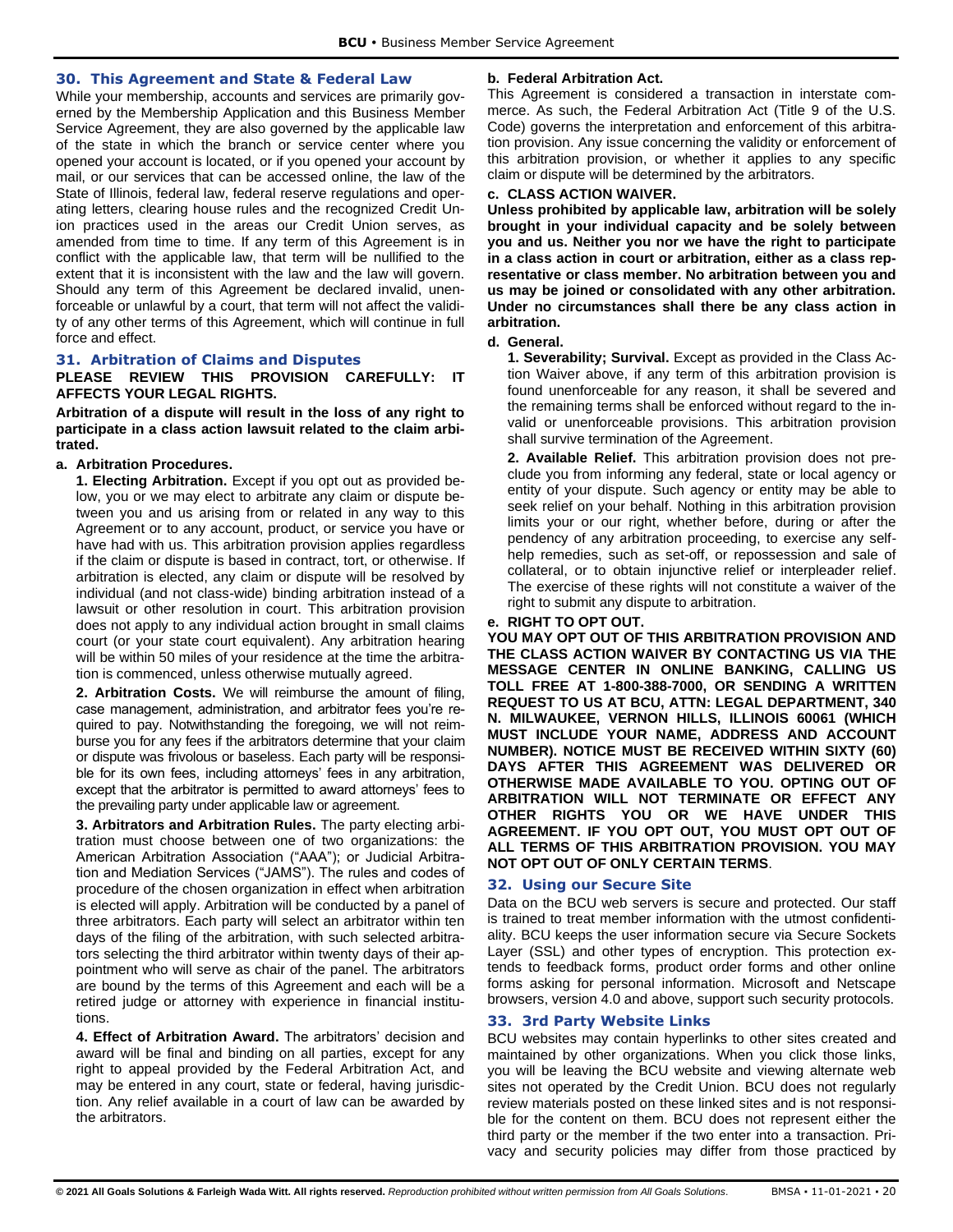BCU. Any decision of web site visitors to view any of the linked web sites is at their own risk.

## <span id="page-21-0"></span>**34. Account Maintenance/Change of Address**

BCU periodically receives updated member address information from the United States Postal Service National Change of Address (NCOA) database and other USPS databases to help us properly maintain and service the account. If BCU is notified of a change in a USPS database, the account will be updated to reflect the new information (either a new address or nondeliverability at the current address). You will begin to receive statements at your new address on the next statement processing cycle (either monthly or quarterly) after BCU receives notice of the change. Please contact BCU Member Relations immediately at 800-388-7000 in the event that you believe an error has occurred in the servicing of the account.

# **Funds Availability Disclosures**

<span id="page-21-1"></span>This policy applies to checking accounts. Deposits to other accounts may be subject to longer holds in our sole discretion.

# <span id="page-21-2"></span>**1. General Policy**

Our policy is to make funds from your deposits available to you on the first business day after we receive your deposit. Funds from cash or electronic deposits may be available immediately. Funds from deposits made at automated teller machines ("ATMs") will not be available until the second (2nd) business day after the day of your deposit, but the first \$225 from such deposits will be available on the first business day. Funds from deposits made at automated teller machines ("ATMs") we do not own or operate may not be available until the fifth (5th) business day after the day of your deposit, but the first \$225 from such deposits will be available on the first business day. ATMs that we own or operate are identifiable by our name displayed on the ATM. Funds from deposits made at Shared Branching locations, may not be available until the second (2nd) business day after the day of your deposit, but the first \$225 from such deposits will be available on the first business day after the day of the deposit. Once they are available, you can withdraw the funds in cash and we will use the funds to pay checks that you have written. For determining the availability of your deposits, every day is a business day, except Saturdays, Sundays, and Federal Holidays. If you make a deposit on or before 3:00 p.m. local time at the Credit Union Service Center (or ATM before on or before 1:00 p.m.), on a business day that we are open, we will consider that day to be the day of your deposit. However, if you make a deposit after our closing (or ATM after 1:00 p.m.) or on a day we are not open, we will consider that the deposit was made on the next business day we are open.

# <span id="page-21-3"></span>**2. Reservation of Right to Hold**

In some cases, we will not make all of the funds that you deposit by check available to you on the business day after we receive your deposit. Depending on the type of check that you deposit, funds may not be available until the second (2nd) business day after the day of your deposit. However, the first \$225 of your deposit will be available on the first (1st) business day. If we are not going to make all of the funds from your deposit available on the first (1st) business day, we will notify you at the time you make your deposit. We will also tell you when the funds will be available. If your deposit is not made directly to one of our employees, or if we decide to take this action after you have left the premises, we will mail you the notice by the day after we receive your deposit. If you will need the funds from a deposit right away, you should ask us when the funds will be available.

# <span id="page-21-4"></span>**3. Holds on Other Funds**

If we cash a check for you that is drawn on another financial institution, we may withhold the availability of a corresponding amount of funds that are already in your account. Those funds will be available at the time funds from the check we cashed would have been available if you had deposited it. If we accept for deposit a check that is drawn on another financial institution, we may make funds from the deposit available for withdrawal immediately but delay your availability to withdraw a corresponding amount of funds that you have on deposit in another account with us. The funds in the other account would then not be available for withdrawal until the time periods that are described elsewhere in this disclosure for the type of check that you deposited.

# <span id="page-21-5"></span>**4. Longer Delays May Apply**

We may delay your ability to withdraw funds deposited by check into your account an additional number of days under certain circumstances. Federal law provides for exception to the federal funds availability schedules when:

- We believe a check you deposit will not be paid.
- You deposit checks totaling more than \$5,525 on any one day.
- You deposit a check that has been returned unpaid.
- You have overdrawn your account repeatedly in the last six (6) months.
- There is an emergency, such as failure of communications or computer equipment.

We will notify you if we delay your ability to withdraw funds for any of these reasons, and we will tell you when the funds will be available. They will generally be available no later than the seventh (7th) business day after the day of your deposit.

# <span id="page-21-6"></span>**5. Special Rules for New Accounts**

The following rules may apply during the first thirty (30) days your account is open:

- **a.** Funds from electronic direct deposits will be available on the day we receive the deposit.
- **b.** Funds from deposits of wire transfers, and the first \$5,525 of a day's total deposits of cashier's, certified, teller's, traveler's, and federal, state, and local government checks will be available on the first (1st) business day after the day of the deposit if the deposit meets certain criteria (for example, the check must be payable to you). The excess over \$5,525 may not be available until the seventh (7th) business day after the day of your deposit.
- **c.** Funds from all other check deposits may not be available until the seventh (7th) business day after the day of your deposit. Only the first \$100 will be available on the next business day. The remaining funds may not be available until the seventh (7th) business day after the day of your deposit.

## <span id="page-21-7"></span>**6. Foreign Checks**

Checks drawn on financial institutions located outside the United States are not subject to these policies. Such checks must be specifically identified and processed. Generally, availability of funds from foreign check deposits will be delayed until we have collected the funds from the institutions on which they are drawn.

# <span id="page-21-8"></span>**Electronic Fund Transfer Disclosures**

The following disclosures set forth your and our rights and responsibilities concerning electronic fund transfers. Electronic fund transfers ("EFTs") are electronically initiated transfers of money involving a deposit account at the Credit Union and multiple access options, including online account access, direct deposits, automated teller machines (ATMs), Visa Debit Card ("Card"), and audio response services.

## <span id="page-21-9"></span>**1. EFT Services**

#### **a. Automated Teller Machines ("ATMs").**

You may use your Card and personal identification number (PIN) in ATMs of the Credit Union, Allpoint, Co-op, Alliance One, SUM, Star, ATH, and NYCE networks, and such other machines or fa-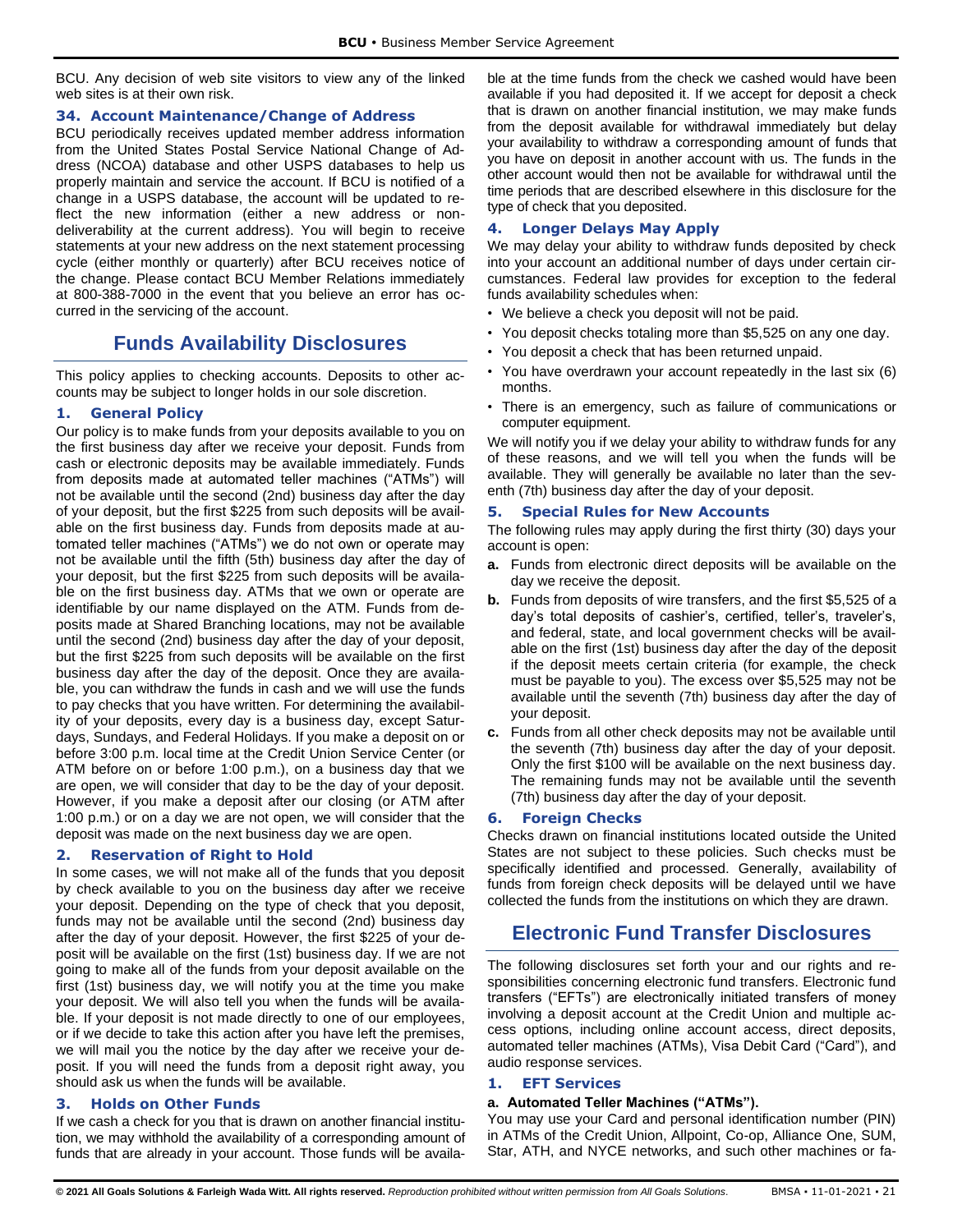cilities as the Credit Union may designate. At the present time, you may use your Card to:

- Make deposits to your checking and savings accounts.
- Withdraw cash from your checking and savings accounts.
- Transfer funds between your checking and savings accounts.
- Obtain information about the balance of your checking and savings accounts.

## **b. Direct Deposit.**

Upon instruction of (i) your employer, (ii) the Treasury Department, or (iii) other financial institutions, the Credit Union will accept direct deposits of your paycheck or of federal recurring payments, such as Social Security.

## **c. Pre-authorized Debits.**

You may make direct withdrawals from your checking or regular savings account to a particular person or company at least periodically which you have arranged with that person or company, provided you have enough funds in your account to cover the payment.

# **d. Telephone Teller.**

If we approve your application for telephone access to your accounts under the Telephone Teller service, you may use a telephone to access your account by calling toll-free at 800-944- 8143. You must use your PIN along with your account number to access your accounts. At the present time you may use Telephone Teller to:

- Transfer funds between accounts.
- Make loan payments.
- Obtain information about the balance of your account(s).
- Obtain information about the last deposit to your account(s).
- Obtain information about the last deposit to your certificate account(s).
- Obtain information about cleared checks from your account(s).
- Obtain information about the last ten (10) transactions.

## **e. Online Access.**

If we approve your application for the online account access, you may use a personal computer to access your accounts. For this service, you will need a personal computer with access to the Internet (World Wide Web). The online address for online access services is www.bcu.org. You may select a password. You must use your password along with your Login ID to access your accounts. You are responsible for the installation, maintenance, and operation of your computer and software. The Credit Union will not be responsible for any errors or failures involving any telephone service, Internet service provider, your software installation, or your computer. At the present time, you may use the online service to:

- Transfer funds between accounts.
- Make payments from checking or savings to loan or credit accounts with us.
- Make payments from checking to third parties through Bill Pay.
- Get account balances, account histories, rate, and product information.

Transactions involving your deposit accounts will be subject to your Business Member Service Agreement and transactions involving a loan account will be subject to the loan agreement(s) for the applicable loan.

## **f. Mobile Banking.**

Mobile Banking is a personal financial information management service that allows you to access account information, make payments to merchants who have previously consented to accept payments through our Online Banking Service and make such other financial transactions as set forth in the Online Banking Service Agreement using compatible and supported mobile phones and wireless devices ("Wireless Devices"). You agree and understand that the Mobile Banking Service may not be accessible or may have limited utility over some mobile telephone networks, such as while roaming. When you register for Mobile Banking, the designated accounts and bill payment payees linked to your account through Online Banking will be accessible through Mobile Banking.

# **g. Visa Debit Card.**

You may use your Visa Debit Card to purchase goods and services any place Visa is honored by participating merchants and merchants accepting the Card and PIN at point of sale (POS) terminals. Funds to cover your Card purchases will be deducted from your checking account. If the balance in your account is not sufficient to pay the transaction amount, the Credit Union may treat the transaction as an overdraft request pursuant to any Courtesy Payment program, or may terminate all services under this Agreement.

Some merchants may permit you to initiate debit and bill payment transactions with your card using either the Visa network or another network shown on your card. The Credit Union will honor your debit transactions processed by any of these networks.

Depending on our authorization protocols and network availability, transactions processed over other networks may or may not require you to use your PIN in order to validate a transaction. Generally, you enter your card number or swipe your card and provide or enter a PIN. You may instead be asked to sign a receipt or payment authorization. Provisions applicable only to Visa transactions (such as Visa's zero liability protections) will not apply to non-Visa debit transactions and the liability rules for other EFTs in the section titled "Member Liability" will apply.

ATM and Point of Sale (POS) transactions frequency and dollar limitations using your Debit Card:

- You may make no more than 9 transactions per day;
- You may not exceed \$500 in transactions per day; and
- Excessive withdrawal fees for each transaction over 5 per month made on at Surcharge Free and non-proprietary ATMs apply as stated in the Product Feature, Service Charge and Fee disclosures.

# **h. Electronic Check Transaction.**

You may authorize a merchant or other payee to make a one-time electronic payment from your checking account using information from your check to pay for purchases, pay bills, or pay other obligations ("electronic check transactions"). You agree that your authorization for an electronic check transaction occurs when you initiate such a transaction after receiving any required notice regarding the merchant's right to process the transaction or payment, including any written sign provided by the merchant at the time of your transaction. All terms governing electronic funds transfer services will apply to electronic check transactions. You remain responsible for notifying us of any unauthorized electronic check transaction shown on your statement.

# <span id="page-22-0"></span>**2. Service Limitations.**

# **a. Automated Teller Machines.**

**Withdrawals.** Cash withdrawals from ATMs can be made as often as you like. You may withdraw up to \$1,210 with our debit card (if there are sufficient funds in the account) per business day. For purposes of determining whether you have reached the daily limit, a day ends at midnight.

## **b. Audio Response Services.**

Your accounts can be accessed under Audio Response Services via a touchtone telephone only. Not all push button phones are touchtone. Converters may be purchased for pulse and rotary dial phones. Audio Response Services will be available for your convenience seven (7) days per week. This service may be interrupted for a short time each day for data processing. If you call during this time you will hear a message directing you to call back. We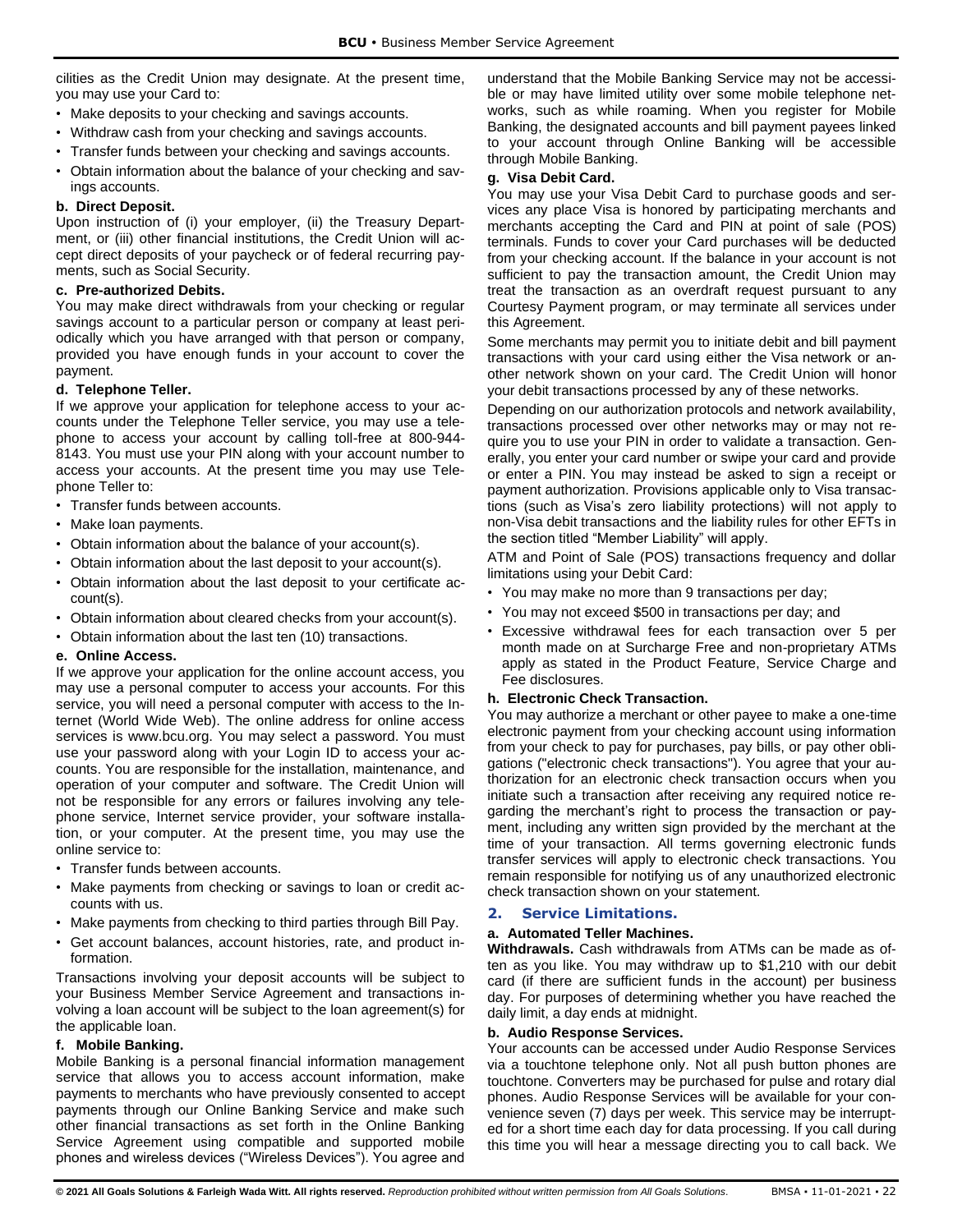may limit the number of certain types of withdrawals from some accounts, as described in the "Product Feature, Service Charge and Fee" disclosures. No transfer or withdrawal may exceed the available funds in your account. The Credit Union reserves the right to refuse any transaction which would draw upon insufficient funds, exceed a credit limit, lower an account below a required balance, or otherwise require us to increase our required reserve on the account.

## **c. Online Access Service.**

**i. Transfers.** We may limit the number of certain types of withdrawals from some accounts, as described in the "Product Feature, Service Charge and Fee" disclosures. Bill payer transactions are unlimited. You may transfer or withdraw up to the available balance in your account or available credit line at the time of the transfer, except as limited under other agreements. The Credit Union reserves the right to refuse any transaction that would draw upon insufficient or unavailable funds, lower an account below a required balance, or otherwise require us to increase our required reserve on the account.

**ii. Account Information.** The account balance and transaction history information may be limited to recent account information. The availability of funds for transfer or withdrawal may be limited due to the processing time for ATM transactions and our Funds Availability Policy.

**iii. E-Mail and Stop Payment Requests.** The Credit Union may not immediately receive e-mail communications that you send and the Credit Union will not take action based on e-mail requests until the Credit Union actually receives your message and has a reasonable opportunity to act. Any stop payment request you transmit electronically is deemed to be an oral request and which we may request you confirm in writing in accordance with your Business Member Service Agreement. Contact the Credit Union immediately regarding an unauthorized transaction or stop payment request.

#### **d. Mobile Banking.**

You are fully responsible for understanding how to use Mobile Banking before you actually do so, and you use Mobile Banking in accordance with any use or operational instructions posted on our web site. You are also responsible for your use of your Wireless Device and the Mobile Banking Service software provided to you. If you authorize the use of Touch ID for Mobile Banking, the Mobile Banking service may be accessed using any fingerprint recognized by your Wireless Device, even if it is not your own. If you have permitted another person to use their fingerprints to authorize activity on your Wireless Device, their fingerprint will also gain access to Mobile Banking if you have authorized Touch ID. We will not be liable to you for any losses caused by your failure to properly use Mobile Banking, the Software or your Wireless Device. You may experience technical or other difficulties related to Mobile Banking that may result in loss of data, personalization settings or other Mobile Banking interruptions. We assume no responsibility for the timeliness, deletion, misdelivery or failure to store any user data, communications or personalization settings in connection with your use of Mobile Banking. We assume no responsibility for the operation, security, or functionality of any Wireless Device or mobile network which you utilize to access Mobile Banking. Financial information shown on Mobile Banking reflects the most recent account information available through Mobile Banking, and may not be current. You agree that we will not be liable for any delays in the content, or for any actions you take in reliance thereon. If you need current account information you agree to contact us directly.

## **e. Visa Debit Card.**

There are limits on the number of Debit Card purchase transactions you may make based on available account balance, previous transactions, and maximum daily dollar limits. The Credit Union reserves the right to refuse any transaction which would draw upon insufficient funds or require us to increase our required reserve on the account. The Credit Union may set other limits on the amount of any transaction, and you will be notified of those limits. You are solely responsible for any disputes you may have with merchandise or services received using the Visa Debit Card. We are not responsible for any damages, liability, or settlement resolution as a result of the misrepresentation of quality, price, or warranty of goods or services by a merchant.

The use of your Card and Account are subject to the following conditions:

**i. Ownership of Cards.** Any Card or other device which we supply to you is our property and must be returned to us, or to any person whom we authorize to act as our agent, or to any person who is authorized to honor the Card, immediately according to instructions. The Card may be repossessed at any time in our sole discretion without demand or notice. You cannot transfer your Card or Account to another person.

**ii. Honoring the Card.** Neither we nor merchants authorized to honor the Card will be responsible for the failure or refusal to honor the Card or any other device we supply to you. If a merchant agrees to give you a refund or adjustment, you agree to accept a credit to your Account in lieu of a cash refund. You may not use the Card for any illegal or unlawful transaction. We may refuse to authorize any transaction that we believe may be illegal or unlawful.

**iii. Currency Conversion; International Transaction Fee.** Purchases and withdrawals made in foreign countries will be billed to you in U.S. dollars. The currency conversion rate for international transactions, as established by Visa International, Inc., is a rate selected by Visa from the range of rates available in wholesale currency markets for the applicable central processing date, which may vary from the rate Visa itself receives, or the government-mandated rate in effect for the applicable central processing date. In addition, you will be charged an International Transaction Fee as set forth in the Service Charge and Fee Schedule for any card transaction at a location in a foreign country or with a merchant located in a foreign country even if you initiate the transaction from within the United States.

## <span id="page-23-0"></span>**3. Security of Personal Identification Number**

The personal identification number or PIN is established for your security purposes. The PIN is confidential and should not be disclosed to third parties or recorded. You are responsible for safekeeping your PIN. You agree not to disclose or otherwise make your PIN available to anyone not authorized to sign on your accounts. If you authorize anyone to have or use your PIN, that authority shall continue until you specifically revoke such authority by notifying the Credit Union. You understand that person may use the Audio Response, online services, or debit card to review all of your account information and make account transactions. Therefore, we are entitled to act on transaction instructions received using your PIN and you agree that the use of your PIN will have the same effect as your signature authorizing transactions.

If you authorize anyone to use your PIN in any manner, that authority will be considered unlimited in amount and manner until you specifically revoke such authority by notifying the Credit Union and changing your PIN immediately. You are responsible for any transactions made by such persons until you notify us that transactions and access by that person are no longer authorized and your PIN is changed. If you fail to maintain or change the security of these PINs and the Credit Union suffers a loss, we may terminate your electronic fund transfer and account services immediately.

## <span id="page-23-1"></span>**4. Member Liability**

You are responsible for all transfers you authorize using your EFT services under this Agreement. If you permit other persons to use an EFT service, Card or PIN, you are responsible for any transactions they authorize or conduct on any of your accounts. Howev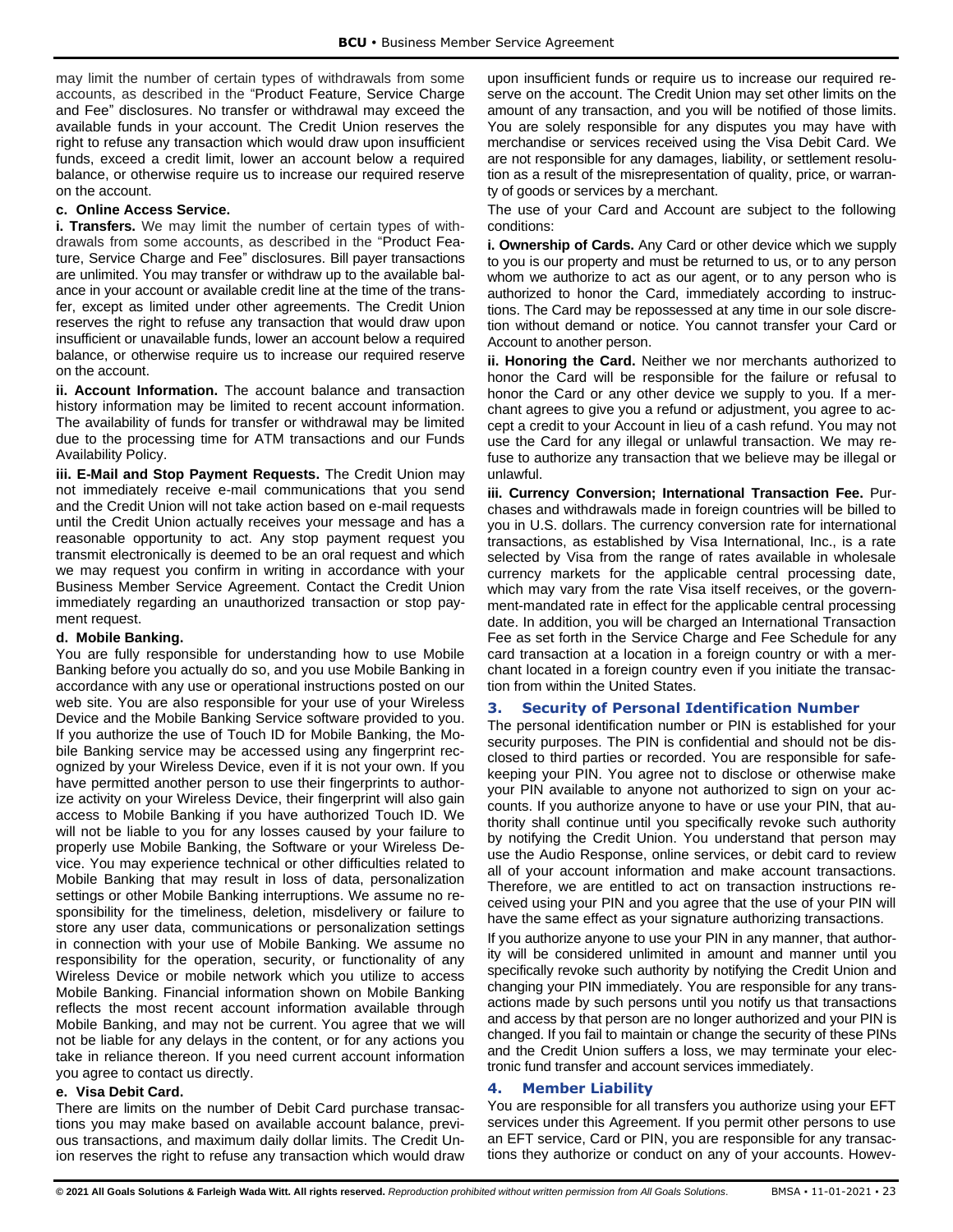er, tell us at once if you believe anyone has used your Account, Card or PIN and accessed your accounts without your authority, or if you believe that an electronic fund transfer has been made without your permission using information from your check. Telephoning is the best way of keeping your possible losses down. For Visa Debit Card purchase transactions, if you notify us of your lost or stolen card you will not be liable for any losses provided that you were not grossly negligent or fraudulent in handling your Card and you provide us with a written statement regarding your unauthorized Card claim.

## <span id="page-24-0"></span>**5. Fees and Charges**

There are certain charges for the EFT services as set forth on the Product Feature, Service Charge and Fee disclosures. The Credit Union reserves the right to impose service charges at a future date after we give you notice of such changes as required by law. If you request a transfer or check withdrawal from your personal line of credit account, such transactions may be subject to charges under the terms and conditions of your loan agreement. If you use an ATM that is not operated by us, you may be charged an ATM surcharge by the ATM operator or an ATM network utilized for such a transaction. The ATM surcharge will be debited from your account if you elect to complete the transaction.

## <span id="page-24-1"></span>**6. Credit Union Liability for Failure to Make Transactions**

If we do not complete a transfer to or from your account on time or in the correct amount according to our agreement with you, we will be liable for your actual transaction loss or damage. Our sole responsibility for an error in a transfer will be to correct the error. You agree that neither we nor the service providers shall be responsible for any loss, property damage, or bodily injury, whether caused by the equipment, software, Credit Union, or by Internet browser providers such as Netscape (Netscape Navigator browser) and Microsoft (Microsoft Internet Explorer browser), or by Internet access providers or by online service providers or by an agent or subcontractor for any of the foregoing. Nor shall we or the service providers be responsible for any direct, indirect, special, or consequential economic or other damages arising in any way out of the installation, download, use, or maintenance of the equipment, software, online access services, or Internet browser or access software. In this regard, although we have taken measures to provide security for communications from you to us via the online access service and may have referred to such communication as "secured," we cannot and do not provide any warranty or guarantee of such security. In states that do not allow the exclusion or limitation of such damages, our liability is limited to the extent permitted by applicable law. The Credit Union will not be liable for the following:

- If, through no fault of ours, you do not have adequate funds in your account to complete a transaction, your account is closed, or the transaction amount would exceed your credit limit on your line of credit.
- If you used the wrong identification code or you have not properly followed any applicable computer, Internet, or Credit Union instructions for making transfers.
- If your computer fails or malfunctions or if the Credit Union's online access system was not properly working and such problem should have been apparent when you attempted such transaction.
- If the ATM where you are making the transfer does not operate properly, does not have enough cash or you use your Card improperly.
- If circumstances beyond our control (such as fire, flood, telecommunication outages, postal strikes, equipment, or power failure) prevent making the transaction.
- If your account is frozen because of a delinquent loan or is subject to legal process or other claim.
- If the error was caused by a system beyond the Credit Union's control such as your Internet Service Provider, any computer virus, or problems related to software not provided by the Credit Union.
- If you have not given the Credit Union complete, correct, and current instructions so the Credit Union can make a transfer.
- If the error was caused by any applicable ATM or payment system network. The ATM machine may retain your Card in certain instances, in which event you may contact the Credit Union about its replacement.

We may establish other exceptions in addition to those listed above.

## <span id="page-24-2"></span>**7. Termination of EFT Services**

You agree that we may terminate this Agreement and your use of any EFT services, if you, or any authorized user of your account or PIN breach this agreement with us, or if we have reason to believe that there has been an unauthorized use of your Card, account or identification code.

You or any other party to your account can terminate this Agreement by notifying us in writing. Termination of service will be effective the first business day following receipt of your written notice. However, termination of this Agreement will not affect the rights and responsibilities of the parties under this agreement for transactions initiated before termination.

## <span id="page-24-3"></span>**8. Notices**

We reserve the right to change the terms and conditions upon which this service is offered.

## <span id="page-24-4"></span>**9. ATM Safety Notice**

The following information is a list of safety precautions regarding the use of Automated Teller Machine (ATM) and Night Deposit **Facilities** 

- Be aware of your surroundings, particularly at night.
- Consider having someone accompany you when the ATM or night deposit facility is used after dark.
- If another person is uncomfortably close to you at the time of your transaction, ask the person to step back before you complete your transaction.
- Refrain from displaying your cash at the ATM or night deposit facility. As soon as your transaction is completed, place your money in your purse or wallet. Count the cash later in the safety of your car or home.
- If you notice anything suspicious at the ATM or night deposit facility, consider using another ATM or night deposit facility or coming back later. If you are in the middle of a transaction and you notice something suspicious, cancel the transaction, take your card or deposit envelope, and leave.
- If you are followed after making a transaction, go to the nearest public area where people are located.
- Do not write your personal identification number or code on your card.
- Report all crimes to law enforcement officials immediately.

## <span id="page-24-5"></span>**IMPORTANT INFORMATION ABOUT PROCEDURES FOR OPENING A NEW ACCOUNT**

To help the government fight the funding of terrorism and money laundering activities, the U.S.A. Patriot Act requires all financial institutions to obtain, verify, and record information that identifies each person who opens an account. What this means for you: when you open an account, we will ask for your name, physical address, date of birth, taxpayer identification number, and other information that will allow us to identify you. We may also ask to see your driver's license or other identifying documents. We will let you know what additional information is required.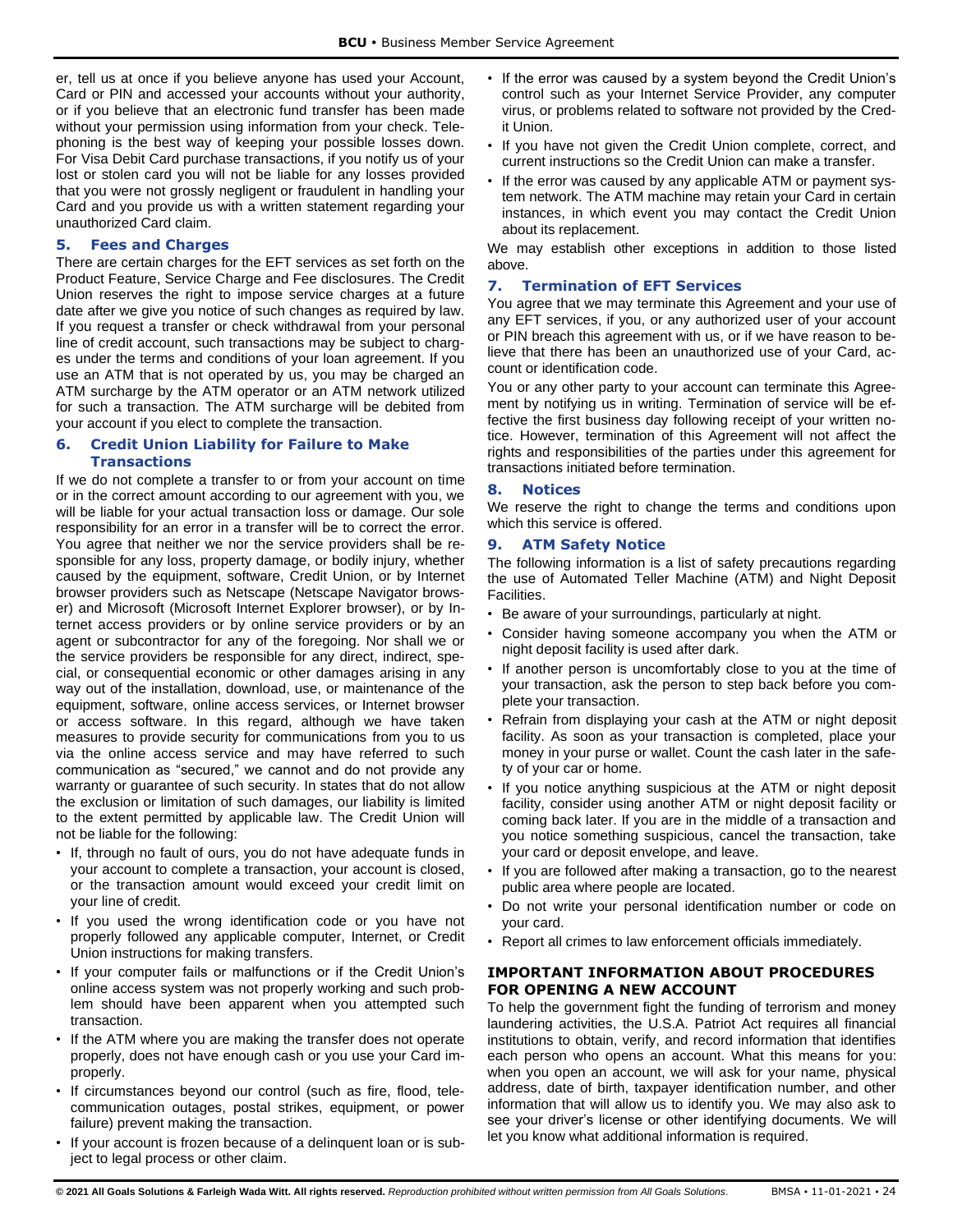# **Product Feature, Service Charge and Fee Disclosure**

<span id="page-25-0"></span>This Disclosure sets forth current conditions, fees, penalties and charges applicable to your Savings, Checking, and Certificate Accounts at BCU at this time. The Credit Union may offer other product features and fees or amend the product features and fees contained in this schedule from time to time. Each account holder agrees to the terms set forth on this Product Feature Disclosure and the Service Charge and Fee Disclosure that follow and acknowledges that these disclosures are part of the Business Member Service Agreement. The current rates for these accounts are found on the rate sheet that accompanies this Disclosure and on our Web site at www.bcu.org.

# **Product Disclosures**

<span id="page-25-1"></span>

| <b>Regular Savings</b>                            |                |
|---------------------------------------------------|----------------|
| Minimum Opening Balance                           | \$1.00         |
| <b>ATM Excessive Withdrawal Fees</b>              | None           |
| Minimum Balance to Earn Annual Percentage Yield   | None           |
| Dividends Compounded and Credited                 | Monthly        |
| Dividend Period                                   | Monthly        |
| Monthly Requirements to Earn Dividends            | None           |
| <b>Standard Business Checking</b>                 |                |
| Monthly Service Charge (below \$500 minimum)      | \$5.00         |
| Credit item charge after maximum of 100 per month | \$0.15         |
| Debit item charge after maximum of 100 per month  | \$0.15         |
| Coin and Currency Processing:                     |                |
| Orders: Fee after 5 free per month                | \$5.00/order   |
| Deposits: Fee after 10 free per month             | \$2.00/deposit |
| <b>Premier Business Checking</b>                  |                |
| Monthly Service Charge (below \$5,000 minimum)    | \$10.00        |
| Credit item charge after maximum of 200 per month | \$0.10         |
| Debit item charge after maximum of 200 per month  | \$0.10         |
| Coin and Currency Processing:                     |                |
| Orders: Fee after 5 free per month                | \$5.00/order   |
| Deposits: Fee after 10 free per month             | \$2.00/deposit |

*Other Monthly Requirements/Conditions & Penalties*

Dividends paid on deposits over \$5,000; see current rates for details. Dividends are calculated by the average daily balance method. Dividends will be compounded every month and credited to your account. The dividend rate and average percentage yield may change at any time, as determined by BCU Management.

#### **Money Market**

| Minimum Opening Balance                         | None           |
|-------------------------------------------------|----------------|
| ATM Excessive Withdrawal Fees                   | N/A            |
| Minimum Balance to Earn Annual Percentage Yield | None           |
| Dividends Compounded and Credited               | Monthly        |
| Dividend Period                                 | <b>Monthly</b> |
| Monthly Requirements to Earn Dividends          | None           |
| This is a tiered rate account. See rate sheet.  |                |
| <b>Certificate</b>                              |                |
| Minimum Opening Balance                         | \$500          |
| ATM Excessive Withdrawal Fees                   | N/A            |
| Minimum Balance to Earn Annual Percentage Yield | None           |
| Dividends Compounded and Credited               | Monthly        |
| Dividend Period                                 | <b>Monthly</b> |
| Monthly Requirements to Earn Dividends          | None           |

*Other Monthly Requirements/Conditions & Penalties*

Multiple terms available. See rate sheet. Early withdrawal penalties apply. For tax deferred accounts, withdrawals or transfers to another account may be taxable depending on the nature of the distribution. Tax withholding may be required, subject to current IRA rules. Please consult your advisor on the tax implications of a distribution prior to making a withdrawal or transfer.

Except as specifically described, the following disclosures apply to all of the accounts:

## <span id="page-25-2"></span>**1. Rate Information**

The current Dividend Rate and Annual Percentage Yield (APY) on your accounts are set forth on the rate sheets and Web site. For all accounts except certificates, the Dividend Rate and APY may change at any time as determined by us. Money Market accounts are Tiered Rate Accounts. The Dividend Rate for a particular tier will apply to the entire account balance if the account balance is within the balance range for that tier. For Certificate Accounts, the Dividend Rate and APY are fixed and will be in effect for the term of the account. For Certificate accounts, the APY is based on an assumption that dividends will remain on deposit until maturity. A withdrawal of dividends will reduce earnings.

#### **a. Nature of Dividends.**

Dividends are paid from current income and available earnings after required transfers to reserves at the end of a dividend period. The Dividend Rate and APY set forth on the rate sheet or website are the rates and yields for the last dividend period as set forth above.

#### **b. Compounding and Crediting**

Dividends will be compounded and credited as set forth above. For dividend bearing accounts, the Dividend Period begins on the first calendar day of the period and ends on the last calendar day of the period.

#### **c. Accrual of Dividends**

Dividends will begin to accrue on non-cash deposits (e.g., checks) on the day after you make the deposit to your account. If you close your account before accrued dividends are credited, accrued dividends will not be paid.

#### <span id="page-25-3"></span>**2. Balance Information**

The minimum balance required to open each account and earn the stated APY is set forth above. If you do not maintain the minimum balance, you will not earn the stated APY. For Money Market and Certificate accounts, dividends are calculated by using the Daily Balance method, which applies a daily periodic rate to the balance in the account each day. For all other accounts, dividends are calculated by the average daily balance method, which applies a period rate to the average balance in the account for the period. The average daily balance is calculated by adding the balance in the account for each day of the period and dividing that figure by the number of days in the period.

## <span id="page-25-4"></span>**3. Account Limitations**

For all Regular Savings and Money Market accounts, you may not make more than six (6) covered *transactions* per month. Covered *transactions* include your checks, transfers initiated through online banking or mobile banking, ACH transfers, merchant point of sale *transactions*, preauthorized or automatic transfers, and overdraft protection transfers. Transfers to pay a loan with us are not covered by this limit. The date we use to determine the num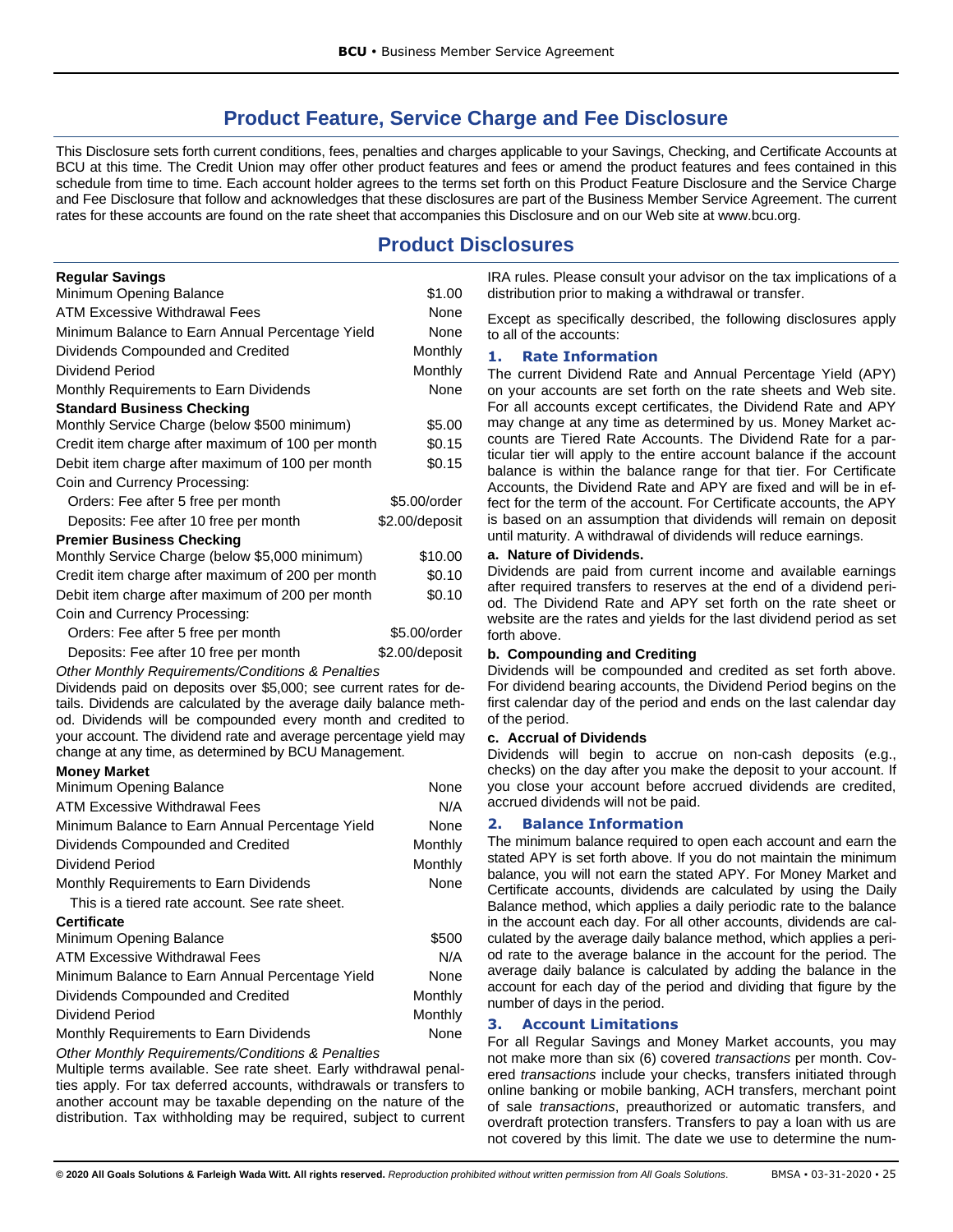ber of *transactions* is the date a *transaction* is posted to (actually credited to or debited from) an account, rather than the date you initiate the *transaction*. If you exceed this limit, we may refuse or reverse the *transaction*, and we may impose a charge as specified in the listing of service charges provided below. If you repeatedly exceed this limit, we may terminate the account.

## <span id="page-26-0"></span>**4. Certificate Account Features**

#### **a. Rewards Rates.**

To qualify for Rewards Rates two out of the three requirements must be met at the time of opening the certificate: Have an active checking account with direct deposit of \$500 per month into a BCU checking account, a total share balance of \$25,000 or have a qualifying loan in good standing. Qualifying loans include mortgage, home equity, auto and credit card. Any BCU loan that is not in good standing will disqualify you from Rewards rates.

## **b. Account Limitations.**

After your account is opened, you may not make additional deposits to a Certificate account.

#### **c. Maturity.**

Your Certificate account will mature on the maturity date set forth on your Account Receipt or Renewal Notice.

#### **d. Early Withdrawal Penalty.**

We may impose a penalty if you withdraw any of the principal of your Certificate account before the maturity date.

**i. Amount of Penalty.** The amount of the penalty is 30 days dividends on the amount withdrawn if the account term is one year or less, 90 days dividends on the amount withdrawn if the account term is between one and two years, 180 days dividends on the amount withdrawn if the account term is between two and three years, and 270 days dividends on the amount withdrawn if the account term is greater than three years.

**ii. How the Penalty Works.** The penalty is calculated as a forfeiture of part of the interest that has been or would be earned at the nominal interest rate on the account. It applies whether or not the interest has been earned. In other words, if the account has not yet earned enough interest or if the interest has already been paid, the penalty will be deducted from the principal.

**iii. Exceptions to Early Withdrawal Penalties.** At our option, we may pay the account before maturity without imposing an early withdrawal penalty under the following circumstances: when an account owner dies or is determined legally incompetent by a court or other body of competent jurisdiction.

#### **e. Renewal Policy.**

Certificate accounts are automatically renewable accounts. Automatically renewable accounts will renew for another term upon maturity. You have a grace period of ten days after maturity in which to withdraw funds in the account without being charged an early withdrawal penalty.

# **f. Nontransferable/Nonnegotiable.**

Your account is nontransferable and nonnegotiable. The funds in your account may not be pledged to secure any obligation of an owner, except obligations with the Credit Union.